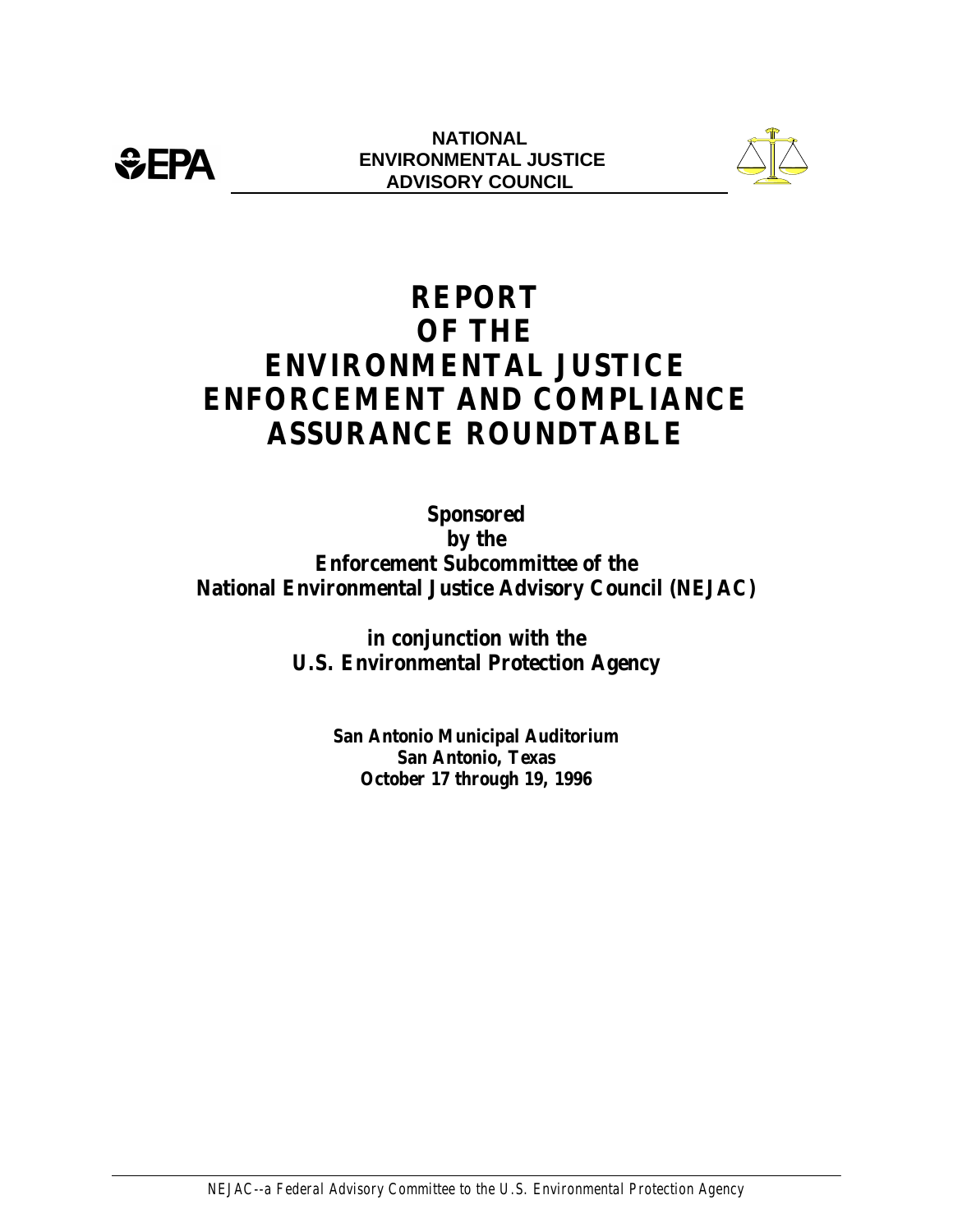# **Contents**

| Environmental Impact Statements under the National Environmental Policy Act and Cultural |  |
|------------------------------------------------------------------------------------------|--|
|                                                                                          |  |
| Performance Partnership Agreements and Memoranda of Agreement 12                         |  |
|                                                                                          |  |
|                                                                                          |  |
|                                                                                          |  |
|                                                                                          |  |
|                                                                                          |  |
|                                                                                          |  |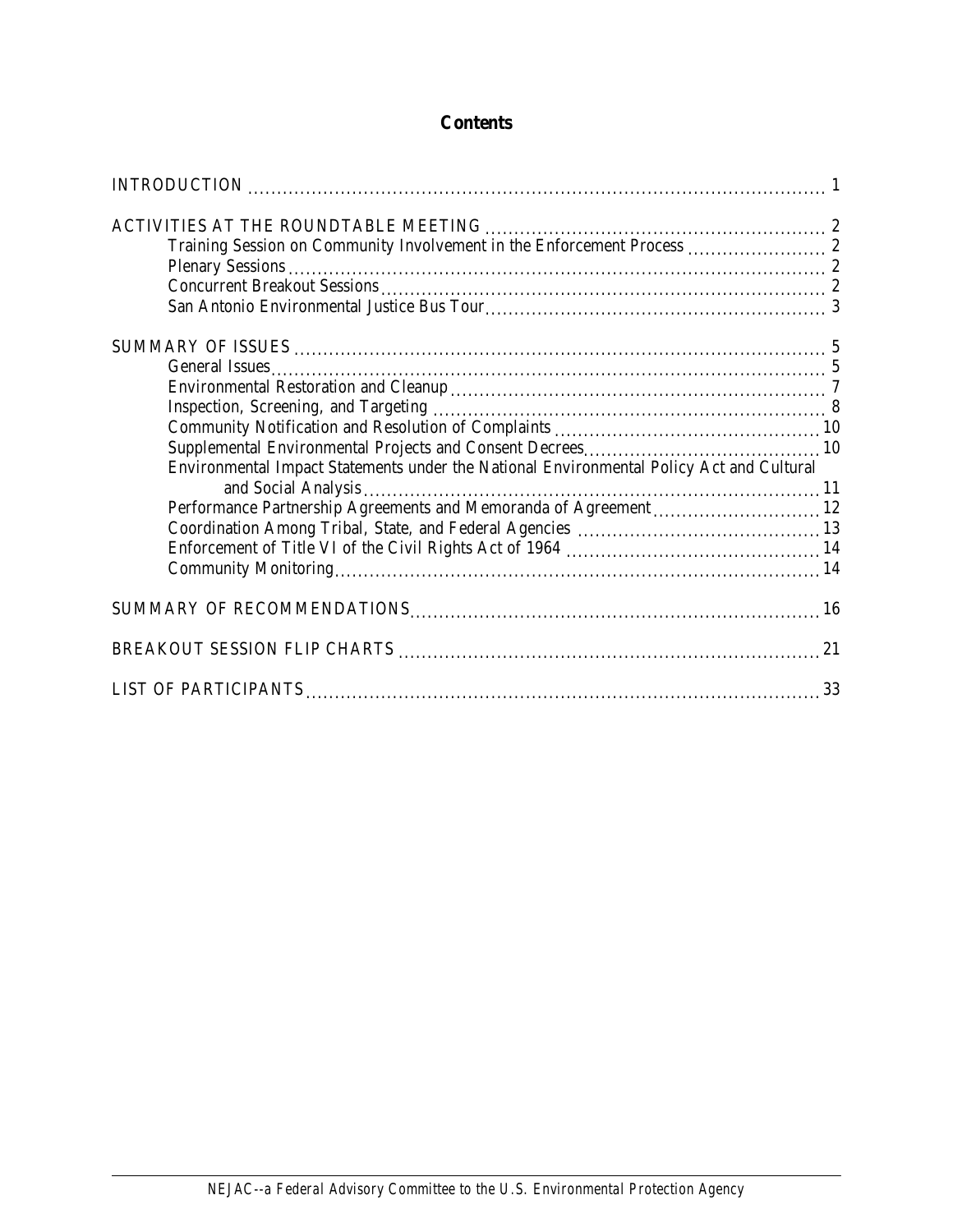# **INTRODUCTION**

The first regional Enforcement and Compliance Assurance Roundtable, sponsored jointly by the U.S. Environmental Protection Agency (EPA) and the Enforcement Subcommittee of the National Environmental Justice Advisory Council (NEJAC), was held October 17 through 19, 1996 at the Municipal Auditorium in San Antonio, Texas. The roundtable brought together environmental justice stakeholders to exchange ideas on how communities can play a more active role in environmental enforcement and compliance activities. The meeting also provided community grassroots organizations and government agencies an opportunity to share strategies for responding to environmental justice concerns.

The NEJAC was formed to advise EPA on ways to achieve its environmental justice mission. The Enforcement Subcommittee, which is one of six subcommittees of the NEJAC, studies issues related to enforcement of, and compliance with, environmental statutes and regulations and provides recommendations to EPA on such issues. One of the subcommittee's recent reports to EPA included a recommendation that EPA conduct a series of regional roundtable meetings to discuss community and other stakeholder points of view with respect to enforcement and compliance assurance; the roundtable meeting in San Antonio was a result of EPA's endorsement of that recommendation.

More than 180 individuals and representatives of local community grassroots organizations; business and industry; federal, state, tribal, and local agencies; and members of the NEJAC, as well as other key stakeholders, participated in the roundtable meeting, which consisted of a training session that provided an overview of the enforcement and compliance process, a plenary session that included panel discussions and open discussions of various topics, 14 breakout sessions focusing on specific topics related to 9 main areas of enforcement and compliance assuarance activities, and bus tour of environmental justice sites.

# **Purpose of the Roundtable Meeting**

*The regional roundtable meeting is an important milestone in EPA's efforts to provide opportunities for environmental justice stakeholders to* **provide** recommendations to the EPA and state environmental agencies for the development of polices to enhance public participation and involvement in enforcement and compliance activities. Although most government staff who were present primarily represented EPA, the forum was considered by many participants to be a force to encourage participation and action by<br>state and local officials. In addition, the state and local officials. roundtable served as a model and framework for similar roundtables to be held in other regions of the country. EPA plans to work with states, local municipalities, tribes, representatives of communities, and other stakeholders to review and implement the recommendations from the roundtable.

The roundtabale gave the participants the opportunity to:

- **Exercise 5 Focus** on the education of all participants, through the use of case studies, an overview of enforcement and compliance assurance activities, and a tour environmental justice sites of selected
- **EXECUTE:** Review the effectiveness of existing opportunities for community involvement in the enforcement process and develop recommendations for improvement
- $\blacksquare$  Identify new opportunities for communities to participate in enforcement and compliance assurance activities and develop recommendations for improvement in community involvement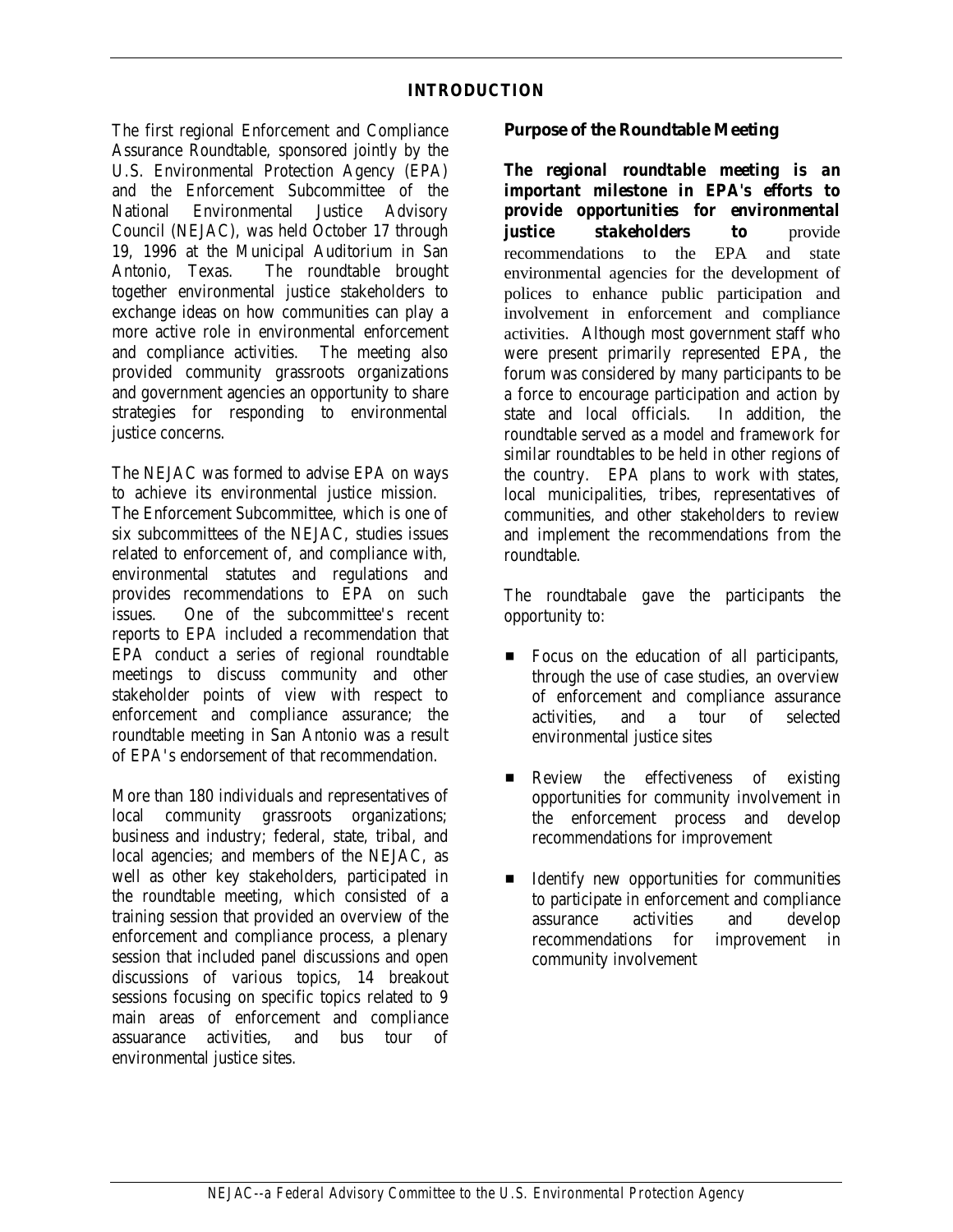# **ACTIVITIES AT THE ROUNDTABLE**

Following is a summary of the activities that took place during the roundtable.

# **Training Session on Community Involvement in the Enforcement Process**

A training session was held the evening of Thursday, October 17, 1996. The session provided participants, particularly representatives of the community, an overview of the enforcement and compliance process. Conducted jointly by representatives of EPA headquarters and EPA Region 6, the training session featured discussions of the role of federal and state agencies in enforcement and existing opportunities for community involvement. The training provided participants an overview of the NEJAC.

The training session also included information on Executive Order 12898 on environmental justice, as well as fact sheets and other material on community involvement in environmental enforcement activities. Detailed information was provided on actual cases in which citizens successfully have used the information tools available through existing regulations and programs to bring considerations of environmental justice to bear on decision-making processes in local communities. A detailed summary of answers to commonly asked questions about enforcement issues also provided.

# **Plenary Sessions**

Panel discussions focused on the role of state agencies in environmental enforcement and compliance assurance, as well as challenges for community involvement in enforcement and compliance assurance activities. Presentations featured the perspectives of representatives of federal, state, tribal, and local agencies; the community; and business and industry. An open forum with EPA officials provided participants with an opportunity to discuss specific concerns about community involvement in enforcement

activities. In addition, a breakout session was conducted to provide an opportunity for a oneto-one dialogue between community members and representatives of government agencies about environmental justice issues in general.

# **Concurrent Breakout Sessions**

On Friday, October 18, 1996 and Saturday, October 9, 1996, 14 breakout sessions were conducted to provide participants an opportunity to discuss issues related to enforcement and compliance activities. During the sessions, representatives of communities shared their knowledge and experience and identified ways to improve community involvement in various aspects of enforcement and compliance assurance. The participants discussed issues and made recommendations that were presented during the plenary session.

The breakout sessions, held concurrently over the two days, focused on nine topics (some of which were repeated to allow additional discussion):

- $\blacksquare$  Inspections, screening, and targeting;
- Community monitoring;
- Community notification and the resolution of complaints;
- **Environmental restoration and cleanup;**
- **Examplemental environmental projects and** consent decrees;
- Enforcement of Title VI of the Civil Rights Act of 1964;
- **EXECUTE:** Performance partnership agreements and memorandums of agreements;
- **Exercicle Coordination** of enforcement and compliance activities among tribal, state and federal agencies;
- **Environmental impact statements and** cultural and social analysis.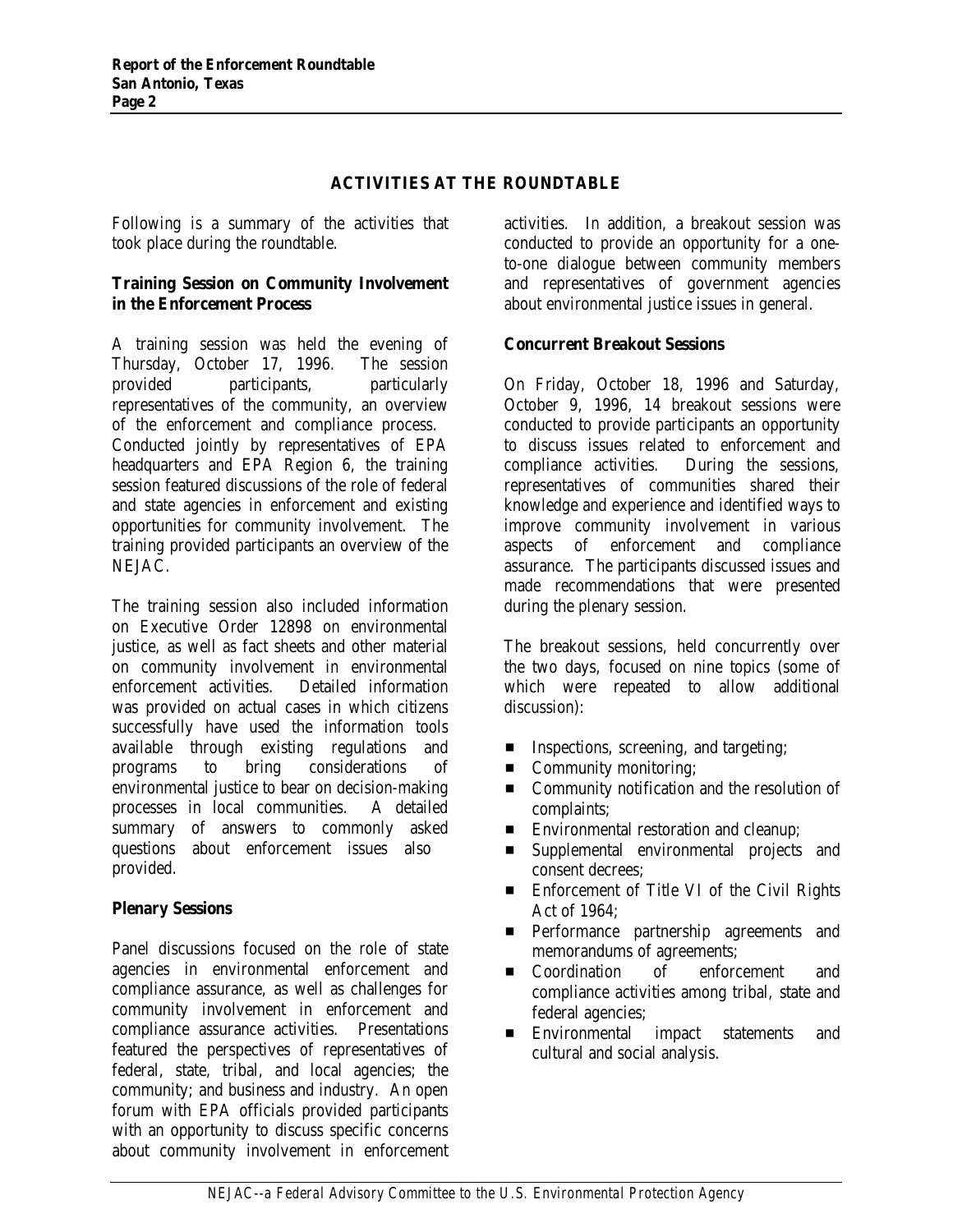# **San Antonio Environmental Justice Bus**

On the afternoon of October 17, 1996, approximately 95 people participated in a three-hour bus tour of several environmental justice sites in the San Antonio metropolitan area. The tour was sponsored by a coalition of local community organizations. Mr. Ruben Solis and Mr. Chavel Lopez of the Southwest Public Workers' Union (SWPWU) served as moderators and hosts for the tour.

The purposes of the bus tour were to (1) provide representatives of EPA's Office of Enforcement and Compliance Assurance, EPA Region 6, and the Texas Natural Resource Conservation Commission (TNRCC), among others, a glimpse of the concerns and conditions of citizens living near environmental justice sites; (2) educate government representatives and provide examples of environmental racism in such communities which stem from a failure to enforce environmental regulations; (3) allow community grassroots organizations the opportunity to share strategies for responding to environmental injustice; and (4) strengthen the environmental justice movement.

En route to the first stop on the tour, the moderators noted that east San Antonio, whose residents are predominately African-American, is the most industrialized area of the city. Several fuel storage tank farms, railroads, warehouses, and industries were seen from the highway. Several industrial enterprise zones, designated by the city, are located in this area.

The tour first stopped at St. Jerome's Catholic Church in the community of Martinez, Texas, nine miles east of San Antonio. This rural community of approximately 200 people is predominately German-American, Mexican-American, and African-American. Most of the residents live on family farms and ranches that have remained in the same families for several generations. Martinez also is home to a Browning-Ferris Industries (BFI) Class 1 municipal solid waste landfill that is located adjacent to the main roadway into the community. In 1995, residents organized Save Our Martinez Environment (S.O.M.E) to oppose the expansion of the landfill and to bring attention to problems with dust, odors, windblown trash, and truck traffic that they associate with the proximity of the landfill to their homes. Many residents expressed concern about contaminated runoff water, releases of methane gas, disposal of hazardous waste, an apparent lack of regulatory enforcement by TNRCC, and the recent amendment of BFI's permit which will increase the capacity of the landfill. An unfulfilled promise of jobs at BFI for the community also was mentioned.

The bus tour stopped briefly at the Aztec Tile site, a ceramic tile factory that was abandoned more than 10 years ago. The site is currently a state of Texas Superfund site because of high levels of contamination with lead, cadmium, and chromium in the soil. A representative from the San Antonio Coalition for Environmental and Economic Justice (SACEEJ), a community grassroots and neighborhood organization, expressed frustration with the failure of TNRCC to address the concerns of the local citizens to have the site cleaned. Other concerns focused on the close proximity of the site to an elementary school and the exposure of school children to dust blown from the site. Until recently, the site had not been secured to prevent children from playing in the old warehouse.



The tour also passed the G.M. Trading Company, a facility that processes animal hides to produce leather products. A representative of the Southwest Community Empowerment Center, Inc. (SWCEI), a communitybased, nonprofit technical research organization, told the group that local citizens have complained for years about the odor of dead animals and chemicals coming from this facility. They noted that similar industries located in east San Antonio also have a negative effect on the local quality of life.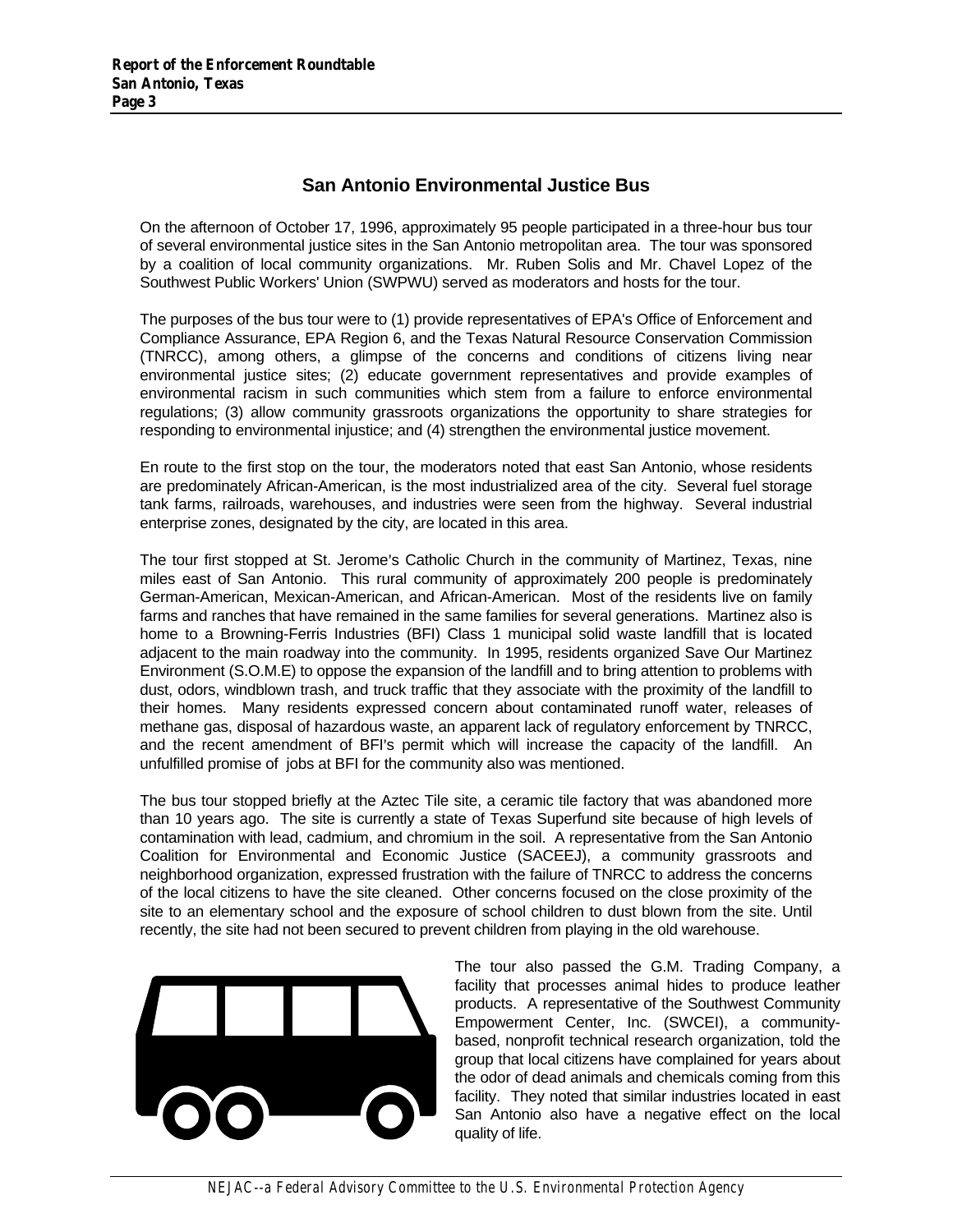The tour made its third stop at the Koch Petroleum Corporation Fuel Storage Facility, one of the 60 percent of the city's major fuel storage facilities that are located on the east side of the city. According to a representative of SACEEJ, the community of 20,000 residents is very concerned about the effect of fuel tanks on their health and that of the 2,000 school children who attend schools located less than 300 yards from the tanks. Parents and residents organized People Against Corruption (PAC) to petition the school board, the city, and Koch Petroleum to address community fears about explosions, fuel spills, and health problems. According to SACEEJ, surveys of local residents indicate there are health problems related to environmental contamination. PAC is also concerned about the lack of adequate escape routes from the neighborhood in the event of a fire or an explosion and the lack of proper firefighting equipment at the nearby fire station.

En route to the last site, the tour moderators discussed efforts by the Residents Organized for a Safe Environment (ROSE) and the Eastside Environmental Leadership Coalition (EELC) to meet with the city to discuss concerns about approximately 22 sites at which soil contaminated with lead slag had been dumped. According to representatives of the community, very little progress has been made in addressing the contaminated soil that was excavated during the construction of the Alamodome, which was built on the site of a former smelting plant. One dump site that has received attention is located in the Highlands area. In 1994, more than 100,000 cubic yards of soil from the site was dumped near the high school in the predominately African-American and Mexican-American community. Despite the attention the site received in the local media as a result of a previous environmental justice bus tour, nothing has been done to remove the contaminated soil, said community representatives.

The last stop on the tour was at North Kelly Gardens, a predominately Mexican-American neighborhood north of Kelly Air Force Base (AFB) and which is located about 200 feet from the base's jet fuel storage tanks. Local citizens formed the Committee for Environmental Justice Action (CEJA) to voice their concerns about the inadequacy of base cleanup plans, health problems caused by contamination coming from the base, and declines in property values. Citizens spoke about petroleum fumes and shallow groundwater contaminated with solvents and petroleum and such health problems as respiratory illnesses and kidney disease. CEJA conducted two environmental health surveys to document that local residents have been disproportionately effected by environmental factors. The community have asked to be relocated if their property and health can not be restored.

The bus tour concluded at the Municipal Auditorium, where several community organizations offered additional statements. The Hondo, Texas Empowerment Committee highlighted problems that its African-American and Mexican-American residents are experiencing with the abandoned Spatz Air Base, municipal sewage spills, and the location of fertilizer storage sites and grain elevators next to residential areas. The Chosen Generation, a community-based Baptist Church discussed its support of community organizations fighting for environmental justice in east San Antonio. Members also expressed concern about the cumulative effects on their health of a high concentration of industrial sites in their neighborhoods. The Southwest Public Workers' Union discussed its role in organizing and mobilizing people of color, workers, and grassroots community organizations to work for environmental justice and worker rights.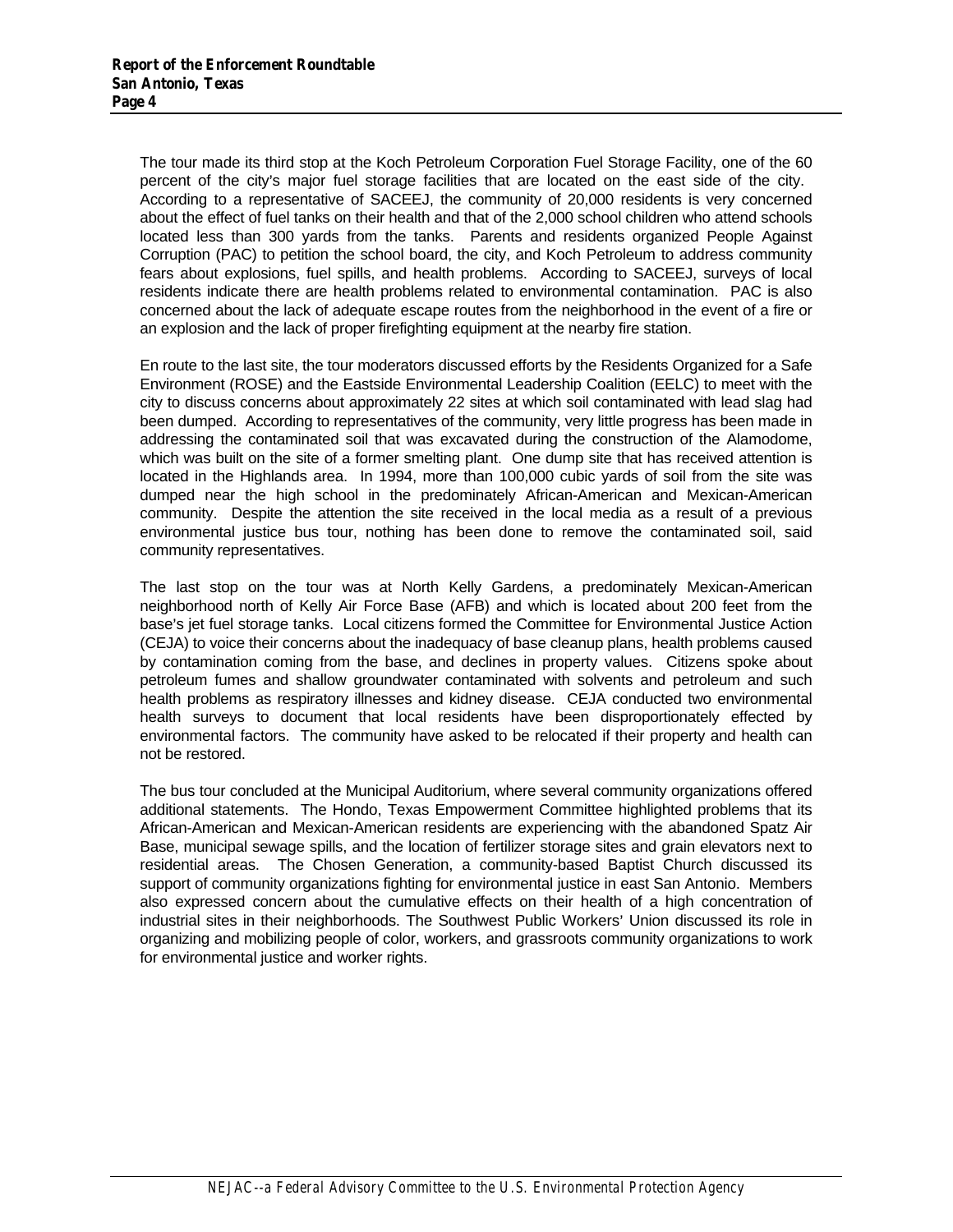# **SUMMARY OF ISSUES**

The roundtable offered stakeholders the opportunity to exchange information and initiate dialogues. Participants focused on many issues related to enforcement of environmental laws and regulations and underscored the importance of addressing environmental justice and tribal issues in the delegation of enforcement authority to state agencies. During the three-day meeting, several themes and concerns were repeated during the general discussion period and the 14 breakout sessions. The issues are identified below.

# **General Issues**

During the plenary sessions, several panel discussions focused on community involvement in enforcement and compliance activities. Perspectives from industry, state government, the local community, and local government were offered.

A member of industry stressed that all stakeholders play a role in the enforcement and compliance process. He noted that the "regulated community" does not only refer to industry, but also to cities and municipalities. The regulated community, he added, is responsible for knowing the requirements and meeting the requirements. He noted that the majority of companies fall in the middle of a continuum that ranges from "extremely responsive" to "not so responsive" to communities.

The industry representative also mentioned that citizen advisory panels are an important component of the public participation process, adding that there should be more mechanisms like citizen advisory panels that promote the inclusion of community members in decisionmaking processes. A participant disagreed, noting that citizen advisory panels tend not to be effective for non-industry stakeholders. With respect to the role of state agencies, the industry representaive noted that state agencies administer most of the environmental laws with federal agency oversight, and that state agencies are

usually the closest level of government to the communities; therefore, they are obligated to be responsive to community concerns. He added that the "real power" lies in mandated corrections and the adverse publicity that companies receive as a result, although the public's involvement is limited during the judicial process.

Another source of power for communities, he added, lies in the public's role with respect to communicating one-on-one with facilities, asking questions, demanding responses. Citizen suits are another tool that communities can use to bring about enforcement, he stated, although they can be expensive.

The representative from industry pointed out that the government decides how enforcement tools will be used, and if community members are not happy with the process then they should lobby for the laws to be changed. He added that if state and local agencies are not doing their jobs, EPA can withdraw its authority to implement<br>environmental programs. This "power," he environmental programs. cautioned, is not utilized often even though it is an option; usually, the threat from EPA works just as well.

A representative from the state of Texas commented that although "citizens may not always agree with TNRCC actions, they have a right to know what's going on." He pointed out that TNRCC is underfunded and, therefore, tends to operate in a crisis mode. He noted that the enforcement staff are often overwhelmed by the large number of issues demanding their attention. He also mentioned that TNRCC reports to elected officials, and that TNRCC is more likely to take action when residents complain to elected officials and the elected officials communicate those complaints to TNRCC.

A representative of the State of Louisiana stated that the state had conducted an assessment of opportunities for community involvement in the enforcement process. He summarized the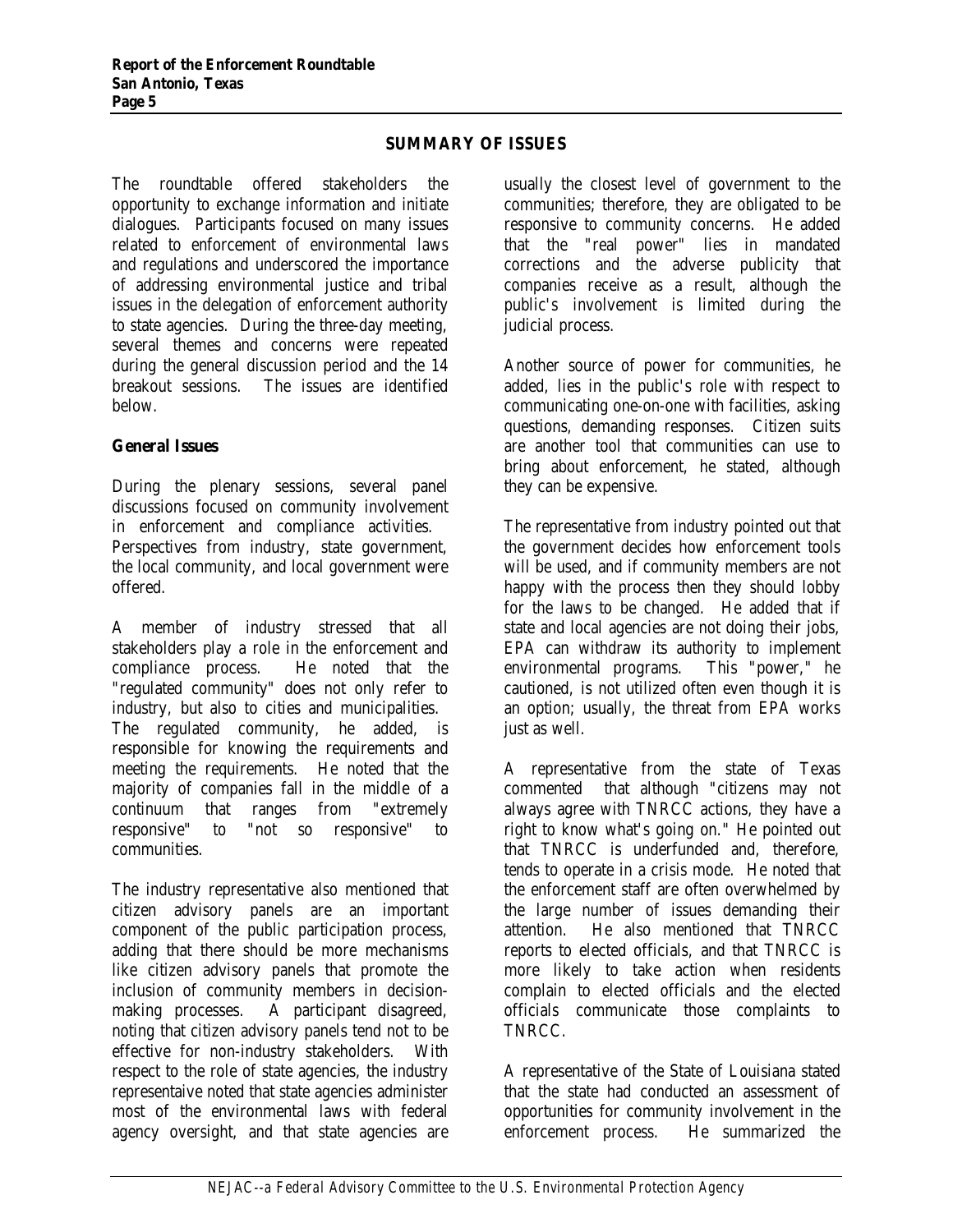findings of the assessment, pointing out that community involvement opportunities do exist; however, the state recognizes the need to do more in the way of publicizing those opportunities. He explained that Louisiana is doing more than simply "meeting the legal requirements" for community involvement. For example, an Office of the Ombudsman was created about five years ago, and a Community and Industry Relations group was formed to work on environmental justice issues.

A representative of a community organization commented that "we're here to get concrete things done and to right the wrongs." She expressed grave concern about the "callousness and indifference" of industry and the "lack of inertia" on the part of government. She stressed that common sense must be factored into decisions. In response to a statement that "EPA simply implements the statutes," she disagreed, explaining that, in fact, EPA has the ability to involve citizens in the rule-making process.

A representative of a tribal organization, expressed concern that trust agreements have not been upheld and that "genocide has been committed against native people." He pointed out that one study conducted by the U.S. Department of Interior states that 38 percent of all natural resources in the United States is contained on tribal land, while only one percent of EPA's budget was set aside specifically to address tribal issues; that, he said, is not justice or equity.

The tribal representative discussed the issues faced daily by tribal environmental offices. Pointing to his office as an example, he explained that his one-person office is responsible for addressing water quality, hazardous waste, quality assurance, water monitoring, and all other environmental issues. He added that he spends time writing grant applications to get funding for things that "should be given to any state;" instead, he exclaimed, "we have to compete with over 500 tribes in the country."

He declared that EPA should create a separate regional office to deal specifically with issues

related to Indian tribes and minorities. This regional office, he said, should receive full funding from Congress in the same manner as other regions. He continued that although a separate region should be created, it will not be created because of the prevailing attitude in Congress that there is "too much regulation." The problem, Mr. Lujan explained, does not lie in EPA or other agencies overseeing programs, but in Congress being too influenced by industry. He concluded that "justice means being treated fairly and treating others in a manner that you would want to be treated."

# **General Community Concerns**

On Friday evening, October 18, 1996, an extensive dialogue took place among the community members on the subject of noncompliance with environmental regulations by industry and the lack of effective regulatory enforcement. Specifically, the community members expressed that enforcement policies are subjective and do not necessarily protect human health and the environment. In addition, the community is concerned that state regulators are not maintaining federal standards and is concerned further about EPA's perceived inability to take action since delegating enforcement authority to the states.

Another concern expressed by the community members was that regulators are unable to communicate adequately and educate communities about environmental and health hazards and proposed actions. In response to that concern, Steven Herman, EPA's Assistant Administrator for Enforcement and Compliance Assurance, responded to the concerns by saying that EPA's Administrator Carol Browner is committed to increasing public involvement and participation in the decision-making process, as well as to complying effectively with a community's "right-to-know" by ensuring access to all existing information about the environment and public health.

Another concern expressed by community representatives concerned financial grants from regulators to local governments. The community participants commented that the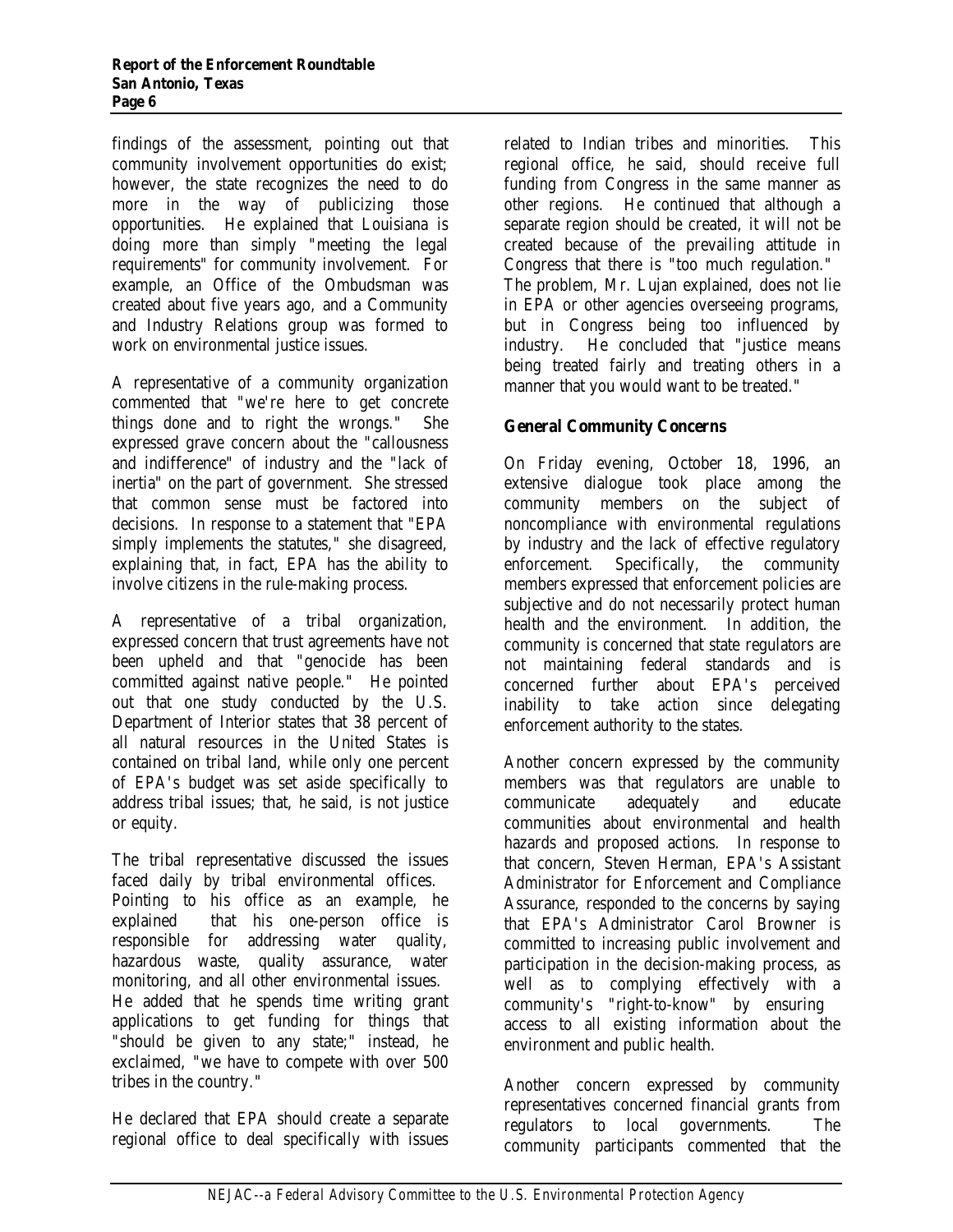grants benefit the communities for which they are intended. The cities do not inform the community about the grants received or the purposes of such grants, community members stated. In addition, the cities use grants for purposes other than improving the environmental conditions in the community. Further, there are no established guidelines that specify the process and criteria by which communities request grants directly from regulators. Therefore, the affected community does not benefit from grants given to the cities.

The new Superfund Reform Initiative that requires the approval of the governor of the state for the listing of a site as a Superfund site was strongly criticized by community members. They expressed the belief that approval does not protect public health and the environment.

Representatives of EPA agreed to provide answers to the questions and concerns of community participants about the proposed nuclear disposal facility in Sierra Blanca near El Paso, Texas.

# **Environmental Restoration and Cleanup**

This session focused on the role of state agencies in the environmental restoration and cleanup process and the effect of those projects on local communities along with the challenge to become involved in the process.

Participants described the failure of regulators and regulated industry to involve local communities early in the cleanup process. They added that, often, community members have limited time to review "massive" amounts of information before the cleanup process moves to the next stage in a fast-paced schedule. One participant described efforts by his community organization to expand public participation in the cleanup activities at Kelly Air Force Base in San Antonio. Many participants also expressed frustration that, under the cleanup process, problems and cleanup priorities are identified by the regulators and the facility managers without meaningful public participation. They asked that the public receive early notification of decisions to pursue cleanup negotiations at a site and that

related documents be made available. Local communities also should be able to decide who will represent the views of the community on the local advisory boards, members of the group stated. State agencies should rely on information from the community to define the problems and needs for cleanup, participants added.

Local community groups have difficulties in understanding the roles and responsibilities of the various federal government agencies in environmental restoration and cleanup projects, some participants pointed out. Dealing with federal agencies as separate entities often is frustrating for local communities that are attempting to determine which agency is responsible for dealing with their problems and questions. Participants cited several frustrating experiences in which representatives from a number of agencies, such as EPA, ATSDR, local military installations, and the state, were involved in the cleanup of a single site.

Participants commented that if local community groups are to participate effectively in the cleanup and restoration process, the regulatory agency and the facility must provide them with support. Local community groups need grants for technical assistance support and for organizational maintenance to allow long-term involvement in the process, they explained, suggesting that, in situations that involve longterm cleanup efforts, such as those at Kelly Air Force Base, facilities and regulatory agency should fund a position in which a local citizen serves in an oversight role. Support can also be provided through workshops and other educational assistance to the community, some participants suggested.

Communication by the state agencies and the facilities with the local community was another major area of frustration identified by the discussion group. Participants commented that in addition to the lack of early involvement by communities, regulatory agencies frequently do not provide periodic updates to affected communities. When information is shared with the community, that effort often is carried out without regard to cultural sensitivities, language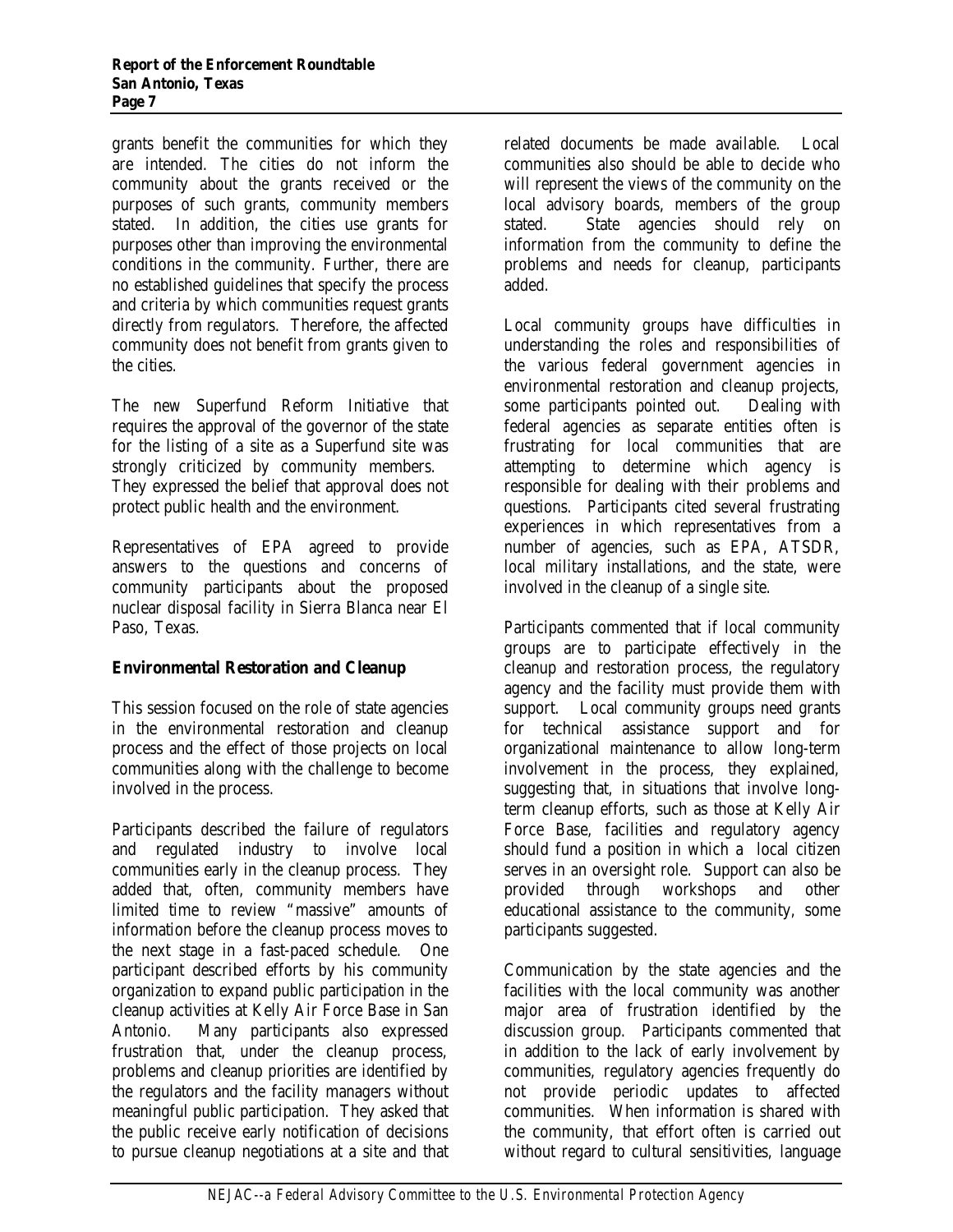differences or educational level of the target audience. One participant shared an example involving an inspection of a dump in New Orleans, Louisiana. When the results of the site inspection were available, representatives of EPA and the Agency for Toxic Substances and Disease Registry (ATSDR) went to the homes of each of the 35 affected families to explain the results of the inspection and the risk assessment. However, the participant explained, the information was not tailored effectively to meet the needs of the target audience. Community leaders eventually took the information to the local university to obtain an explanation that the homeowners could understand.

Other examples of communication problems included a lack of bilingual documents and the failure of agencies to consider cultural differences when dealing with affected communities.

The group also discussed the need for compensating communities affected by environmental contamination. In particular, participants stated that affected communities should be relocated and compensated for the replacement value of their homes if their community cannot be restored to a "clean" level. The need for continuous community health monitoring for those communities also was discussed. The group proposed that elected officials could be held responsible for serving as advocates of the community and effecting change in legislation. EPA, they stated, also should be accountable for spending federal money to restore contaminated property that cannot be addressed through local or state funding.

Several members of the group expressed confusion about the process of cleanup and restoration of property owned by the U.S. Department of Defense (DoD). Most questions centered on the reasons why properties are being sold or transferred before cleanup has been completed and the clarification of the roles of EPA and the state in the process. Concerns were expressed that sites were not being put on the National Priorities List (NPL) and that a partnership between the state and DOD would allow the application of state cleanup standards that are less stringent than federal standards.

Use of federal funds should also be directed towards the restoration of the natural resources, the participants noted. A member representing an Indian tribe in New Mexico commented that the restoration of Indian lands often is overlooked because of the overwhelming problems posed by hazardous waste sites. The health of the rivers and wetlands on Indian lands have been affected by sewage and solid waste, the participant added, stating that federal funds should be made directly to tribal governments, with a matching requirement to restore natural resources.

Participants suggested that NEJAC initiate a marketing campaign to promote the need for, and benefits of, environmental restoration. Polluting business practices should be attacked on the financial front by putting companies on a pollution fee schedule, some suggested. Bankruptcy laws should be changed to provide financial safeguards against the abandonment of sites by bankrupt

# **Inspection, Screening, and Targeting**

This session focused on the role of state agencies in the inspection, screening, and targeting process and the challenge to communities to become involved in that process. In addition, participants discussed the effects of various federal mechanisms for inspections, screening, and targeting on the community and ways to identify situations in which communities are not involved.

Participants expressed frustration about the failure of the states to conduct annual inspections correctly. Many had obtained copies of inspection reports on facilities in their communities that incorrectly indicated no complaints had been filed by the public. Such occurrences have led local citizens to believe that their complaints are not being recorded and followed up with an inspection or inquiry by state inspectors. Another concern is that complaints are not being made a part of the public record and therefore will not be available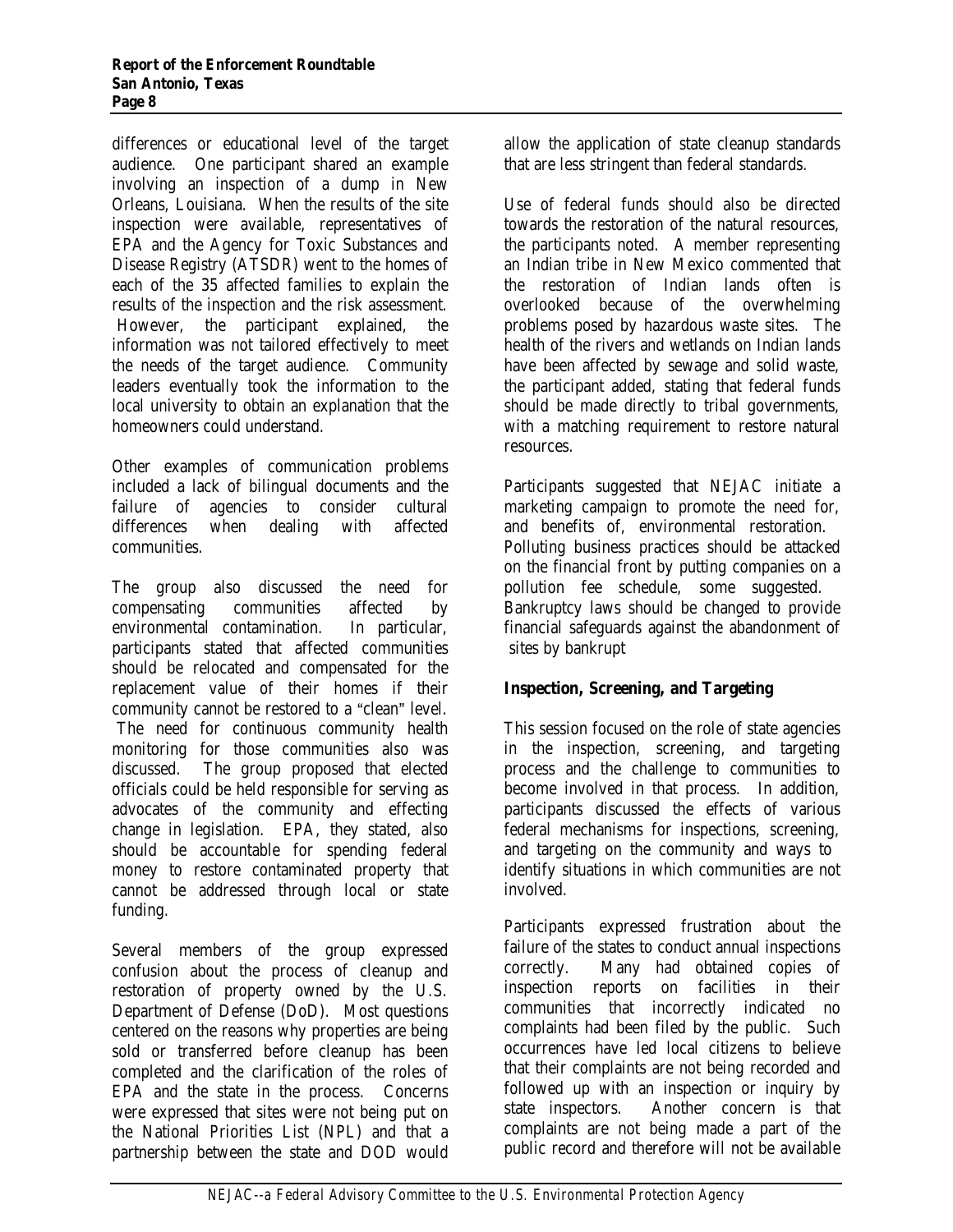for consideration during hearings on permit renewals. The group suggested that EPA conduct oversight of the state inspectors and establish a system, possibly an on-line computer system, that will allow citizens access for reporting complaints directly to EPA.

Participants questioned the practice of notifying facilities before an conducting an inspection could compromise the effectiveness of the inspection. Community members expressed frustration at the reliance of state inspectors to use operators of facilities to verify a citizen's complaint about a suspected violation. Many participants believed that there is a lack of checks and balances in the current system for conducting inspections.

Participants cited the apparent lack of formal processes in state inspection programs for targeting facilities for inspection. The perception that only the most chronic offenders attract the attention of inspectors while other violators are ignored, is prevalent among community groups, they said. Community groups should have an opportunity to suggest to state and EPA inspectors specific sites or industries to target, some participants suggested.

Participants expressed frustration over their inability to obtain the results of inspections conducted by the state. They asked that state regulators disclose the findings of inspections and actions taken in response to any violations by facilities. Participants also expressed an interest in obtaining the raw data, as well as summary reports that support the findings of the inspection. Public access to this information should be provided in a timely manner to allow public comment before decisions are made and the process moves to the next stage, participants noted. Obtaining copies of inspection reports through the Freedom of Information Act process takes too much time, and traveling to the state capitals to review files is cost prohibitive, they explained, adding that local public repositories frequently are not updated regularly.

A representative of EPA indicated that the Agency has made the states aware of problems in their inspection processes but added that communities should realize that the states; resources are limited resources and that management systems and styles vary between the states. It was also explained that, while some complaints "fall between the cracks of the regulations," inspectors still want and need the help of local citizens. EPA provides the states money for inspection programs through memorandums of understanding (MOU). The states determine how the funding is distributed and used.

Participants discussed the involvement of local community groups in the negotiations of MOUs. Many participants stated that EPA should use the MOU as a tool to encourage states to improve standards. It was suggested that the MOU should be an agreement between local grassroots organizations and EPA, since the community lives with the problems and should be empowered to deal with those problems.

Participants also stated that community groups must be involved in helping the state screen and target inspections because "the local community knows where the problems are," and thus could assist states to focus limited resources on problem sites. Participants noted that to be more effective, citizens require training in how inspections are conducted, what regulations govern facilities in their communities, and which regulatory agency is responsible for enforcement.

# **Community Notification and Resolution of Complaints**

This session focused on identifying issues related to the mechanisms by which the state and federal regulatory agencies notify the community about enforcement actions and to identify methods of resolving community complaints.

The discussion began with an overview of specific effects of industries on the health of communities in the state of Louisiana. Concern was expressed about the lack of effective regulatory enforcement against industries that continue to pollute the environment. Participants explained that, in many cases, regulatory agencies have granted industry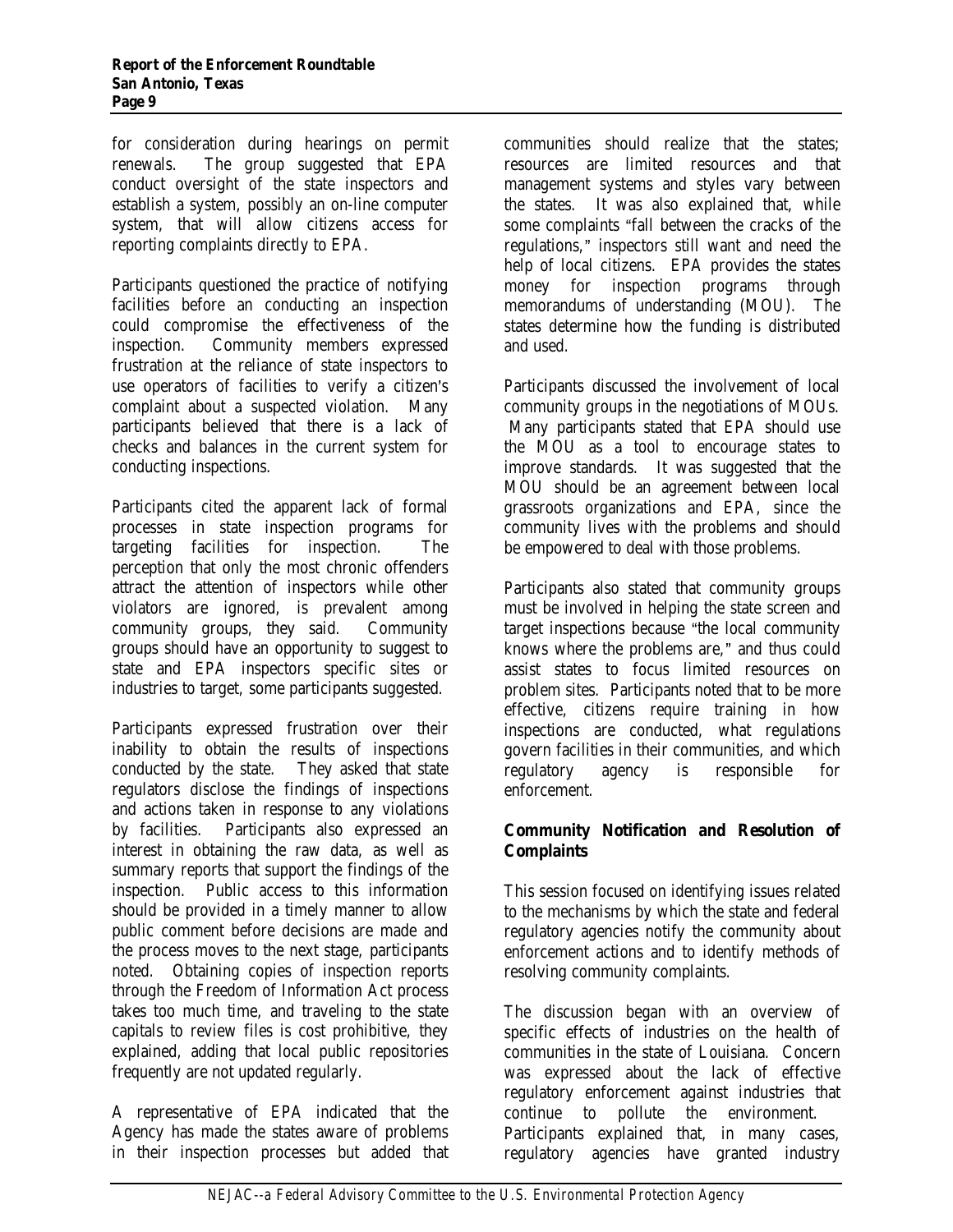extensions to bring facilities into compliance without providing for any comment from the affected community. Consequently, many community members believe that changes in environmental regulations favor industry and override concerns for the protection of human health and the environment.

Participants emphasized that mechanisms, such as newspapers and radio currently used by regulatory agencies to notify communities of enforcement actions, are not being used effectively. The majority of affected communities are poor; their members often do not read the newspaper or listen to the radio. In addition to suggesting alternative means of communication, participants stated that community involvement should be stimulated. People in the community should be made aware of their rights under the Community Right-To-Know act and that they have power through community involvement.

Participants commented that economic development initiatives promote industries without considering the views of the community. Communities, in turn, are concerned about new facilities moving into their neighborhoods without public comment or the identification of the beneficiaries of such initiatives. Participants suggested that, while economic development is important to the community, the siting of facilities should be planned in a manner that eliminates adverse effects to human health and the environment.

Participants also expressed concern about the lack of responsiveness on the part of state regulators to complaints from the community. One participant noted that approximately 600 such complaints have been directed to the TNRCC of which the agency made efforts to investigate 44 of those complaints. In addition, community members complained that industries and regulators do not inform the community about industrial chemical spills, fires, explosions or other incidents which may occur in their neighborhoods.

Participants in the working session concluded that regulatory agencies remain far from providing effective public notification to the community and that effective public policy should be developed to ensure that the community plays an important role in the decision-making process.

# **Supplemental Environmental Projects and Consent Decrees**

This session focused on identifying the concerns communities have about Supplemental Environmental Projects (SEP) and looking for viable mechanisms by which the community can influence the selection and implementation of SEPs.

Discussion focused on improving public information and public involvement in the decision process about SEPs. Community members expressed concern about the lack of public information or public notices about existing settlements and those currently being considered by regulators. Specifically, participants were very concerned about the regulators' policy on the confidentiality of enforcement settlements which precludes the community from becoming informed about cases currently undergoing settlement negotiations and those that already have been settled.

Participants commented that the lack of public involvement has resulted in the failure of affected communities to benefit from SEPs. In many cases, participants said, financial resources available under SEPs are given to community organizations that are not involved with the affected community. In other cases, SEPs are used to address the priorities of regulators and industry , not necessarily to address the environmental priorities of the neighborhoods affected.

# **Environmental Impact Statements under the National Environmental Policy Act and Cultural and Social Analysis**

The session focused on identifying ways to include considerations of environmental justice during the performance of environmental impact statements (EIS) under the National Environmental Policy Act (NEPA).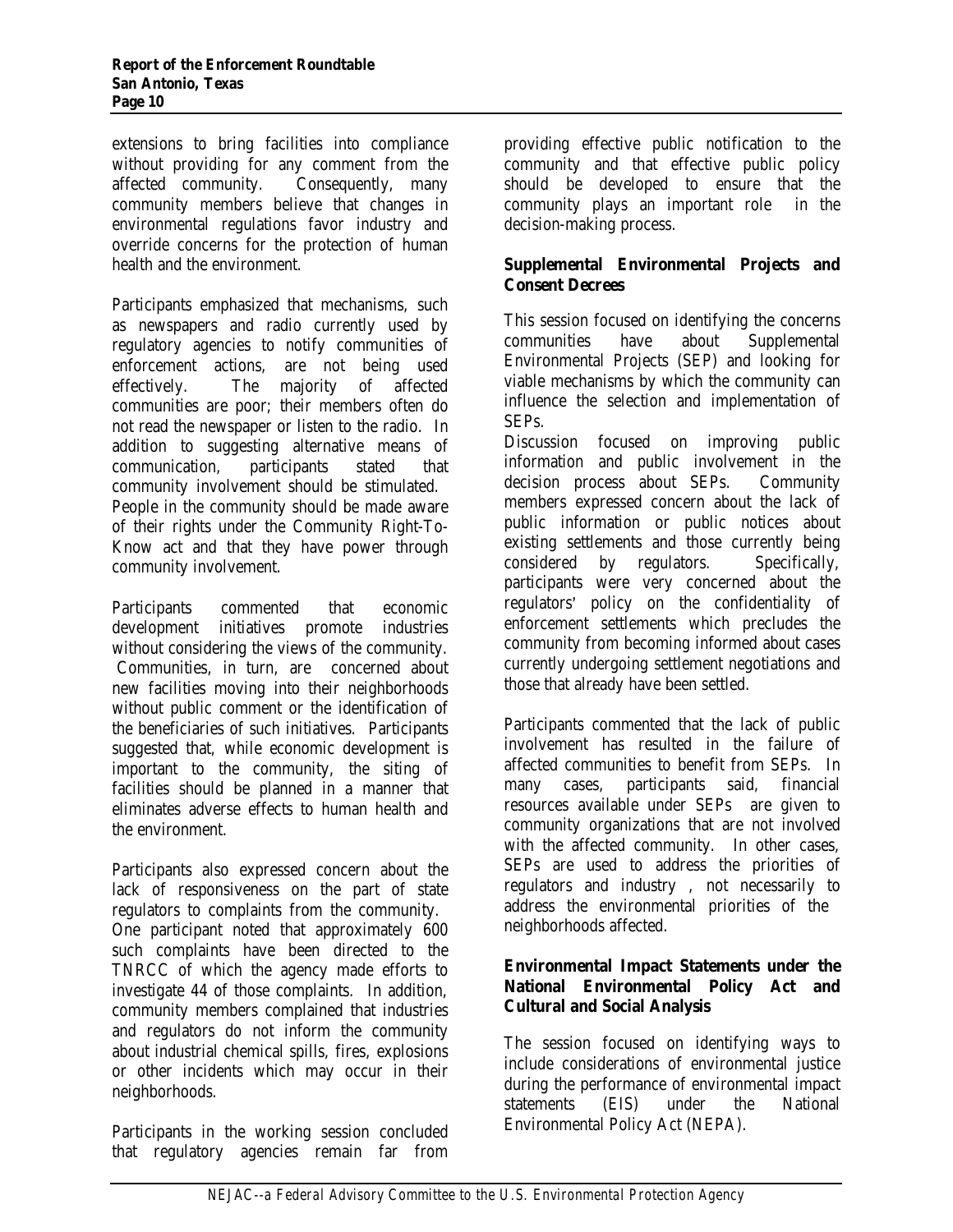A representative of EPA explained that under the Presidential Executive Order on environmental justice, federal agencies are challenged to assess whether there are different, better ways of doing things, including involving communities during the assessment and evaluation of cleanup alternatives. The representative added that environmental justice is a relatively new concept; it has been somewhat difficult, he added, to identify "communities" as not simply "places on a map," but in terms of how communities define themselves. EPA also recognizes that EIS documents are only as good as the processes undertaken to prepare them, he added. Finally, NEPA requires that all federal agencies conduct EISs to determine the effects of federal activities on the environment; historically, however, social and cultural impact assessments have not been a part of that process, he explained. He stated that EPA recognizes that social and cultural factors must be taken into account and that the agency is attempting to "feel its way" in addressing environmental justice in the EIS process.

One participant commented that the original intent of NEPA has been weakened by the advent of different levels of implementation, such as "do nothing," "categorical exclusions," "environmental assessment," and "EIS" response categories. Agencies are required to examine all alternatives, including the "do nothing" alternative, the participant said. Other participants noted that "categorical exclusions" typically occur when public out-cry is minimal.

Participants also noted that no opportunities for public involvement exist at the environmental assessment level, and only when an EIS is required are opportunities for public involvement offered. Further, social and cultural assessments are not considered unless an EIS is required, they stated.

Participants agreed that, in order for decision makers to make informed decisions, greater community involvement such as allowing the community to comment on draft documents, is needed. Participants noted that existing regulations provide for limited community involvement and that EPA is not required to conduct additional community involvement activities, such as additional public hearings,

even when a community makes a specific request for such activities.

Participants stated that their concerns are not addressed in an initial EIS, and that "fast-track" cleanups, by their very nature, exacerbate that problem. They explained that community members often feel at a disadvantage because it takes time for a layperson to interpret and "digest" technical information, but the regulatory process continues at its usual pace. Participants suggested that time be allotted, before the EIS process begins, for community members to educate themselves on the technical aspects of a site or facility and the various components of the EIS. Additionally, participants noted that more systematic effort is needed to inform communities, such as door-to-door efforts and early mailings, and that public hearings before the EIS begins should be mandatory.

Participants also noted that community members are not always aware of their civil rights and that education in that area are needed. Participants suggested a community advocacy framework for helping residents who participate on RABs to "shape their thinking" before they participate in the process. Participants commented that EPA and other entities that participate in RABs and other advisory boards have the luxury of learning technical concepts and terminology as part of their the job; community members, however, have full-time jobs and have to learn about environmental issues "on their own time."

Participants commented about the lack of access to raw data. Specifically, some participants expressed concern that decisions are based on "average" numbers (such as risk factors and sampling data), even though some data may indicate that contaminants exist in some areas at levels far higher than the average. Historically, they explained, communities have been told that raw data cannot be released because of factors associated with "trade secrets." An example was cited in which the Air Force would not release data because of an agreement with a contractor that "trade secret" information would be kept confidential. An EPA representative noted that the appeals process under the FOIA can be used when communities are told they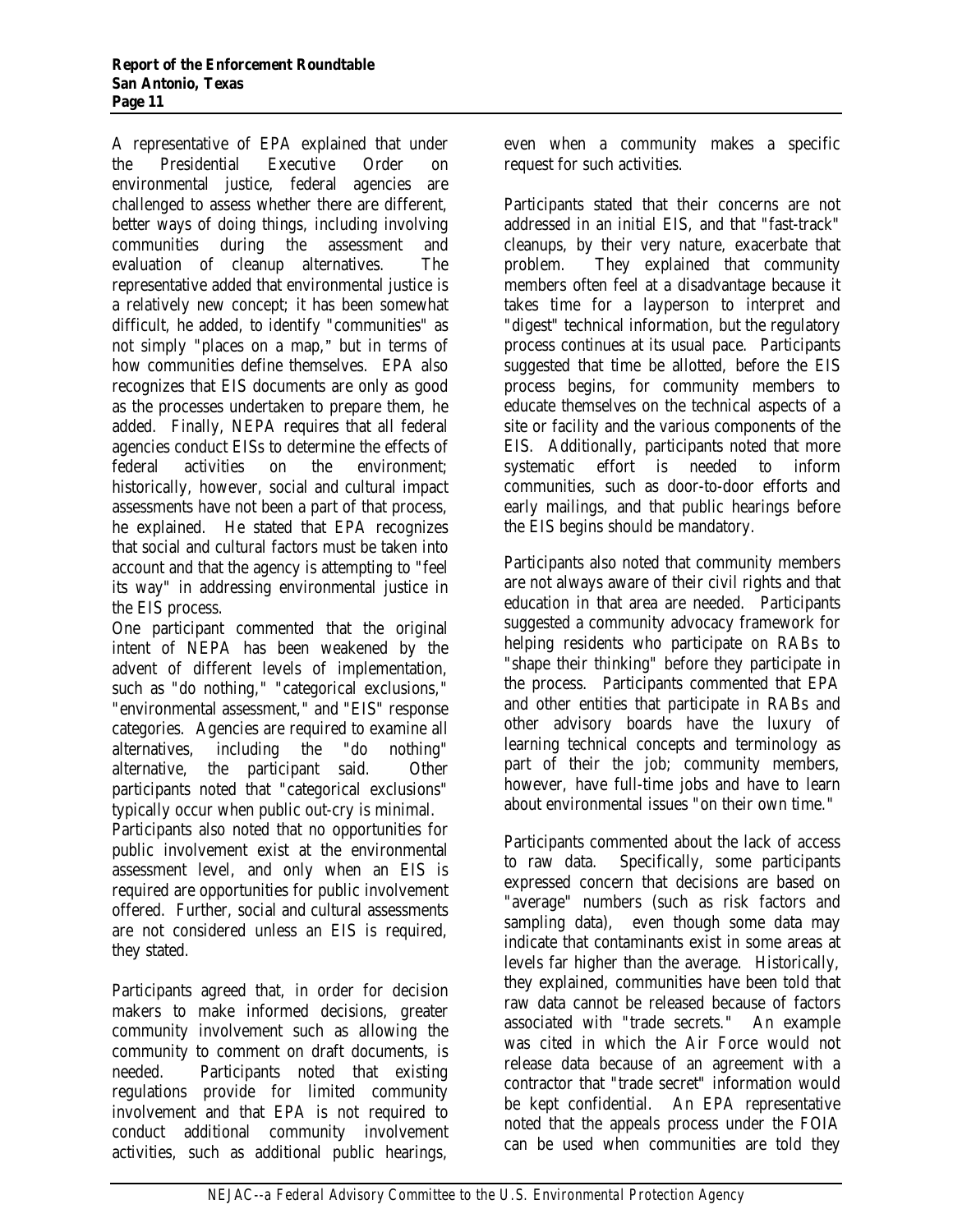cannot have data, and that communities "should not take no for an answer."

# **Performance Partnership Agreements and Memoranda of Agreement**

Participants noted that memoranda of agreement (MOA) govern the conduct of business between state and federal agencies and that MOAs are "one of the few devices for holding states accountable." Participants also noted that a mechanism for public participation should be built into the MOA process, allowing community members an opportunity to review and comment on MOAs. Participants agreed that legislative hearings do not involve communities adequately, and that comment must be solicited up front from the community.

Participants noted that community involvement should be a part of the process for implementing performance partnership agreements (PPA) and that EPA should carefully scrutinize the implementation of PPAs and MOAs to ensure that the state complies with established criteria.

There was some discussion about whether the process used for PPAs and MOAs is "fatally flawed," because states are exempted from requirements under NEPA for public participation. Participants stated that the public hearing process set forth under NEPA does not work (particularly in Texas), that political appointees make decisions without community involvement, and that delegation of authority to the state has resulted in less protection on the part of the federal government. One participant commented that the EPA's use of PPAs and MOAs demonstrate that EPA is "backing down" in response to industry complaints and requests for deregulation. EPA should stand firm because it has a mandate to protect public health and the environment, the participant stated. The states of Texas, Louisiana, Georgia, and Alabama also were mentioned as examples of cases in which there is a trend in industry to "get EPA off of our backs so we can get back to business as usual." A request was made that EPA review the PPA and MOA processes and evaluate their validity and effectiveness and determine whether the processes should be

revised to allow for greater community involvement.

Participants agreed that states that have problems in the area of environmental justice should not be delegated additional authority; rather, EPA should review a state's record before granting an MOA. One participant recommended that a "sunset" process be implemented for MOAs, explaining that under such a process, states would be required to "prove themselves" each time that delegation was to be renewed, rather than assuming that delegation is "a sure thing."

An representative of EPA noted that although environmental justice is a national priority for EPA, it may not be a priority for the states, many of whom do not believe that environmental justice problems exist. Participants stated that there is not enough "force" behind EPA documents. For example, they explained that many documents state that EPA "should" do this or that, rather than stating that EPA "will" do this or that.

Participants agreed that more should be done to evaluate the performance of states related to enforcing environmental regulations and statutes. They recommended that a "green index or report card system" be included in the evaluation criteria.

# **Coordination Among Tribal, State, and Federal Agencies**

This section summarizes concerns voiced about issues related to coal mining and the consequences of operating gas and oil facilities on tribal lands.

Participants expressed an underlying tone of distrust with regard to Federal, state, and tribal agencies. In relating their experiences with addressing environmental problems, participants expressed frustration with what they termed the government's "divide and conquer" approach to residents questions about the continued leasing without community comment of land with sacred or historical significance, and the operations of industry on tribal lands.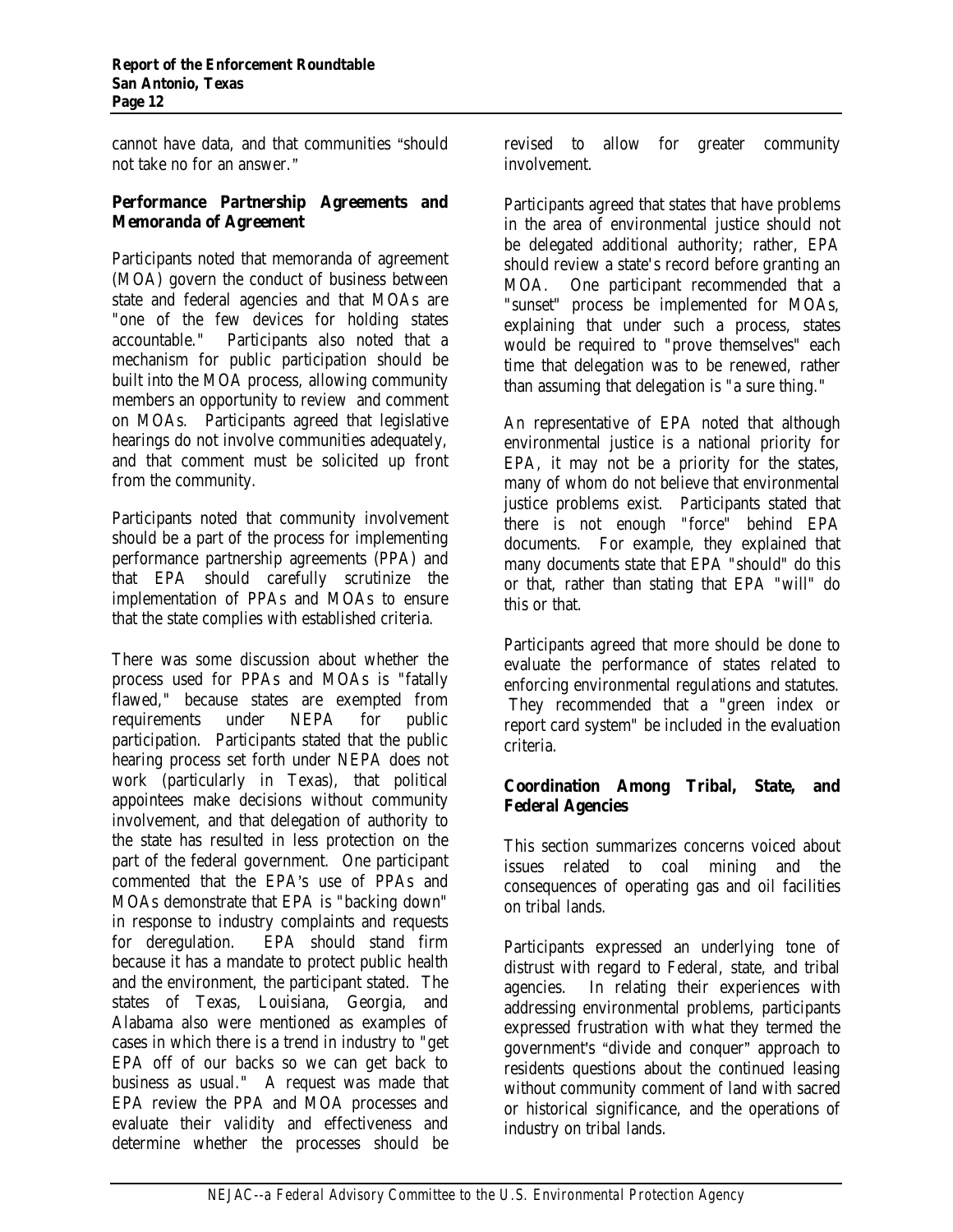The federal government also came under heavy criticism for not making a "single source" available to which violations of laws could be reported to protect the community. The authority to enforce legislation had been delegated to so many agencies that locating the appropriate agency for specific concerns requires a great deal of resourcefulness on the community's part, participants stated. In many communities, there simply are not enough people who can dedicate the time it would take to follow up on complaints filed, they added.

Participants added that the relationship between states and industry was "too close " State-run oversight agencies often forewarn sites of an upcoming inspection or test, a practice that, participants complained, nullifies any data obtained. Participants expressed the conviction that facilities use the time between the notification of the impending inspection and the date of inspection, to alter their books to conceal violations.

Participants commented that, at the tribal government level, their frustration stems from encounters with poorly trained and underfunded staff. Without much-needed training in monitoring and sampling procedure and adequate funding to conduct the independent investigations, there is little hope of obtaining accurate reports on site activities, participants reported. It is very difficult to substantiate claims of environmental injustice without concrete evidence, they added.

In addition, participants stated that residents are slighted on returns from resources taken from their land. They explained that of the profit pie, industry receives the largest slice with each level of government also taking portions, leaving residents (the true owners of the property) with very little compensation--even monies generated from federal leases are distributed to tribal governments where the majority of funds is used for overhead expenses associated with managing the tribal agency. Participants suggested that a more responsible use of returns from government leases would be to feed those dollars directly to the communities affected by daily mining operations.

Participants also expressed concern that mining companies eventually would exhaust the water supply in local aquifers, leaving communities without a source of pure water. Participants also wondered to what extent human health is being compromised by the exposure of layers of coal to the atmosphere, with the resultant release of high levels of toxics (such as lead, mercury, nitrous oxide and sulfur dioxide) and threat of spontaneous fires. Even after mining companies complete their operations, participants expressed uncertainty that the land would be returned to its original state.

Participants commented that, because the companies that contaminate tribal lands are often the only source of employment, many residents believe that if they challenge the company on environmental issues their employment would be terminated. Residents believe that they must choose between being unhealthy with a job or being unemployed, participants added.

Participants also expressed concern about the relocation of residents whose drinking water may be contaminated. They explained that, unfortunately when tribal residents accept relocation, the choice can leave them vunerable to other issues, including being forced to occupy land deemed unfit for its intended purpose or being confined to a fixed specific land base with an increasing population.

# **Enforcement of Title VI of the Civil Rights Act of 1964**

Participants noted that the challenge related to enforcement under the provisions of Title VI of the Civil Rights Act of 1964, lies in the fact that it is legislation that is both broad and limited in possible applications. While there are specific criteria for filing a complaint, the circumstances surrounding of each case are examined independently. There is no standard to apply, which is confusing and frustrating for communities trying to file complaints, participants noted.

Many participants expressed confusion about the role of the U.S. Department of Justice (DOJ) in enforcing Title VI. A representative of the U.S.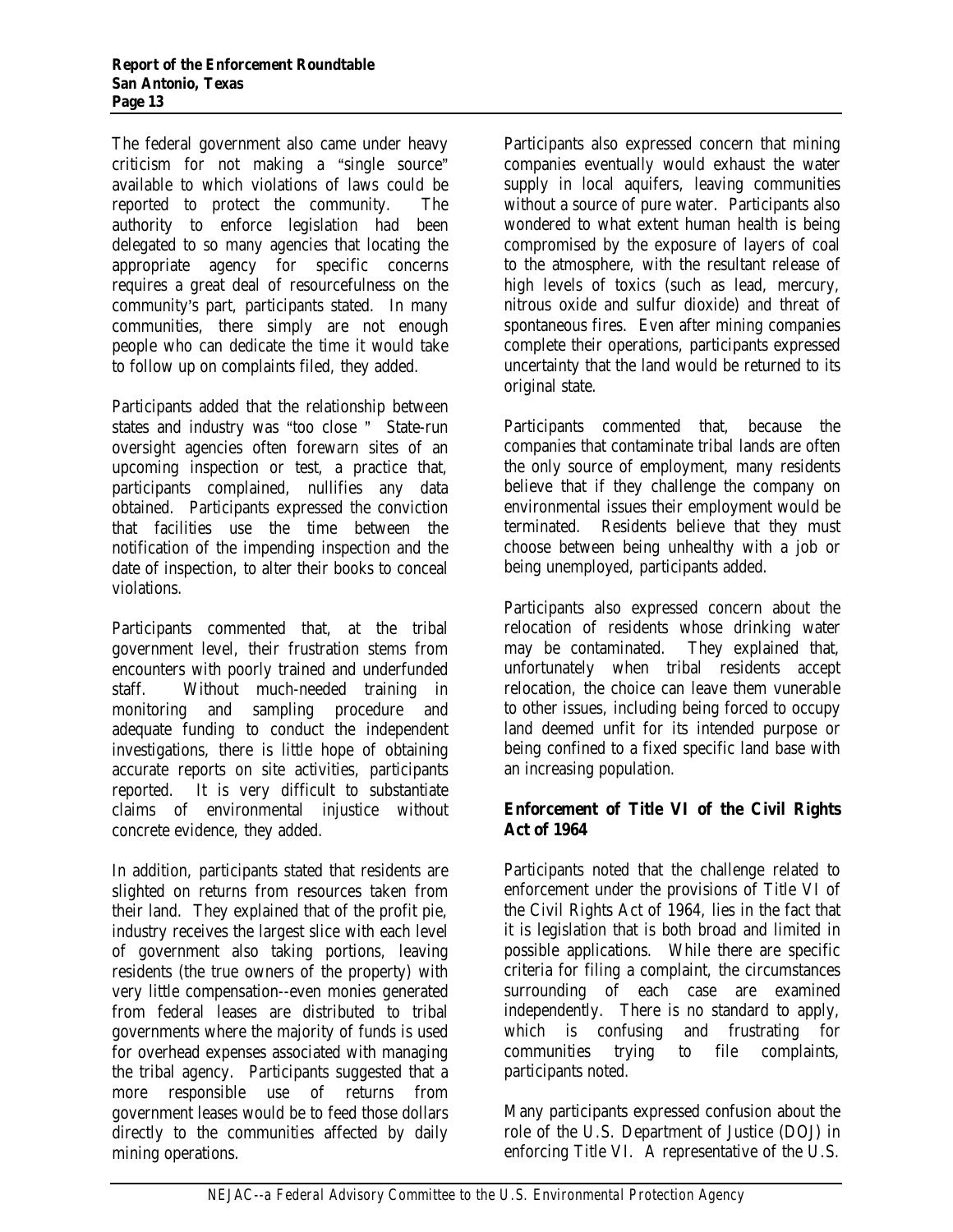Department of Transportation explained that DOJ serves as the coordinating agency while the responsibility for enforcement is delegated to agencies that fund federal activities either directly or indirectly through grants and other financial assistance. DOJ can step in only if the agency attempting to enforce a claim is unable to secure voluntary compliance. It is important to remember that the criteria for filing a complaint under Title VI varies among federal agencies, she added.

# **Community Monitoring**

In the this session, representatives of various entities shared their experiences related to community monitoring and suggested resources for community monitoring which fell into three categories, including establishing networks, community-based initiatives, and government resources.

Before discussing in great detail the most effective way to address community monitoring, it was necessary to reach consensus on the definition of community monitoring. Participants agreed that community monitoring involves a number of factors, including a bottom-up assessment, comprehensive case studies, and such tools as citizens watchdog groups or monitors selected by the community. Community monitoring also consists of collaborative efforts between the community and the local health department to evaluate community health and review and comment on legislation, permits and government activities.

Participants also added that community monitoring requires the education of the community in health surveys, the differences between long- and short-term monitoring, the evaluation and understanding of environmental effects, and methods for gathering evidence of wrongdoing.

Participants suggested that community groups view one another as resources and form networks amongst themselves. Through such networks, they explained, community groups can benefit from lessons learned to conserve time, effort and funds. Communities can also

partner with colleges and universities or request their assistance.

Participants also suggested that the media is a resource through which communities can tell their stories. The importance of follow-up with the press was mentioned as critical to fostering long-term relationships. Many communities had not used the media for fear their story would not be heard or would be reported inaccurately. Several participants expressed dissatisfaction with the coverage by from mainstream media; in response, they learned to create their own press releases. They also produced and distributed a community newsletter, which aided in disseminating information throughout the community.

The discussion then turned to funding, an overwhelming concern for many community groups. Participants called for modifications to guidelines for use of grant monies, as well as the development of training on environment and health issues to help residents participate more effectively.

Participants commented that anti-defamation law suits often are brought by large corporations to deter community groups from pursuing action. They added that many national environmental groups have provided valuable assistance and continue to help where possible. Some states have also begun passing legislation against these suits, known as "slap suits," but communities still need financial support.

Participants expressed concern over the assistance they have received from government agencies. They explained that local governments appear hesitant to get involved with issues related to federal facilities unless the local entity is affected directly. In one case, the community used data to secure the involvement of local government by implying that property values had been affected adversely by industry activity and which prompted an evaluation of real estate assessments.

Participants suggested that communities use such government agencies as local health departments, the Centers for Disease Control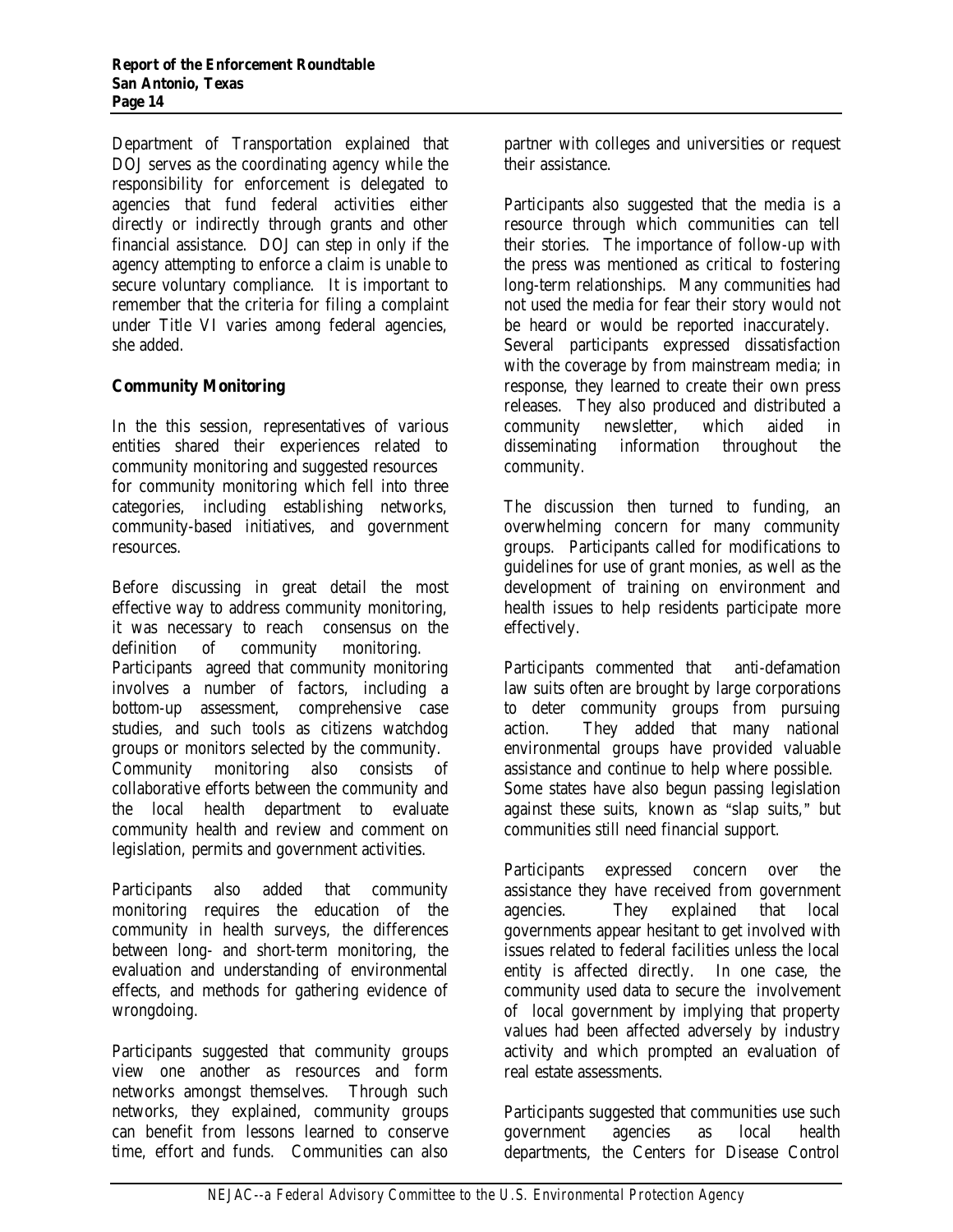(CDC), or the ATSDR, which perform health assessments. Many community representatives also commented that often it is difficult to contact these agencies and the quality of data received is often questionable. Participants agreed that persistent follow-up was the best means of obtaining a response from these agencies; regulators then should be given the opportunity to respond to the data.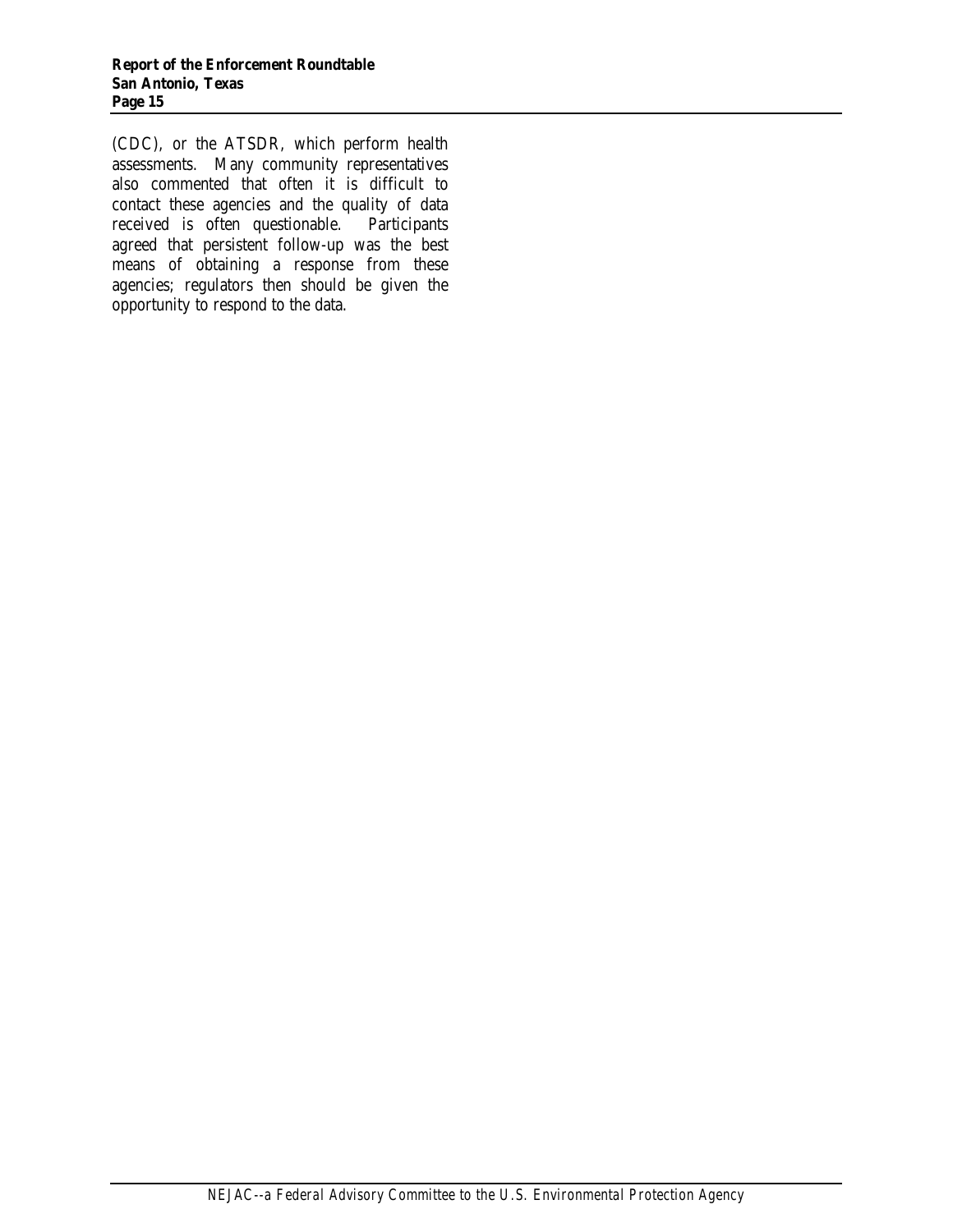# **SUMMARY OF RECOMMENDATIONS**

The recommendations agreed upon by participants in the roundtable focused on examining the public policy process for ensuring enforcement of and compliance with environmental laws and regulations. Participants asked that agencies follow up promptly on community concerns, involve communities when making decisions and setting priorities, and enforce regulations fairly and evenly.

Specific recommendations are described below.

# **Addressing Accountability During the Delegation of Enforcement Authority to the States**

Many participants expressed concern about who is being held accountable for enforcing the environmental laws and regulations, particularly when several parties are involved. Several participants said they were confused about "who does what" in the multitiered system that has been developed for addressing environmental issues. Participants pointed out situations in which such confusion resulted in the inability of communities to participate in decisions to site a facility before a permit was issued.

Participants called for EPA to take back the authority it delegated to a state if the state does not enforce environmental laws and regulations. The participants commented that it should not be "business as usual -- if the federal government has to step on a state's toes, so be it!"

Participants called for state and federal agencies to enforce the law strictly, asking agencies to make fines stiff and nonnegotiable, to execute all mandated orders, and to disallow continuances that allow violators to continue polluting while review is underway. They asked that public officials and "the law" not back down from business and industry. In addition, they asked that federal and state agencies implement a "3 strikes and you're out" law for environmental violators. Participants also called for strong incentives for industries that reduce pollutants.

# **Ensuring Community Involvement and Participation in Environmental Programs**

Participants reiterated the common theme of expanding community involvement in the implementation, evaluation, and modification of environmental programs. Participants called for funding, public advocates, and other resources to assist them in this process. In addition, participants asserted that communities must be allowed to pick their own representatives on community advisory boards and have the power of recall if a representative is not properly serving the community.

Participants reminded government officials to include communities in the design and implementation of contingency and emergency plans. They demanded that communities not be left behind in emergencies.

Participants noted that they must help themselves through education and getting out the vote--many recognize that "in order for their voice to be heard, they must get out and use it." As part of that effort, participants asked that federal and state agencies share information with the community so that it can make better and more informed decisions.

# **Encouraging Public Officials to be Accountable**

Participants complained that government officials and agencies too often "set up blinders and false walls" that prevent them from seeing the full picture. Officials then deny responsibility for taking or enforcing action, they commented. Participants called for a reorganization of the decision structure, in which officials at the bottom of the decision hierarchy, as well as at the top, are held accountable for taking action.

Participants asked that elected officials be held accountable for representing community members and taking prompt action on issues of concern to the community. They urged local officials provide communities with more and better information related to planning and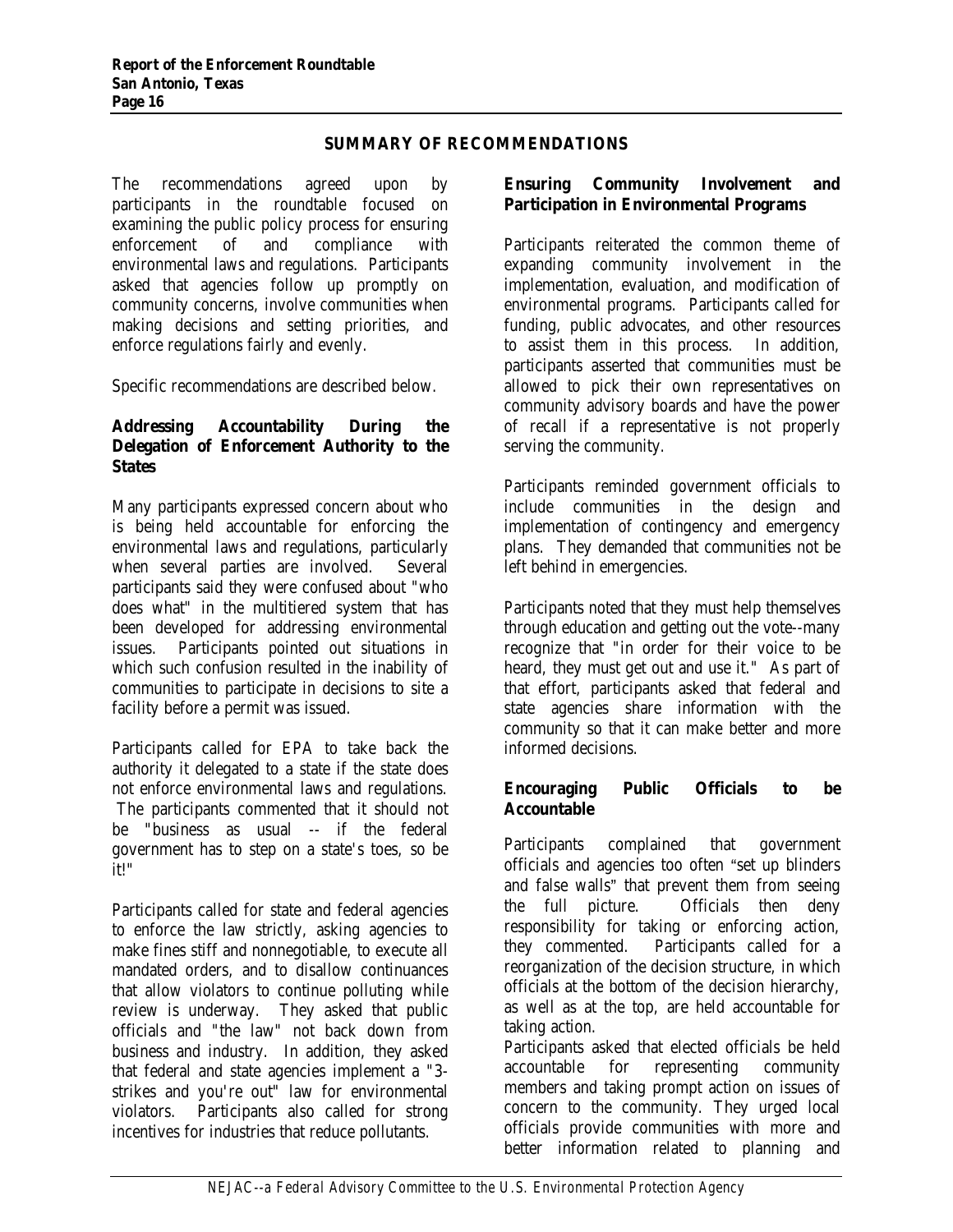development activities; communities need "full and complete" information in the early stages of planning, rather than being informed after decisions are made, participants stated.

# **Increasing State Participation in Future Roundtable Meetings**

Many participants commented that the low level of participation by state agencies at the roundtable reflected the overall attitude of the agencies about community involvement. They asked, "How can problems be solved if the state agencies are not even here?" The participants recognized that representatives of some state agencies do respond to community concerns; it is those people, not the agency, who are trusted by the community, they said. Participants agreed that they are not asking the states to solve problems. Rather, they are simply asking the states to "come to the table," they added.

Several participants challenged state agencies to "display their sincerity to involve communities" by continuing to be involved in ongoing and future efforts at dialogue.

# **Issuing Moratoriums on the Siting of New Facilities and the Permitting of Existing Facilities**

Participants called for state agencies to stop issuing permits to facilities that are in violation until those f acilities come into compliance. In addition, participants asked that federal and state agencies declare a moratorium on the siting of new facilities or the expansion of existing facilities until changes have been made in the enforcement and compliance assurance processes.

Participants noted that, although relocation of residents from a contaminated community may not be the best option, it may be the only option available to protect human health.

# **Enhancing Supplemental Environmental Projects and Consent Decrees**

Recommendations stemming from breakout session discussions of this topic include:

- Educating communities about SEPs through various media (such as the Internet)
- Notifiying communities when a Notice of Violation is issued to a facility
- Creation of lists of potential SEPs developed by communities which should be used to compare SEP activities with actual environmental situations

# **Improving Enforcement of Title VI Of the Civil Rights Act of 1964**

Recommendations suggested during breakout session discussions of this topic include:

- $\bullet$  Recognition of the concept of continuing discrimination
- Provision to communities of data about citizen complaints
- Creation of a legal directory of attorneys with Title VI expertise
- Development of resources to process Title VI complaints in a timely and proactive manner
- Make Title VI enforcement a priority
- Reexamine the factors that trigger enforcement actions
- Provide clear information to communities about "what it takes to get a response"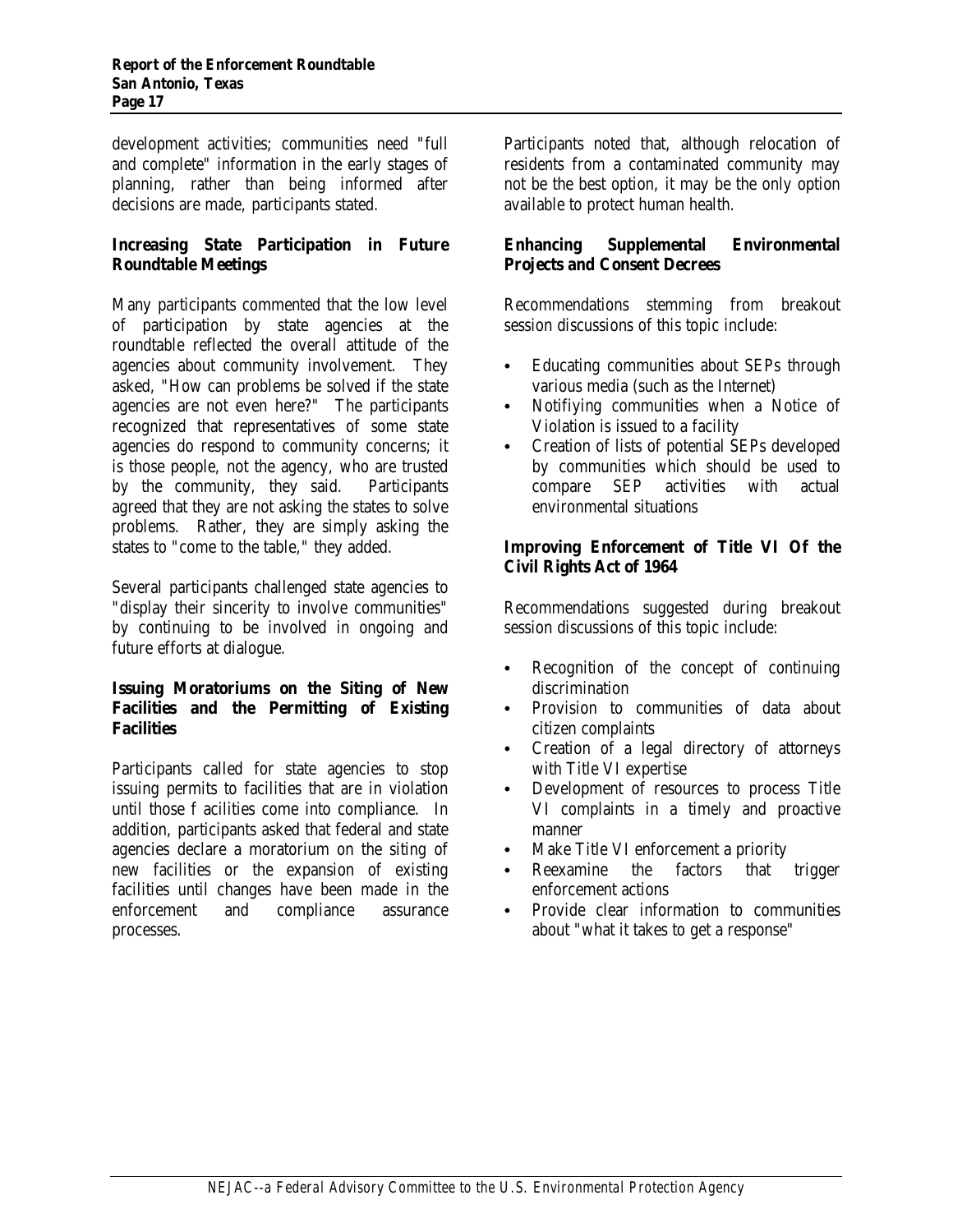# **Enhancing Environmental Restoration and Cleanup Projects**

Recommendations suggested during breakout session discussions on this topic include:

- All federal agencies should follow the process established under the Superfund program for citizen review boards
- Communicate information in languages that all communities can understand (such as "easily understandable" Spanish)
- Continue the use of citizen advisory panels throughout the life of a project, not just at the time of base or project closures
- Make information more readily accessible to the public at the state and local levels
- Address how "fast track" cleanups circumvent the community involvement process
- Provision of additional funds for community involvement activities
- Use information and training to empower communities
- Provide communities access to the same information to which government agencies have access
- Creation of additional partnerships and cooperative efforts with communities
- Requiring companies to set money aside, for site cleanup costs so that they cannot use bankruptcy as an excuse for not taking action
- EPA, TNRCC, and other agencies should expend funds to "market" safe environments and clean air, in a manner similar to how private companies market their products
- Design health risk studies specifically toward women and children

# **Enhancing Inspection, Screening, and Targeting**

Recommendations suggested during breakout session discussions on this topic include:

Establish community agreements with facilities that allow citizen inspections and make the agreements conditions of the operating permits

- Follow up on problems identified by local citizens instead of allowing the state to rely on the facility to verify whether or not a problem exists
- Provide local citizen groups with the funding, training, and equipment to independently monitor the environment in their community
- Funding of local community efforts should come from the facilities as a condition of the operating permit or through a SEP
- Provide local community groups with copies of all inspection notices, notice of violations, permit renewals, inspection data and other related reports as they become available
- Notify communities "before-the-fact" about the nature and amounts of contaminants found during investigations, regardless of issues related to "trade secrets"
- Consolidate information about inspections in one place that is readily accessible to the public, even if numerous inspections are conducted at different times and by different agencies; communities should not have find it necessary to gather pieces of information to form a complete picture
- Allow communities to have a physical, onsite presence during inspections
- Examine the statistical accuracy and validity of data before the information is reported to communities or used in decision-making processes
- Develop appropriate methods by which communities can readily access information
- Coordiante responses to citizen complaints so that sites about which many complaints are registered can be "flagged"
- Educate communities about screening and inspection techniques
- Make both raw data and printed summaries available to the public
- Designate a community ombudsman or liaison to whom communities can turn
- Add community contacts to distribution lists for site inspection and site activity reports
- Implement a unified interagency approach to site screening and targeting, replacing the existing fragmented, agency-by-agency approach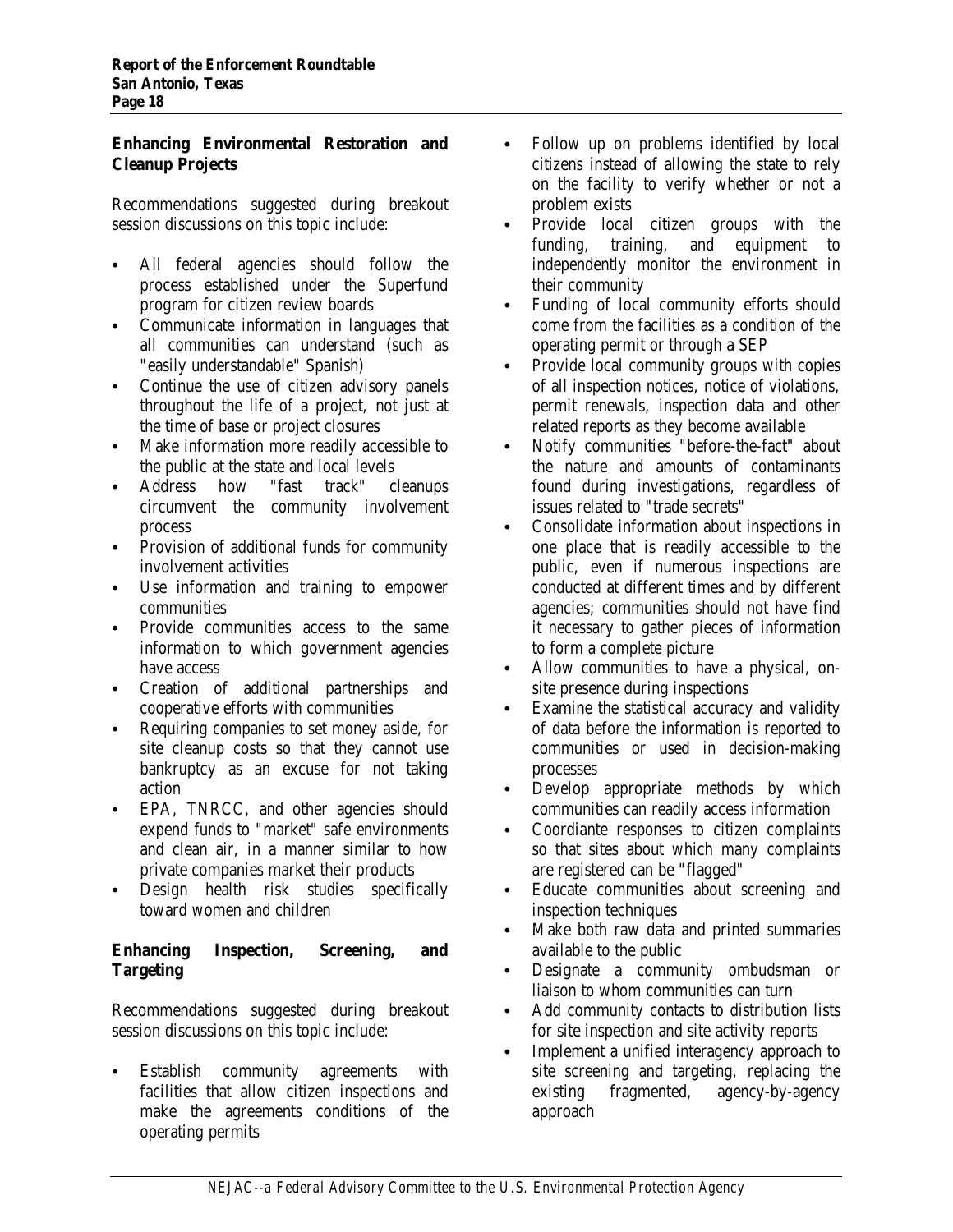# **Enhancing Community Notification and Complaint Resolution**

Recommendations suggested during breakout session discussions on this topic include:

- Improve the dialogue between citizens and agencies
- Allocate more funding for community involvement activities
- Reevaluate methods for conducting costbenefit analysis (citizen protection should be the priority, and not the anticipated costs to industry)
- Place notices of permits and noncompliance in the communities that are affected and in places where local residents will see them, such as in schools, libraries, and churches
- Provide better and early information about meetings to communities
- Consider literacy levels and cultural issues when written information is prepared for distribution to communities
- C Investigate the use of international laws to aid in enforcement cases
- Hold companies responsible and accountable to communities
- Do not hold "secret" meetings between government and industry

# **Strengthening Community Monitoring**

Recommendations suggested during breakout session discussions in this topic include:

- Develop a "bottom-up" approach for site assessments, which should include the use of "citizens' watch dogs and monitors"
- Clarify for communities issues about shortterm versus long-term monitoring and, specifically, how the determination is made as to which approach should be used in specific cases
- Conduct more comprehensive studies to investigate cumulative health risks in people of color and low-income communities
- Foster better networks across community groups, including connections between community groups and universities, to facilitate the sharing of technical data
- Educate public officials about issues that community members are concerned
- Conduct more data quality control reviews, specifically on reports generated by ATSDR
- Increase access for communities to information in general and raw data in particular
- Identify additional sources of grants for community involvement from private entities and non-profit organizations; grants should include funds for training and technical assistance to communities
- Communities should take a more active role in publicizing the issues of concern to residents (for example, communities could publish newsletters that discuss issues of concern to residents)
- Involve all community organizations in the community monitoring process, including schools and churches
- Train communities to monitor air, land, and water pollution problems
- Improve procedures for taking action to address community concerns and facility violations
- Hold facilities responsible for proving that they are not creating environmental problems
- Use MOUs to require more citizen involvement in inspections and oversight activities, including implementing MOUs between EPA and communities

# **Enhancing Environmental Impact Statements under the National Environmental Policy Act**

Recommendations suggested during breakout session discussions on this topic include:

- Creation of a user-friendly guide to NEPA to replace the outdated one
- Appoint a community representative on the Council for Environmental Quality, which reports directly to the President and is the ultimate authority on NEPA
- Provide funding for communities to procure technical services, such as independent consultants to conduct studies that communities could compare to those studies conducted by government agencies.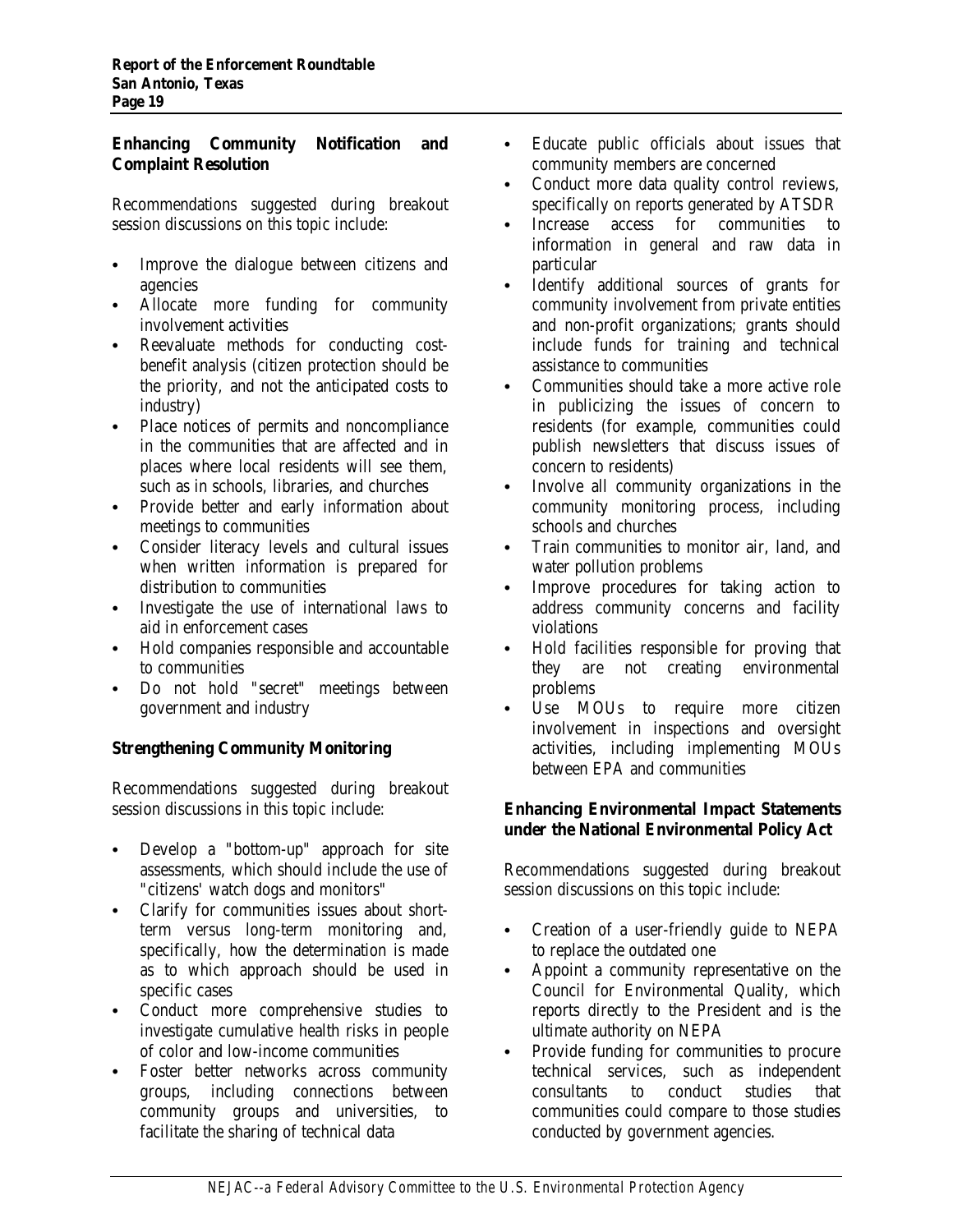- Educate communities about NEPA and the EIS process
- Involve communities in the early stages to define project activities
- Notify communities early of impending EISs and other facility activities
- Create a community advocacy function for Restoration Advisory Boards

# **Improving Coordination Among Tribal, State, and Federal Agencies**

The discussion lead to the recommendation that grassroot organizations on tribal lands should be funded to perform monitoring and other studies rather than fees from leases being sent to tribal headquarters which assists individuals not affected by facility operations. Other recommendations include:

- industry activities be monitored regularly and frequently
- regulatory agencies visit sites "off the beaten" path
- agency representatives not announce visits in advance
- communities establish their own documentation process with logs and pictures.

# **Improving Performance Partnership Agreements and Memorandas of Understanding**

Recommendations suggested during breakout session discussions on this topic include:

- Build into the MOA process, a mechanism for public participation that will allow community members an opportunity to review and comment on MOAs
- **EXECUTE:** Solicit comments from the community early in the process, including before legislative hearings
- $\blacksquare$  Ensure that community involvement is a part of the process for implementing performance partnership agreements (PPA)
- **EXECUTE:** Scrutinize the implementation of PPAs and MOAs to ensure that the state complies with established criteria
- $\blacksquare$  Include a "green index or report card system" in the criteria for evaluating the performance of states related to enforcement and compliance assurance activities
- **EXECUTE:** Require states to "prove themselves" each time delegation of authority is to be renewed, rather than assuming that delegation is "a sure thing."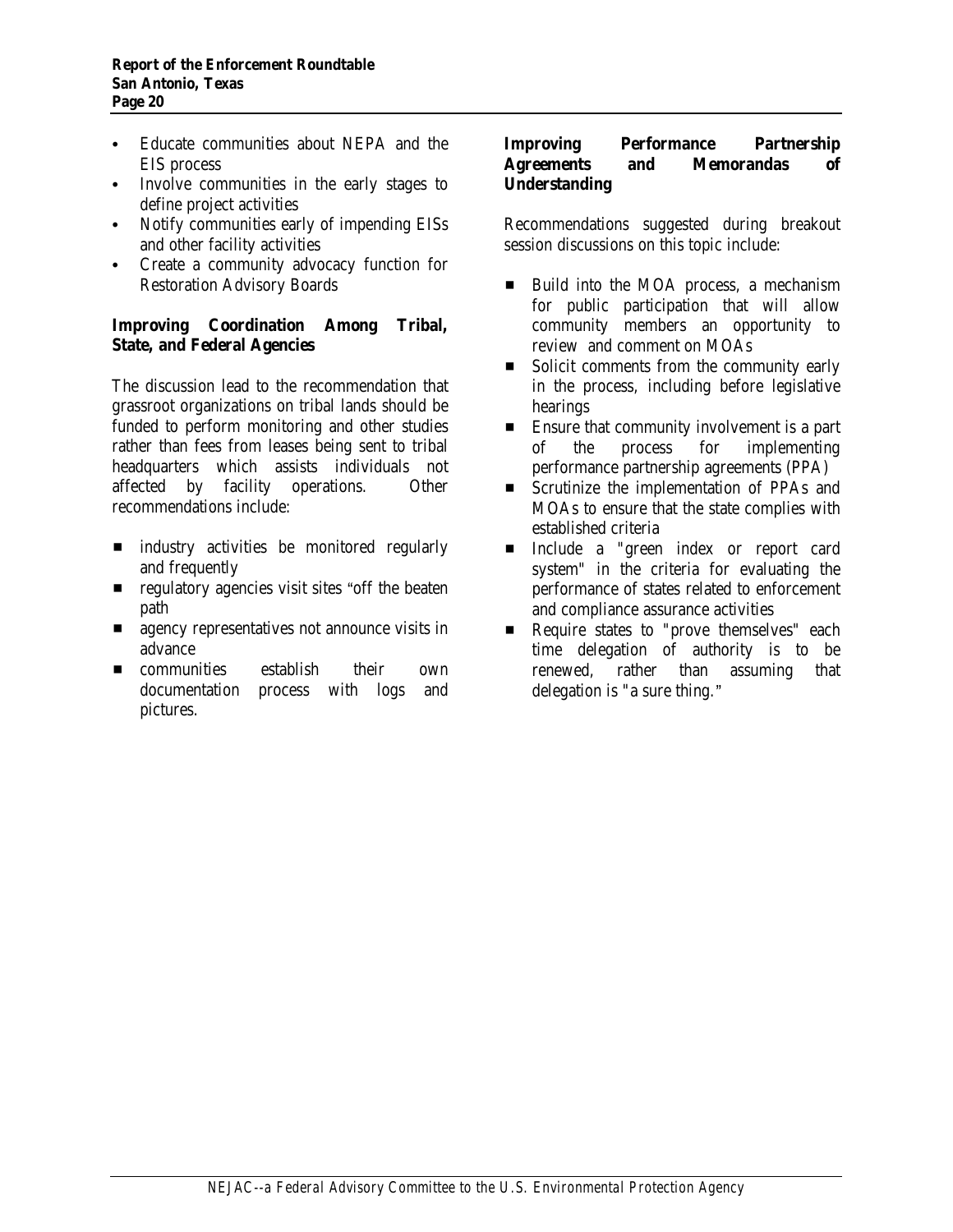# **BREAKOUT SESSION FLIP CHARTS**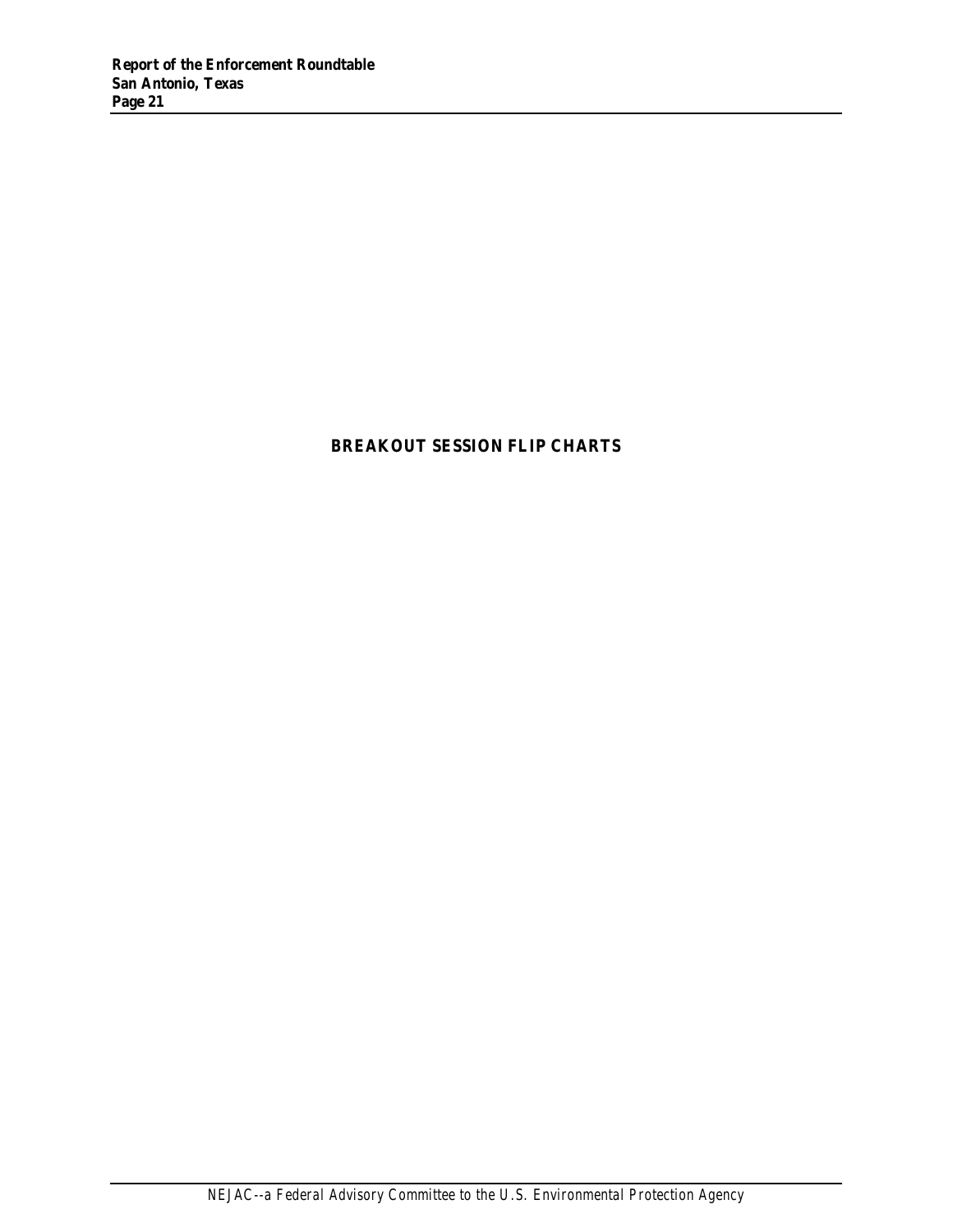#### **PLENARY SESSIONS**

#### **NEJAC ROLE**

Advise EPA - How to achieve environmental justice

RECs:

Agency conduct series of rountables with communities Identify community priorities

Get beyond listening" to action

#### **QUESTIONS ... WHY CAN'T WE ...**

- Focus on the reports
- About health issues that are out there and begin to take action?
- Know who to call/contact?
- Get people to come out and see what were going through?
- Train grassroots citizens in the community in how to know what's happening in public hearings?
- Get the regulations that are developed to be applied to the Indian reservations?
- Make our local ... city, county, etc. officials accountable for the environmental injustices in our community
- Close the gap between government, industry & the common people?
- Always consider the people who live in the community and involve them in the process/decision of what comes into the community
- Get better communication from city officials about the planned developments? We need clear descriptions of these projects so people can make informed decisions?

#### **Recommendations**

- Accountability
- Community must have referendum OP's
- Create electronic access for citizens, (availability)
- WWW.EPA.GOV
- (EPA) "Requirement" work to provide oversight to states, to include public participation
	- NEJAC, should take the responsibility to: invite state leaders to regional meeting, based on lack of representation at Reale Conference
- Write your congressman
- NEJAC should send letter to states leadership, referring to lack of participation on this issue or conference
- Get feedback from EPA on recommendations made at this conference.
- EPA, will respond within 60 days to NEJAC

#### **CONCERNS**

- City officials need to be held accountable to represent "vou"
- Government gives Big Business Permission .... without consulting "People"
- EPA form "RoughRiders" to create action reforms
- Corporations have rights individuals don't have
- Match grants to communities when industry is given EPA grants
- Despite health survey results need EPA to visit community
- EPA needs to monitor Texas Legislation Re: public participation
- Get tools to deal with State Agency issues (EPA seems to have relingished control)
- Generally no decision makers
- Lack frame to address Social control of corporate behavior
- Need someone talk/action/visit
- Mining (New Mexico) creating health problems and regulations don't apply on Indian Reservations
- Get full disclosure form the beginning?
- Get fully informed of notification procedures?
- Get action? We need immediate and effective change with the EPA and the state agencies
- Address the issue of government grants being given to industry to bring them up-to-speed on technology?
- Match grants given to industry and give the same amount of money to community organizations to deal with their problems?
- Address the influences of industry on our state officials?
- Get an immediate response to emergency calls?
- Have independent monitoring consistently at the sources of pollution?
- Be trained to understand all of the effects of the pollutants on our health?
- Get answers now?
- Have EPA come out & walk around our communities to see first-hand what's happening?
- Get tools to enhance what we already know to move the process of alternating these problems?
- Have the EPA closely monitor the legislation being passed in Texas?
- Have EPA enhance its present along the broader?

#### NEXT STEP

- Get city and state officials to come to meetings, conferences
- Give EPA teeth to enforce rules
- Environmental Democracy is necessary
- Media , can take message of communities to Big Business
- EPA, get act together invite community in
- No backdoor meetings, community must be involved from beginning
- Local leadership must serve as vehicle for community participation with EPA and State agency.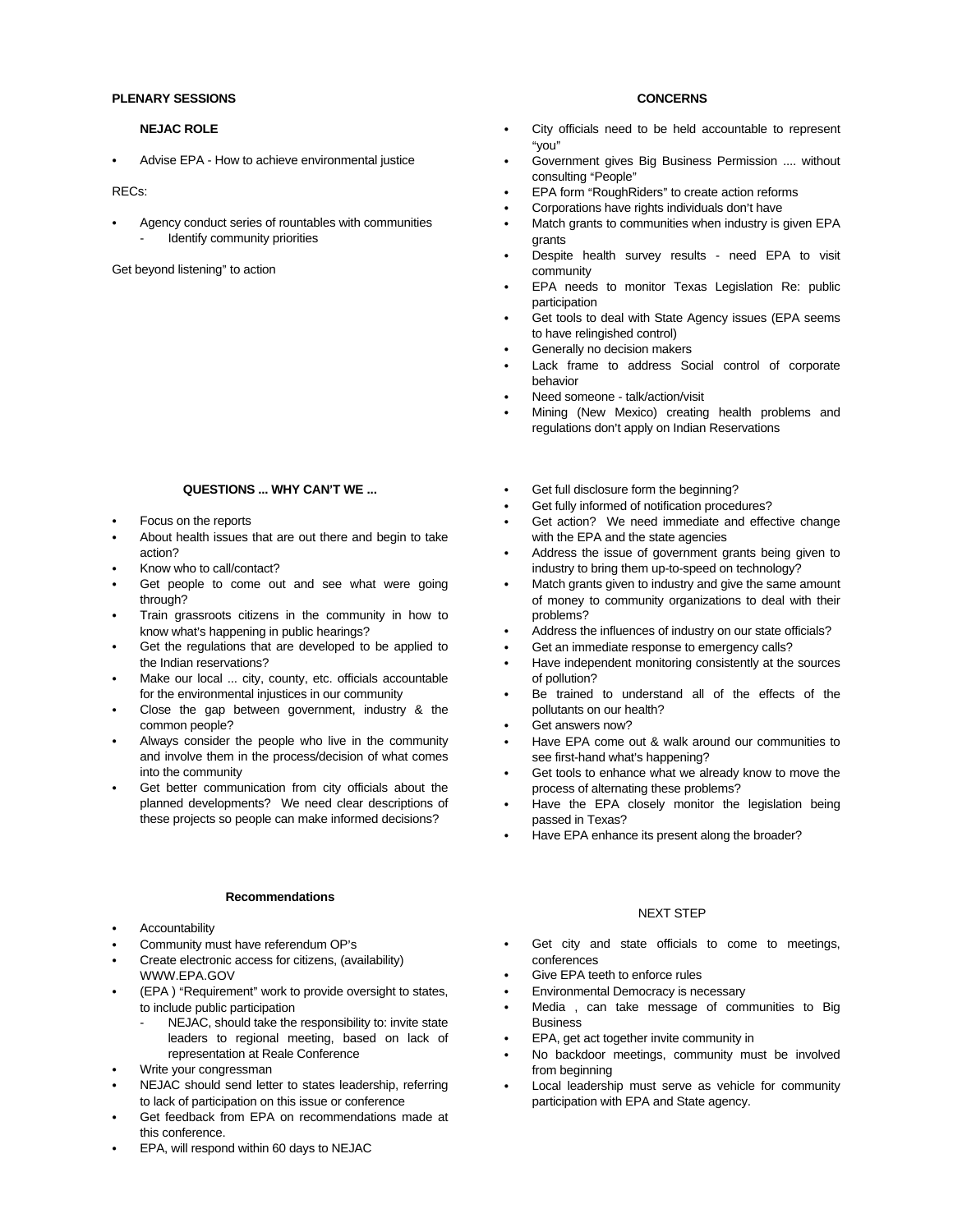#### **ENVIRONMENTAL RESTORATION AND CLEAN-UP PROJECTS**

#### **Issues**

- $\bullet$ MOAs - states cant't sue feds RE: "Clean"
- $\bullet$ "Fast Tracking: back fires leaves out community input
- $\bullet$ Restoration strategies after 1st tier cleanup
- Abandoned Tesco site next to school Houston

#### **FEDERAL ROLE IN CLEANUP**

- Federal left hand doesn't know what right doing DoD funding TNRCC/base closings
- C Focus on human health Environment left out
- Overwhelmed with contacts or don't have a contact
- **Community** 
	- Lack of knowledge/accountable
	- Accuracy of information
	- Formerly used defense sites "where are tanks buried"
	- Keeping current "who is responsible"
- Shift of jurisdiction
	- Federal facilities OFF Superfund list, therefore can be sold
		- Faster cleanup versus Federal money

#### **FEDERAL CLEANUP RECOMMENDATIONS**

- Fast Tracking re-defined to include communities in process to establish clean up standards and binding voice in final decision
- Funding source for community involvement
- Community education on environmental protection
- Actual data accessible
- Site contact known and accessible sign on site? With phone number
- Restoration money for environment
- NEJAC "market" restoration "only attack" polluting business practices
- Risk standards applied to females, children, elderly, too

#### **Recommendations**

- Agency use clear, understandable language
- ID local community members to assist in communication
- Involve 50% of community in the process/CAB (community action boards) from the beginning
- Recognize cultural sensitivities in the involvement process
- Create citizens information and access office on the state level
- EPA & DoD fund a position at the base for a citizen to do technical oversight
- Expansion of tag concept for funding citizen involvement at federal facilities
- Citizen involvement in policing effort in environmental protection (provision for funding)
- Direct "tag" money to community and to support restoration advisory board
- Early notification of restoration remedy documents
- Relocate population located in identified hot spots (replacement value)
- Continuous community health monitoring
- Create new legislation that addresses gaps in the restoration/cleanup process
- Develop community education team
- Hold elected officials accountable to be advocates and experts
- Assure state/federal money is spent appropriately
- On abandoned hazardous waste sites
- Continue "tag" funding during the entire duration of a Superfund Cleanup
- Communicate risk management discussions to community in Laymans terms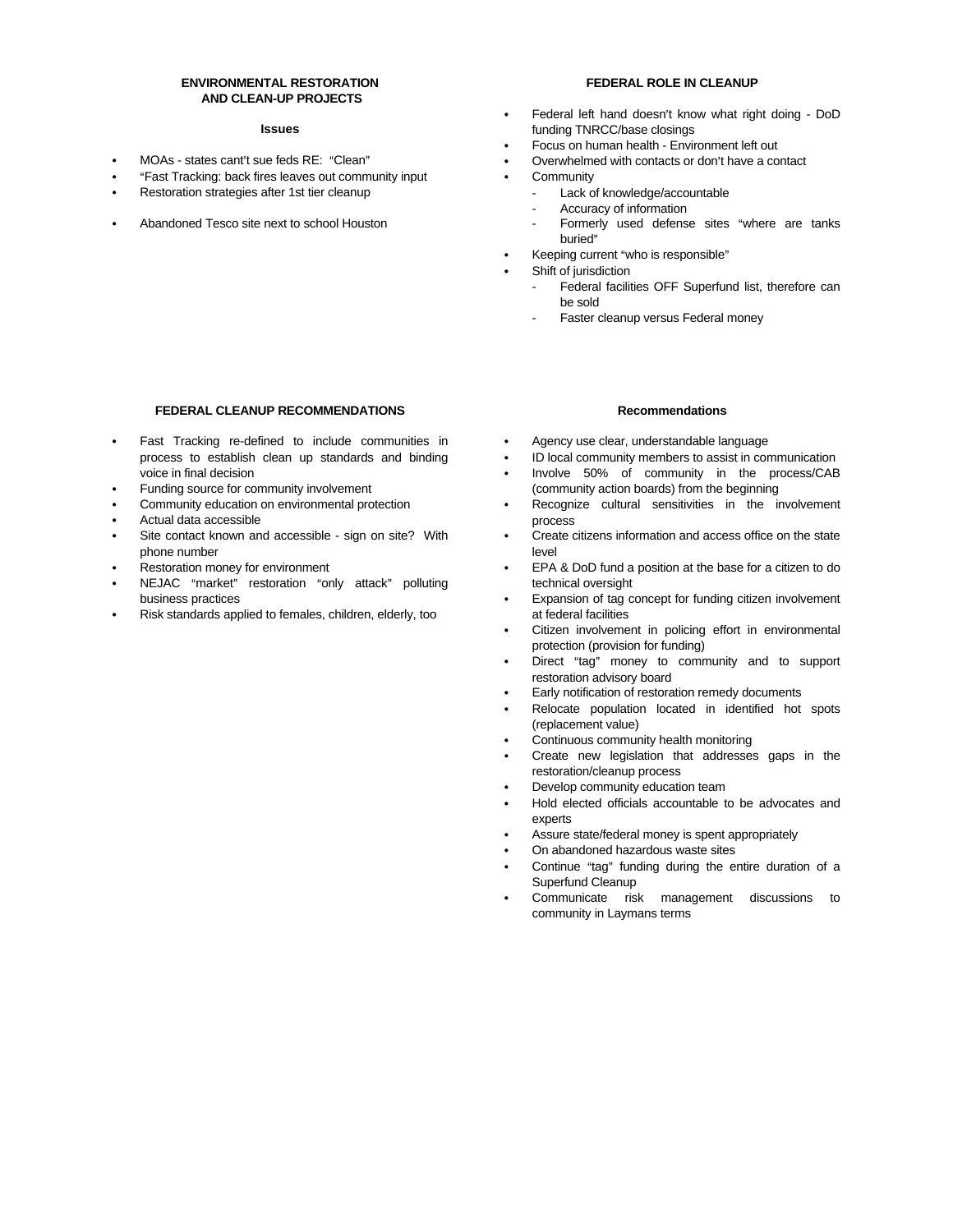#### **Coordination Among Tribal State, and Federal Agencies**

Concerns: Mining

- What will happen when "ultra pure" water supply is depleted?
- Federal intervention in thrive is dispute - Divide and conquer
- Loss of burial sites and other cultural and historic sites
- Inadequate compensation for resources mined on Navajo lands
- State and industry relationship "too close"
- Enforcement authority delegated to different agencies -no single source
- Inadequate testing, inspections by oversight agencies
- Failure to consider returning land to natural state - use of non-local grasses for reseeding
- exposing coal layers to surface results in spontaneous fires
	- exposed coal brings toxic substances to surface
- Recommend: EPA should monitor industry activities regularly and frequently
- go to the sites off the beaten path
- do not announce visits in advance
- Recommend: Communities should document practices with pictures and logs

Question:

How do local tribal grassroots organizations interact in the enforcement/compliance process?

- Recommend: Identify sources with BIA for technical assistance
- Recommend: NM portion Navajo Nation from Region 9 to Region
- Recommend: fund grass roots organizations on tribal lands to perform monitoring and other studies rather than sending fees form leases to tribal headquarters which assists individuals not affected by moving operations
- Tribal environmental staff poorly trained and underfunded

#### **Gas and Oil**

- No inspection and monitoring activities by oversight agencies
- Different standards for off-reservation sites
- Drinking water does not meet "human consumption" but barely adequate for livestock. Residents cannot afford to bring in water (distance, cost, etc)
- Residents for having to choose between health and jobs

#### **Irrigation Concerns:**

- Agricultural runoff into river that is source for drinking water
- relocated residents face other issues
	- high water table causing damage to homes
	- cannot use land for intended purpose
	- increasing population on land base that cannot change "Feel they were lied to"
- Fear desecration of graves if burial sites identified
- Conflict with tribal government over how monies allocated "They take a cat for administrative expenses"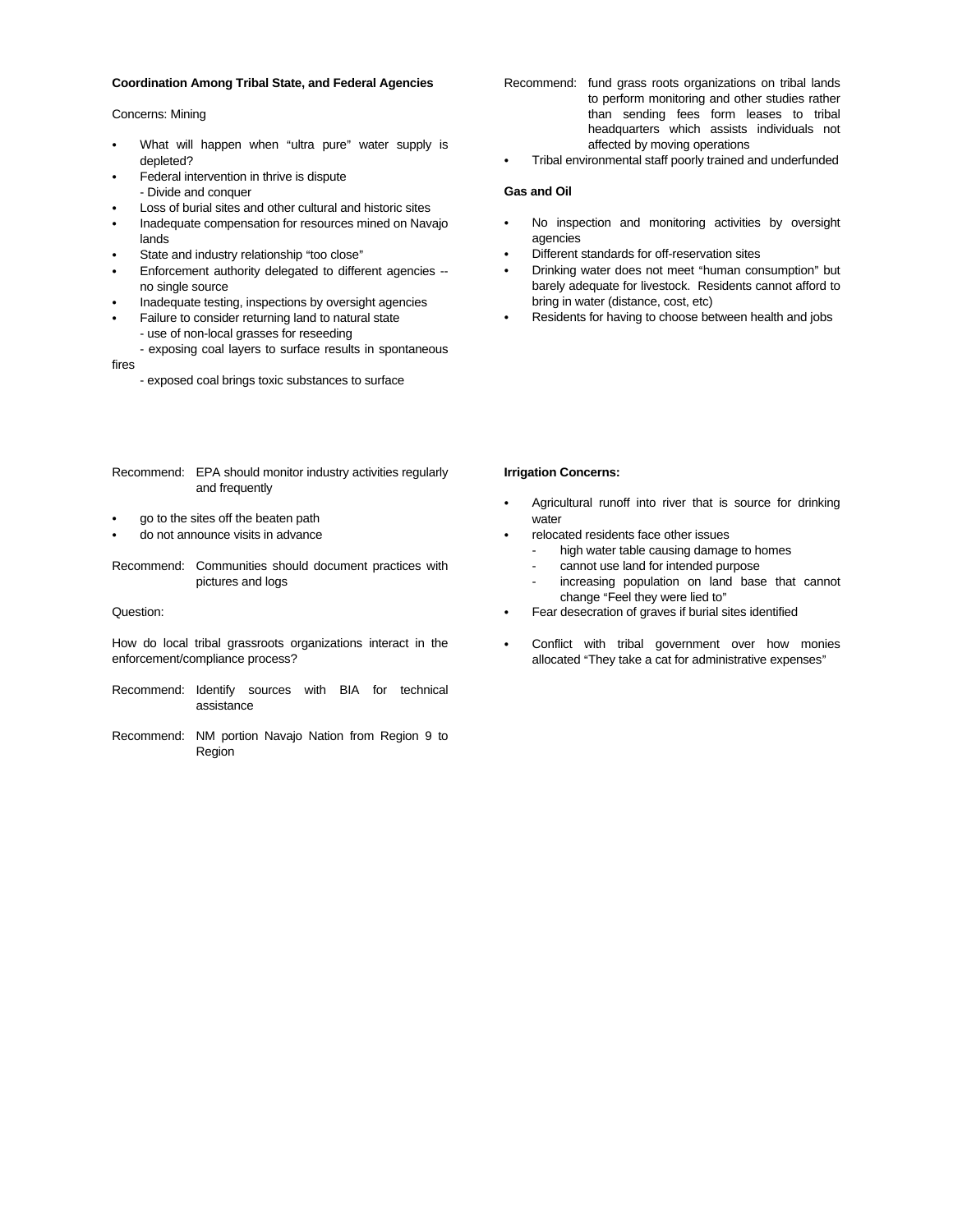#### **INSPECTION, SCREENING AND TARGETING AND COMMUNITY MONITORING**

#### **Issues**

- Inadequate investigations and reports
- States are not doing their inspections. Is EPA doing adequate oversight?
- Community experience with the facility not in the inspection report
- Complaints not resulting in violations and not resulting in inspections
- On-line computer access to EPA for complaints. EPA offices can monitor the complaints

- Communities need money for experts equipment, training. This money should come from facilities
- Provide on-line computer access to EPA complaints. EPA offices should monitor these complaints. Use for targeting, oversight and permitting especially renewals/expansions
- Use the MOU to bring up the standards of State Inspections
- All PPAs should have environmental justice representation
- MOUs should be between the EPA and communities. Involvement from the grassroots activists in the community. Grassroots choose who will be involved. This should happen at all points in the process. (including permitting). Community members should go on inspections and be notified immediately by the agency of any spills, accidents, releases
- Educate public on violations screening and inspection techniques
- Revisions to checks and balances (i.e Alama Dome)
- Mandatory community involvement in memorandum-ofunderstanding (MOU) between state and EPA Regional Office (report cards to all levels of interest community city state federal (health agencies)
- User and reader friendly guide on screening and targeting process
- Don't notify community
- Let community know what is found
- Inspector duties stretched too far
- Technical problem/civil rights problem
- Multiple unrelated inspections in a different time and place
- Physical presence at inspection (immediate access)
- Data validity
- Modeling sample
- Community agreements with the plants/facilities to do inspections. Condition of the permit which is revocable if denied
- When facilities are closed it is difficult to track violators. Sometimes inspectors are denied access
- Public access to air monitoring data community operated monitors dollars by agencies or facilities. Train citizens to monitor land, air and water.
- There is no formal process for targeting facilities for inspections. Violations are being ignored by state
- Inspectors should believe the citizens complaints. Shift the burden of proof to facilities to show that are not polluting
- Close gaps in jurisdiction between agencies and states. Provide resources and training to end power communities. Communities have incentives to remain involved because they live there
- Mechanism for communities to communicate with regions. EPA and facilities should carbon copy communities with information such as inspections, violations, permit renewals and expansions

#### **HOW TO EMPOWER COMMUNITY**

- Make disclosures to community and raw data in a timely manner in addition to a crunched summary
- Utilize freedom of information act provisions<br>Designated community ombudsmar
- Designated community ombudsman, liaison, clearinghouse mechanism
- CC: Copies of report (e.g., NOV's inspection reports) to recognized community contact at time of eventor decision
- Notification of inspections conducted (newspaper, other media)
- Community based involvement in screening/targeting both methods (e.g., health overlays) and decisions in whom to target
- Focus on when inspections are done
- Coordination of agency data for public access umbrella information accessible data banks
- Contact local community when inspections are done on advice for appropriate sites to conduct inspections (i.e., target sites with most complaints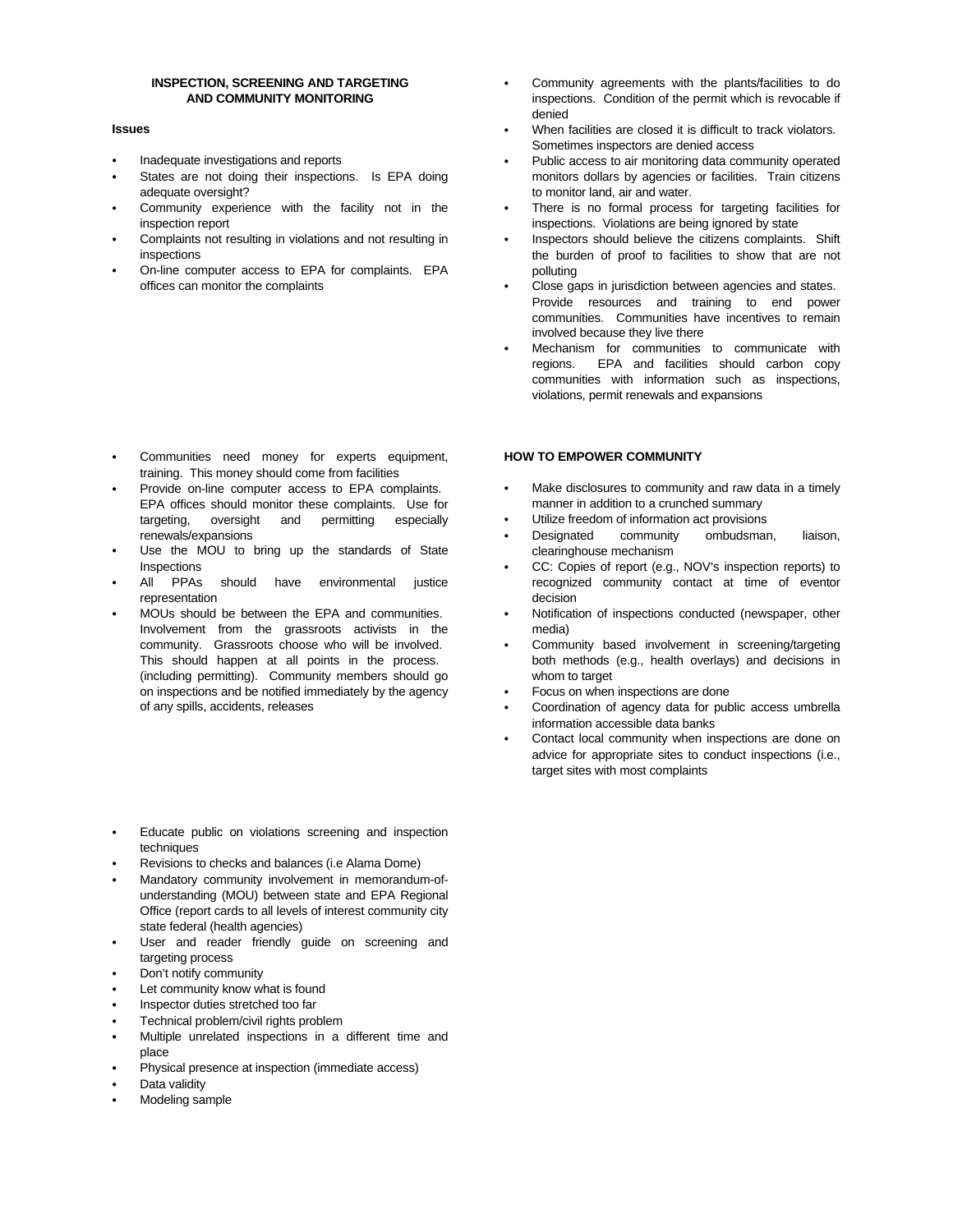#### **COMMUNITY MONITORING**

- Gathering evidence
- Aware of surroundings
- Bottom up assessment
- Evaluation and understand environment impact
- Citizens watchdog
- Selection of monitors
- Controlled by community
- Community health survey<br>Review and comm
- comment of Legislation Permits/Governments, Activities
- Short term vs long term monitoring
- Community collaborate with public health
- Department to evaluate community health
- Comprehensive case study

#### **Community Monitoring Resources**

- Need to network with other community groups
- Need epdiemiologists and toxicologists as part of the heath department
- Community connect with university colleges for assistance
- Educate public officials on Environment and health issues
- ATSDR health assessment
- Followup with ATSDR Contact EPA to engage ATSDR
- C CDC, ATSDR Quality of data/evaluation
- More grants for community from EPA
- Video "Gorilla Media"
- Grants Need to provide training to community
- Meet to partner with colleges, universities
- Identify private foundations with grant money available
- Federal government polluters
- No replacement value for homesKAFB Kelly
- Appropriate monitoring to hold up in court
- Community ensures they obtain Raw Data (need resources to get data) hire technical person to evaluate
- Lack of local government involvement with federal facilities issues (i.e Real Estates Assessment
- Community use of raw data (i.e Respiratory survey use for leverage for further testing i.e. for other needs
- Trust built at all levels to do survey community needs to be
- In touch with press
- Do own press releases
- Local news
- Need financial help to support communities in suits
- Use of National Environment Groups for Citizens Suits
- **SLAPSUITS**
- Some states are passing legislation again SLAP SUITS
- Give regulators the opportunity to respond to the data
- Should have local community monitoring awareness workshop
- Setup community monitoring committees
- Put resources so communities can form their own committees
- Have the community monitoring process inclusive of all agencies, churches, schools, etc.
- Keep data easily accessible and in appropriate languages
- Do community newsletters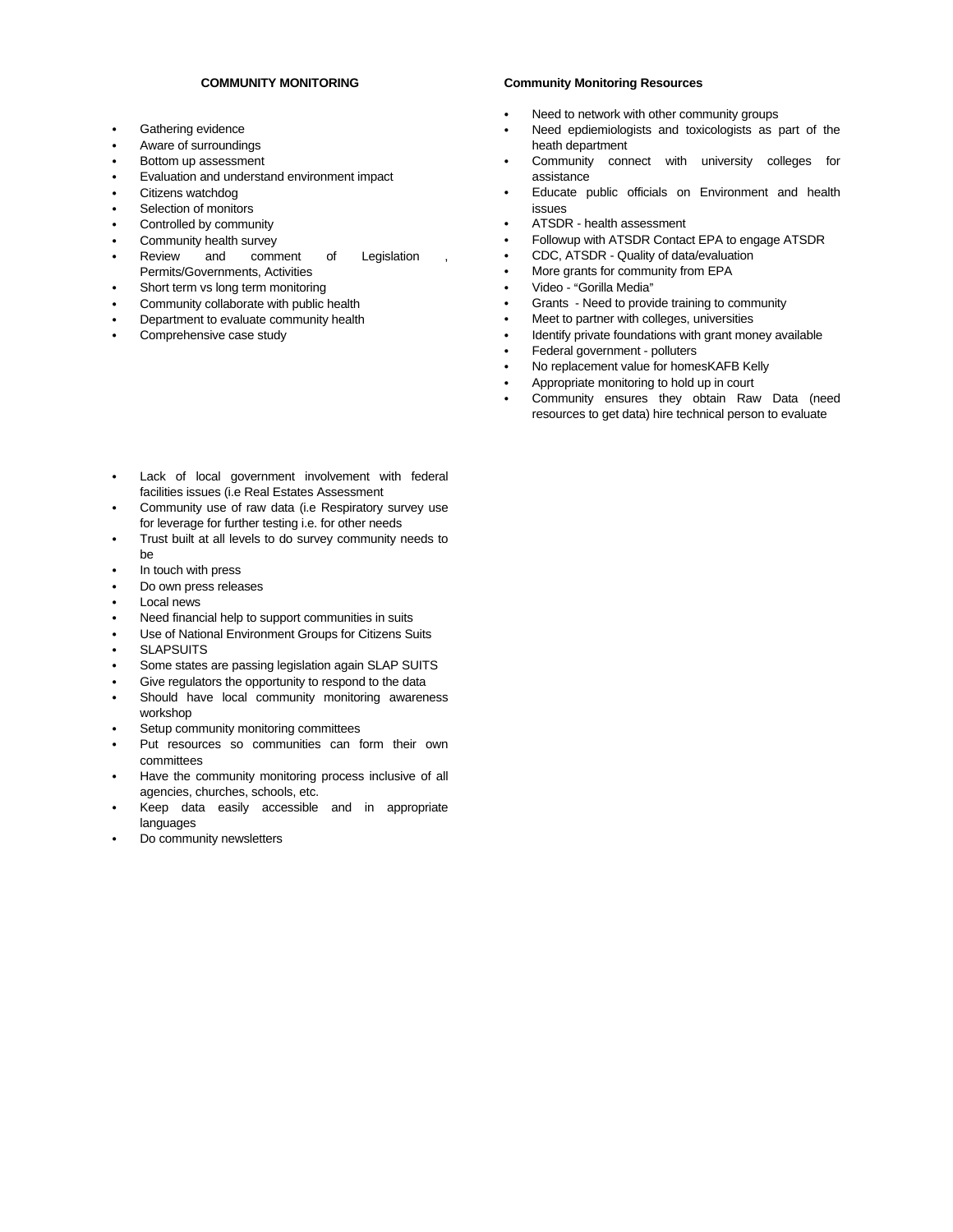#### **NEPA - SOCIAL AND CULTURAL IMPACT**

- $\bullet$ Use of "Categorical Exclusion," "Environmental Assessment" - does not allow public input
- $\bullet$ Major federal projects require EIS. (Pe rmits, federal funding, or provide approval) (Potential environmental impact) significant

#### Discussion of Process

- Need: Community Education based upon Community region.
- Entire process before it begins (kelly AFB fast track example)
- Public scoping must came at the beginning of the entire process
- Involve citizens in initiating scoping meetings systemic efforts to inform community (mail). Early protect automatically move it to EIS.
- Alternative Mitigation and Agencies required to consider
- Conflict re: participation on RAB/challenging the process civil rights issue?
- C (Training/education prior to involvement needed)
- Create community advocacy function for RAB
- Will EIS address generational illness?

#### Should be addressed

- Concern about use of "trade secret" explanation to protect data specified utilized freedom of information act?
- NEPA should be written by Laymans terms raw data probably will not be included
- Minutes/note: of meetings not completely available to community members
- Use a "reporter" to access information
- Create a user friendly guide for NEPA
- Address " Conflict of Interest" on boards
- Citizen presence on CEQ Washington, D.C
- Existing Health outcomes, to citizens group to conduct look at existing level, provide dollar T.A.
- Kelly Gardens Jet fuel storage tanks other chemicals, for former open pit, rain runoff. Community concern re: future develop - will Title V process address these issues? Current EIS will address past/current usages and consider scenario's projecting future usage EIS will look at cumulative impact
- Document available for base closure procedures
- RAB Functioning ??
- Kelly AFB personnel chair/facilitate RAB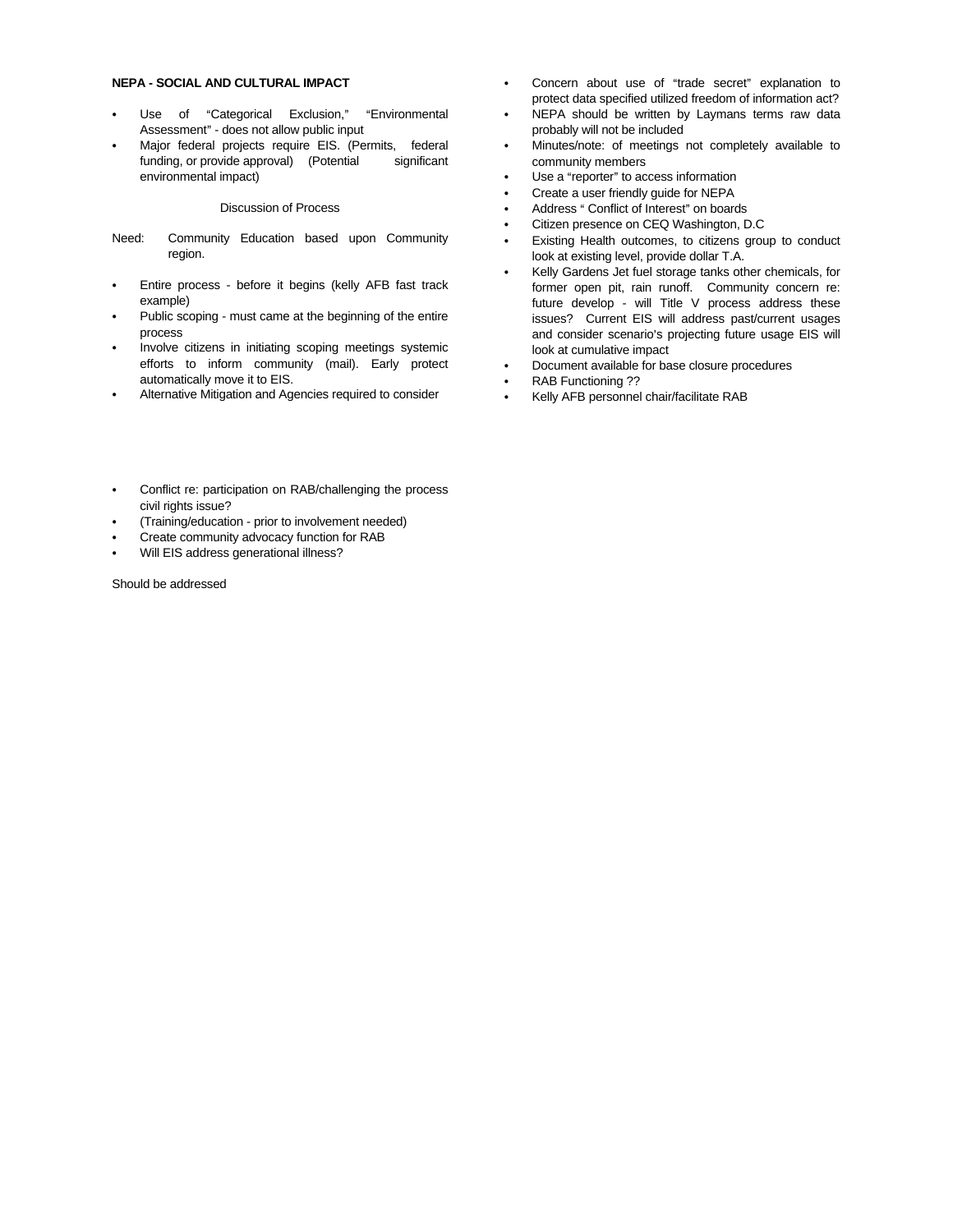#### **COMMUNITY NOTIFICATION AND COMPLAINT RESOLUTION**

False Premise:

Justice when allowed to sit on CAP Justice when allowed to make comment

#### **SUGGESTIONS**

- 1. Notification put in affected community in a facility open beyond 5 pm and on weekends (REAL ACCESS) (library, school, fire station, newspapers people read radio people listen to,)
- 2. Enforcement 3 strike law/for violators
- 3. Air Monitoring problems with air monitors serve interest of industry not of community Not a panacea
- 4. Environmental Audit Legislation Be aware of them Say not to Environmental Audits

Cities Need to Change their attitudes about neighborhoods

#### **Community Notification/Complaint Resolution**

#### **Recommendations**

- 1. EPA to take delegated authority granted to Texas and force a reorganization
- 2. Reliance on Cost-Benefit Analysis to be Reevaluated
- 3. Get all the politicians together in one place
- 4. Be clear about what you are notifying about and who will benefit and who will not
- 5. Decisions about facility siting: What are options
- 7. Consider local events, etc when scheduling public comments (i.e. scheduling on holidays, during revival meetings
- 8. Reorganize decision structure hold those at bottom responsible for actions
- 9. Money for communities
- 10. Consider local information resources
- 11. Include local communities in contingency plans -- don't leave them behind in emergencies

#### **Notification Process**

- Consider cultural aspects of residents
	- Go to where the people are
		- local churches
		- Local newspaper
- Do not allow economic development initiatives to by pass notification process
- Agencies need to establish credibility be consistent with application of "rules"
- Don't put polluting industries all in the same place
- Use independent studies
- Be open about public hearings
- Be honest about subject matter Be a neutral and honest mediator in the process
- Involve local health entities
- EPA should not delegate their responsibilities
- Make public a list of grant recipients
- 12. Execute mandated order -- don't allow continuances
- 13. Communities deserves to be involved and considered need money
	- public advocate
	- other resources
- 14. Make community advisory committees for the community -- let them pick their representatives
- 15. Field investigation should document their test
- 16. Economic concerns versus environmental concerns
- 17. Public officials and the law" should not back down against business/industry
- 18. Be honest Build credibility Remove the "Blinders" and "wall"
- 19. Educate ourselves Get out the vote

- 20. Examine public policy process
	- Develop alternatives to public notification process
	- Follow-up promptly on citizen concerns
	- Enforce the regulations
- 21. EPA report analyzing violations of international law regarding US/Mexico border
- 22. Relocation of affected people may not be the best option but if may be the only option
- 23. Stop licensing facilities until enforcement occurs
- 24. Its all about ethics, morals, and greed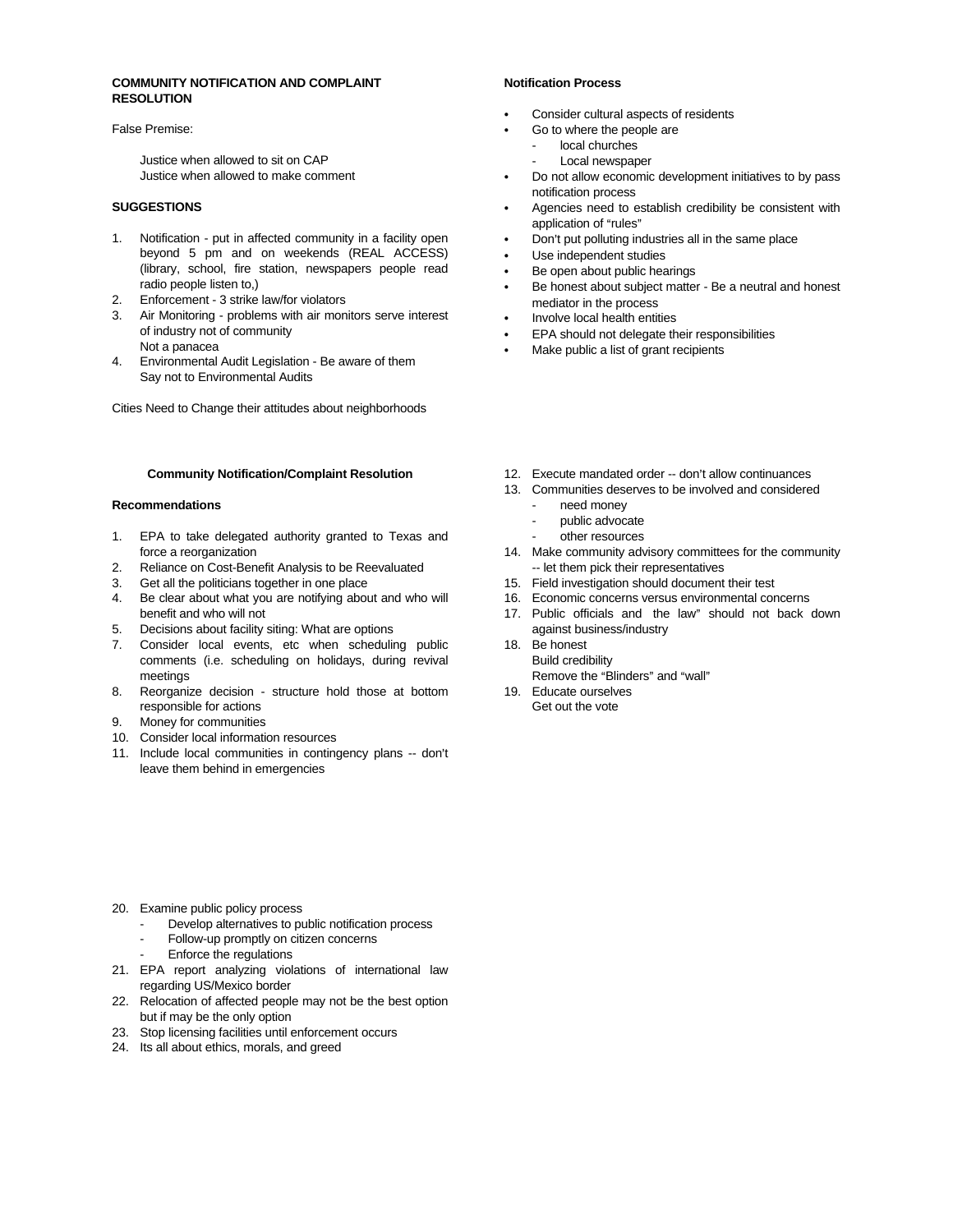#### **PERFORMANCE PARTNERSHIP AGREEMENTS/ MEMORANDAS OF AGREEMENT**

#### **I. Information Disclosure**

- Information by neutral party
- Information not adequate "verbal"
- Meeting notification (clear messages)
- Information re: permits disclosed to public
- Strategy planning includes public input

#### **II. Notification Procedures**

- Cultural/literacy appropriate
- Adequate of notification of meetings
- Timely manner with two weeks

#### **III. Approval Procedures**

Public participants within a hundred square miles

#### **IV. Ethical Considerations**

**Illegal solicitations** 

#### **RECs**

Set of national criteria by which the state is made state acceptable.

Key - do not delegate until this settled (enforcement personnel

- 1) title
- ratio permit personnel/enforcement
- 3) adequate funding of state environmental agency
- 4) revoke delegation
- $\bullet$ Moratorium of any further delegation
- $\bullet$ Involve NEJAC, or other in process
- $\bullet$ Sunset process for MOA
- $\bullet$ Information flow from state to the community (must be improved)

## **DOCUMENT: MOA STATES-EPA (FEDERAL)**

- $\bullet$ Build mechanism for public participation
- $\bullet$ Must be done local level grassroots
- $\bullet$ Relationship of MOA and MOU community needs information on this

#### **RECOMMENDATIONS**

- EPA Oversight: Do something
- Appropriate language when providing information
- Review PPA/MOA process. Evaluate for effectiveness (community must be involved)
- EPA involvement in community groups at local level. How do we do that?
- EPA look at state environment record (as criteria/community should be involved in evaluation)
- MOAs be provided to public

#### **PPA COMMUNITY RECOMMENDATIONS TO:**

- EPA inform community about the process
- Community representation across the board
- EP scrutinize state process
- Adopt "NEJAC public participation program" for community involvement - impacted deals with all involvement issues
- Education on performance agreements
- EPA needs to enforce the process
- Public participation in MOA in order to affect PPA (community does not understand)
- Pilots in regions on ? is parceled out. Bring community on the beginning
- Performance partnerships grant, community must understand how this works and where money is focused or diverted
- Example of the green index booklet, method to evaluate [Institute for Southern Studies (NC)]

Education!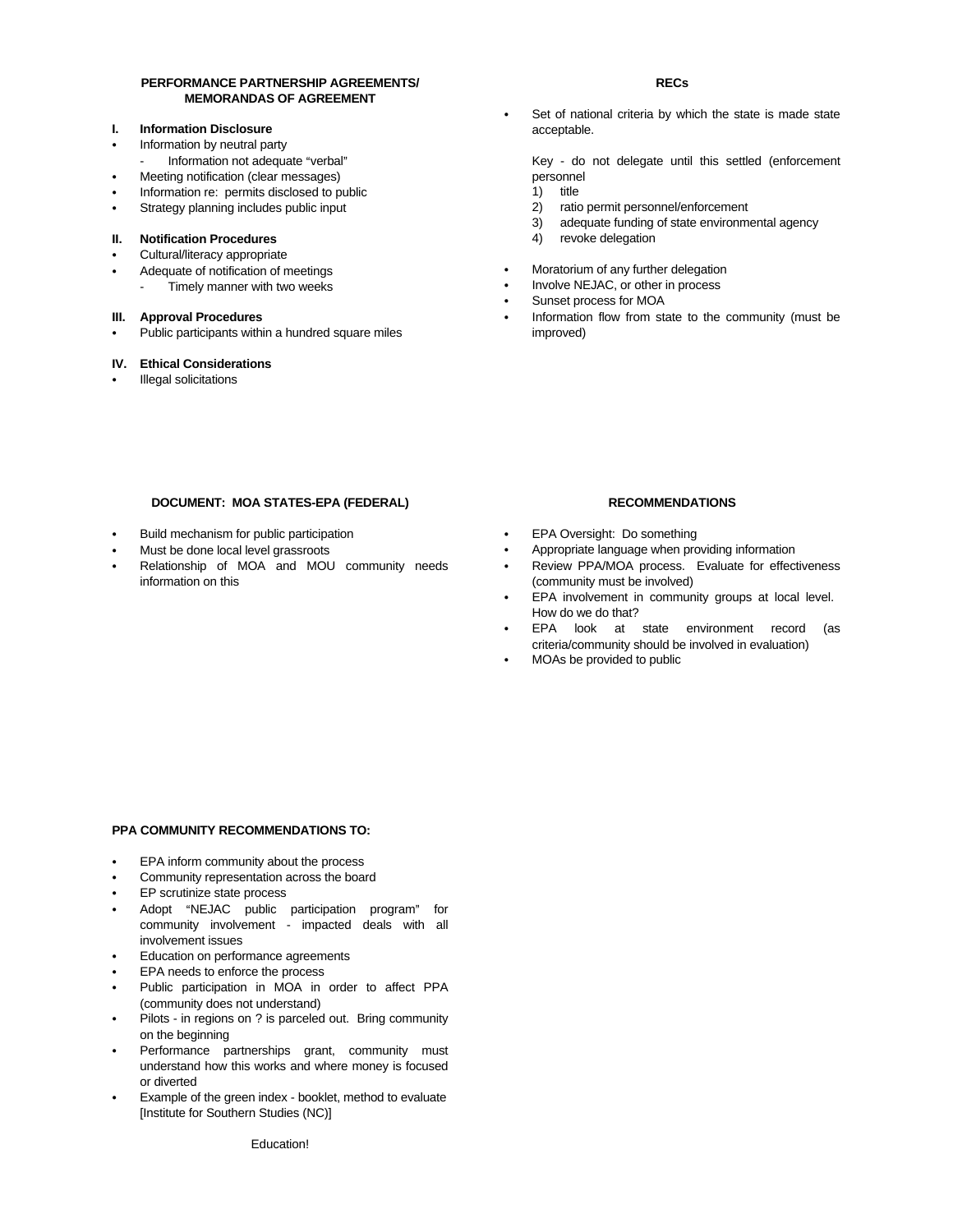#### A**SUPPLEMENTAL**@ **ENVIRONMENTAL PROJECTS**

#### **Compliance +**

- Notebook
- Limits
	- Can be part of citizen suits
	- EPA looks for opportunities in Federal Settlement
	- Need user friendly guide for citizens
	- Internet access
	- Need access points in state cases (+ education)

#### **What/How should the community be involved?**

- 1. Develop a formal process that solicits community input.
- 2. Clearinghouse/Roster
	- Cases filed
		- Communities affected
- Who to call How to input, create a mailing list
- 3. Publish Nov/Enf. Acts in paper
- 4. Eliminate Nexus )or make it more flexible)
- 5. State EPA MOA
	- EPA should require public input meetings (for SEPs)
	- State should use SEPs
- 6. State/Feds Educate public about SEPs
- including city government
- 7. Ask Co's to solicit public ideas.
- 8. Gather input into SEP ideas from Law Schools.
- 9. Must be an intequal part of the decision process.

# **SEPS and Consent to Decrees**

Supplemental Environmental Projects

Overview of What a SEP is and is not

- Meaningful involvement by community in SEPs
- State level require that community be involve
- Involve grassroots organizations and SEPs
- Community election to assign members to advisory board to assist with SEPs
- Standing committee of community to participate in SEPs - i.e. State Level, Local Level, and Regional Level.

#### SEPs and CDS

- TNRCC CAPs eliminate or involve active environment members of community
- Represent a diverse group on panels which advise on SEPs or CDS
- Community- Right-to-Know- SEPs- connection
- Post signs and adequate warnings near contamination

#### LEPC Contact : Carl Mixon - 978-0300 Bexar Co. 828-3939 Emergency #

Smith Co. Emergency # - 903-535-0900 LEPC # - 535-0965

SEPs and CD  $\bullet$ 

Public access to raw data form TNRCC monitoring Sec. 323

negotiation

What do we want? How can the SEPs Serve E.J. goals.

Need to Re-assess What is "Confidential" in settlement

Need "How to" Access guides and guidelines to follow. At what point can we get access.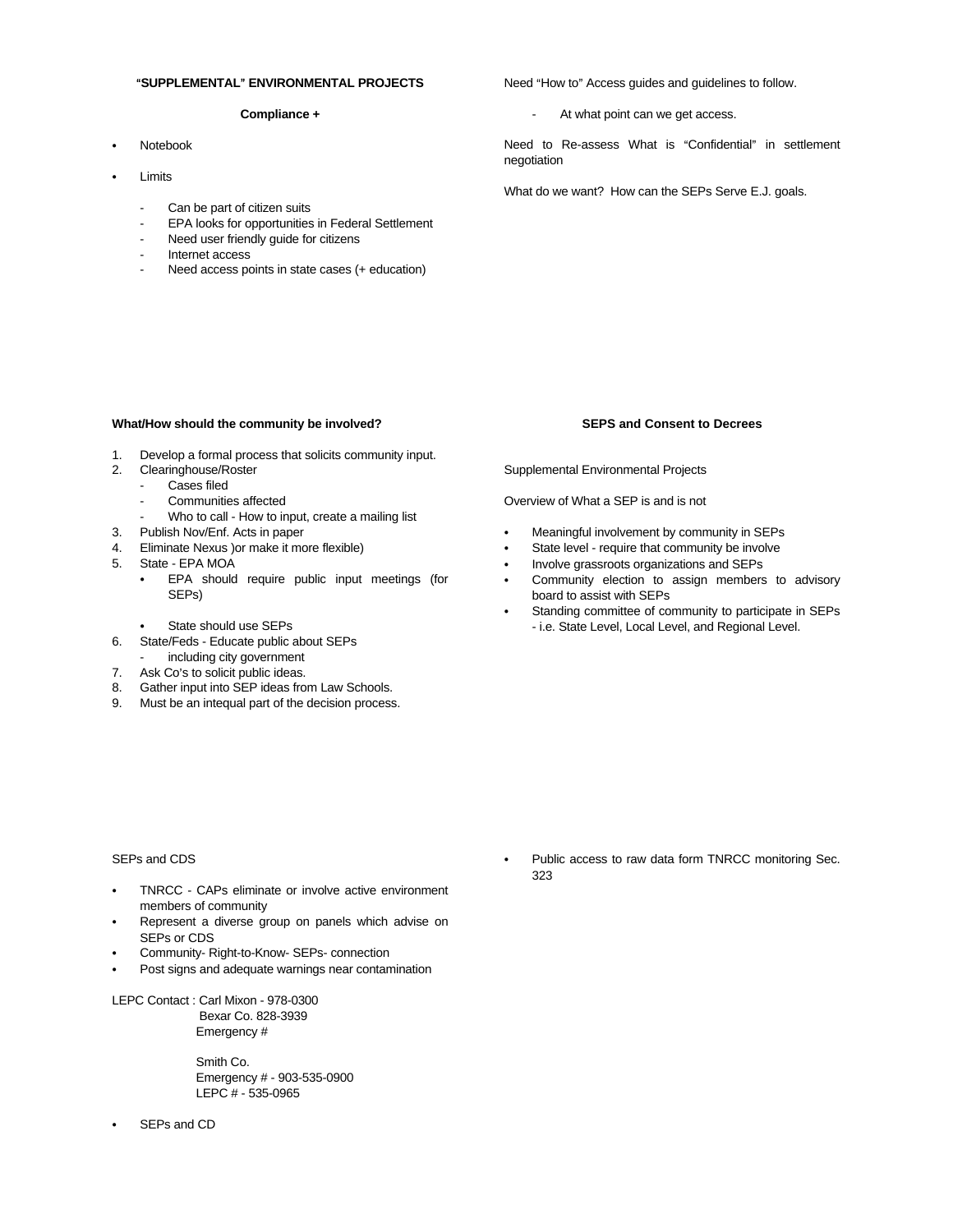#### **Value of Title VI**?

DOJ is a coordinating agency -- it does not enforce the provisions of Title VI. Enforcement is delegated to agencies who give financial assistance. If they can't secure a voluntary compliance, then DOJ can step in.

Factors Affecting Implementation of Title VI

#### Jurisdiction :

1) Does the entity receive dollars from a federal agency? (Such as a private railroad, a stte highway department)

2) Does the entity receive dollars from another agency that receives federal fund?

#### **Title VI Recommendations**

- 1. Concept of "Continuing Discrimination" is a viable alternative
- 2. Access to data for documenting complaint
- 3. Devlop a strategy that encompasses multiple issues (such as relocation, cleanup, public health, property, etc)
- 4. Develop a directory of legal providers who can offer communities assistance or serve as a resource guidance on the approach to take
- 5. EPA should develop the "will and resources" process Title VI complaints in a timely manner
- 6. EPA should be more proactive in finding incidences of Title VI violations (such as through compliance reviews of states)
- 7. Separate "EPA as a beauracracy" vs "EPA in the local community". Put a representiave in the community

- 8. Make Title VI enforcement a priority
- 9. Reexamine the factors that spur action on part of governments
	- What triggers the actions
	- What are the "pressure points"
- 10. Reorganize EPA process for responding to complaints
	- Look to DOT and other agencies that have "successful" programs
- 11. What is yardstick to prove discrimination? EPA needs a clear and "public" policy ReL Title VI
- 12. EPA should take a proactive approach to educating communities about their options under Title VI
	- How to select buyers

#### **Title VI and Enforcement**

"Confidential" barriers public hearing resident criteria lack of AG and EPA response Recipient of public funds or a permit holder

Filing a complaint

- Technical assistance

#### **EQUAL PROTECTION" CASES ARE LOSERS**

- $\bullet$ CLER and public policy from EPA on what is a Title VI case
- $\bullet$ Community must be involved in development policy
- $\bullet$ Citizen = those impacted train them
- $\bullet$ Educate local people

#### **Enforcement or Change EPA/DOJ Respond Within Deadlines**

3 attorneys/16 cases

- More EPA/OCR Attorneys
- Educate Citizens to file own complaints
- Train/educate EPA/OCR Staff/attorneys
- Due Dates for Action on Roundtable recommendations
- Mail roundtable minutes to participants
- EPA fund travel to meetings like this one
- Increase daylight between EPA and industry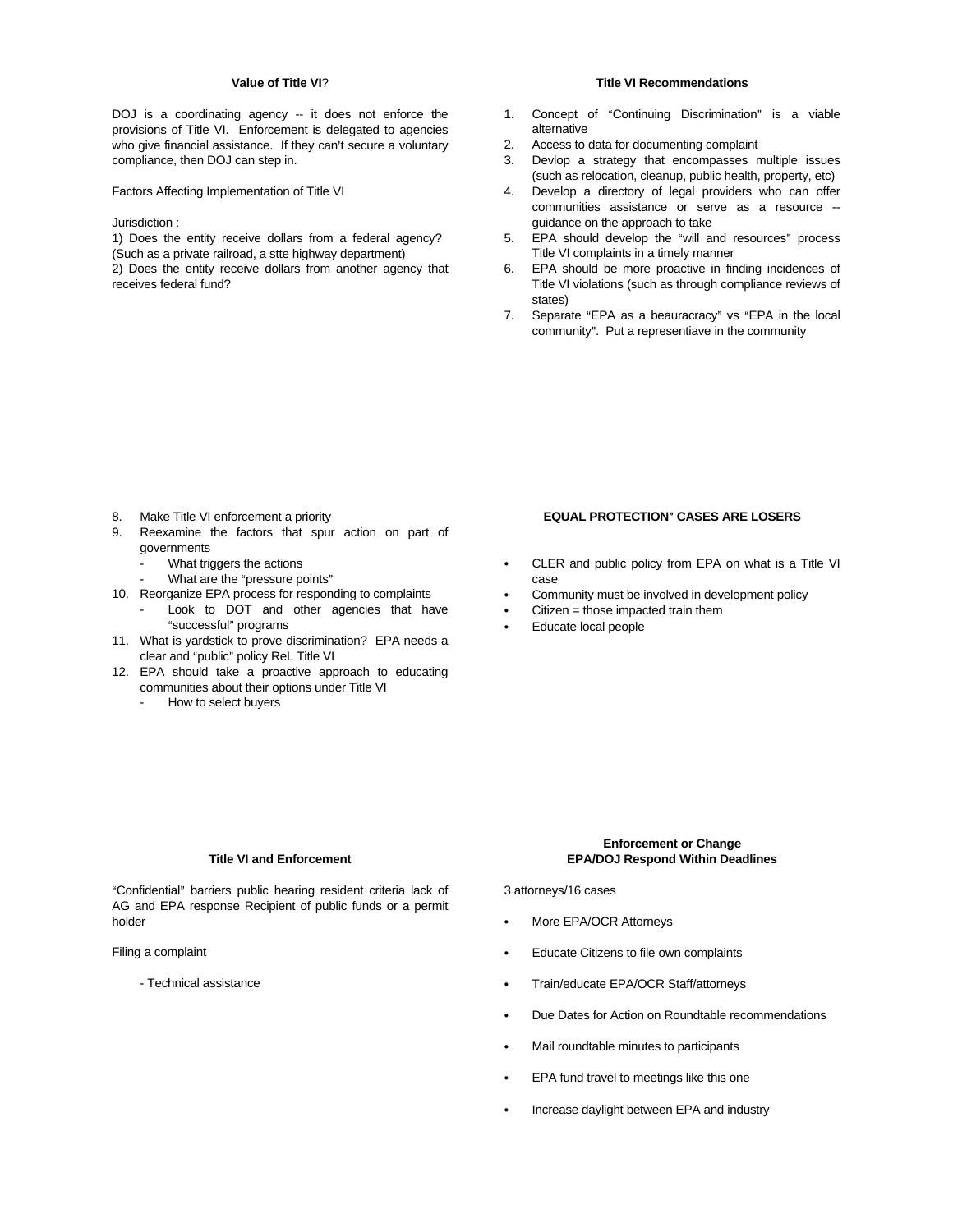# **LIST OF PARTICIPANTS**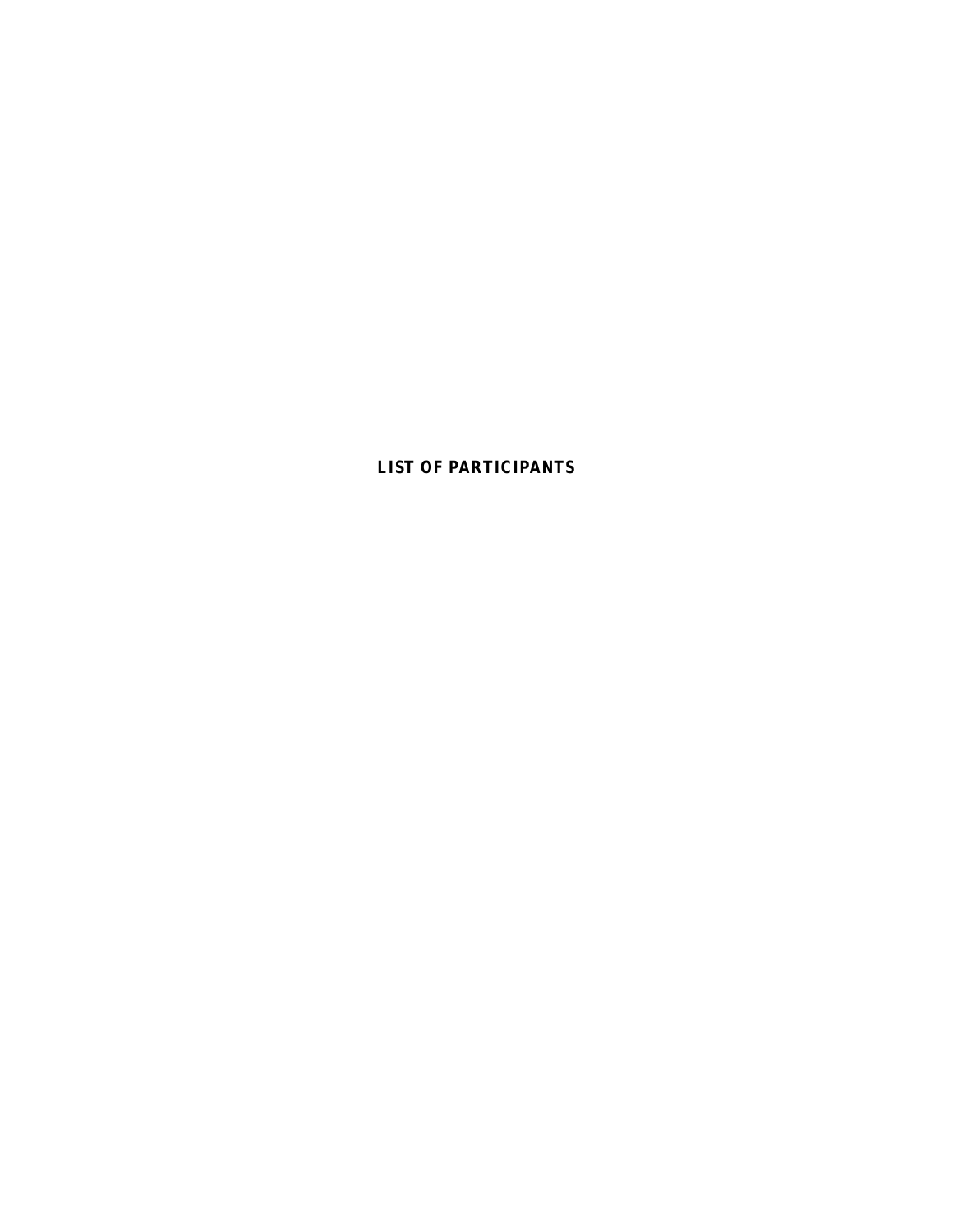# **ENFORCEMENT AND COMPLIANCE ASSURANCE ROUNDTABLE SAN ANTONIO, TEXAS October 17 through 19, 1996**

# **LIST OF PARTICIPANTS**

Economist<br>
Air Force Center for Environmental Excellence<br>
230 San Antonio, TX 78230 Air Force Center for Environmental Excellence Brooks Air Force Base *Phone:* 210-696-8438 3207 North Road, Building 532 *Fax:* 210-704-4946 Brooks Air Force Base, TX 78235-5363 *Internet E-mail: Phone:* 210-536-3765 *Fax:* 210-536-3890 **Robert Ashcroft**  *Internet E-mail:* Adjunct Professor

#### **Dominga Adames** P.O. Box 12325

Committee for Environmental Justice San Antonio, TX 78212 3850 Bay Street *Phone:* 210-734-7329 San Antonio, TX 78723 *Fax:* 210-354-4491 *Phone:* 210-720-8249 *Internet E-mail: Fax: Internet E-mail:* **Shirley Augurson** 

#### **Kathleen Aisling Region 6 Region 6**

U.S. Environmental Protection Agency 1445 Ross Avenue (6EN) 1445 Ross Avenue Dallas, TX 75202-2733 Dallas, TX 75202 *Phone:* 214-665-7401 *Phone:* 214-665-8509 *Fax:* 214-665-6660 *Internet E-mail: Internet E-mail:* 

#### **Susana Almanza Region 6 Region 6 Region 6**

People Organized in Defense of Earth and its U.S. Environmental Protection Agency Resources 1445 Ross Avenue 55 North Interstate 35, Room 205B Dallas, TX 75202-2733 Austin, TX 78770 *Phone:* 214-665-6584 *Phone:* 512-472-9921 *Fax:* 214-665-6660 *Fax: Internet E-mail: Internet E-mail:* 

Environmental Specialist Modoc Tribe of Oklahoma Region 6 515 6th Street, SE U.S. Environmental Protection Agency **Miami, OK 74354** 1445 Ross Avenue *Phone:* 918-542-1190 Dallas, TX 75202-2733 *Fax:* 918-542-5415 *Phone:* 214-665-7273 *Internet E-mail: Fax:* 214-665-6762 *Internet E-mail:* **Ekko Barnhill** 

*Phone:* 713-797-8800 *Phone:* 504-592-8122 *Internet E-mail: Internet E-mail:* 

#### **Tom K. Adamcyk Omega Arteaga-Gamboa**

University of Texas at San Antonio

Environmental Justice Coordinator Environmental Engineer Compliance Assurance and Enforcement Division Region 6 U.S. Environmental Protection Agency

## **Olivia Balandaran**

#### **John Ballard**

**Karen Alvarez** Assistant Tribal Administrator

Special Agent **LaNel Anderson Contract Contract Contract Contract Contract Contract Contract Contract Contract Contract Contract Contract Contract Contract Contract Contract Contract Contract Contract Contract Contract Contract Contra** 418 Woodland Street 1250 Poydras Street, Suite 2200 Channelview, TX 77530 Channelview, TX 77530  $Fax: 504-592-5749$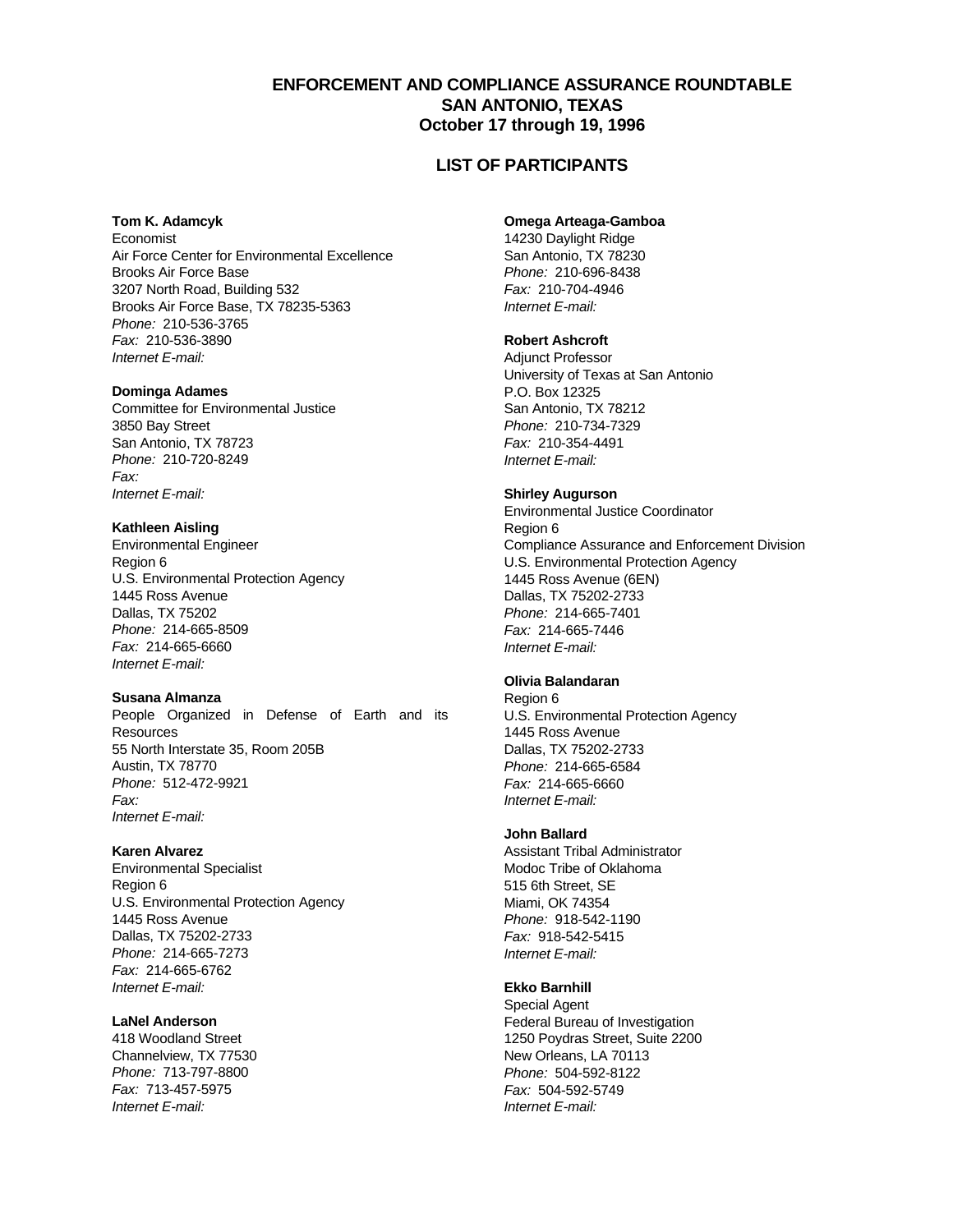#### **Luverda Batiste**

Executive Director Model, Inc. 2142 Lavender Street Port Arthur, TX 77640 *Phone:* 409-736-3511 *Fax:* 409-982-2944 *Internet E-mail:* 

## **David Batson**

ADR Liason Office of Site Remediation Enforcement U.S. Environmental Protection Agency 401 M Street, SW Washington, DC 20460 *Phone:* 202-564-5103 *Fax:* 202-564-0093 *Internet E-mail:* baston.david@epamail.epa.gov

#### **Leslie Beckhoff**

DuPont/Conoco, Inc. One Lakeshore Drive, Suite 900 Lake Charles, LA 70629 *Phone:* 318-497-4834 *Fax:* 318-497-4717 *Internet E-mail:* 

## **Christine Benally**

Executive Director Dine CARE P.O. Box 1992 Shiprock, NM 87420 *Phone:* 505-368-5890 *Fax:* 505-368-5890 *Internet E-mail:* cjbennally@ncc.cc.nm.us

#### **Ray Benally**

Executive Director Nenahnezad Chapter Dine Mining Action Center P.O. Box 1041 Fruitland, NM 87416 *Phone:* 505-598-5907 *Fax:* 505-598-5907 *Internet E-mail:* 

#### **Malcolm Bender**

Brownfields Analyst Region 6 U.S. Environmental Protection Agency 1445 Ross Ave Dallas, TX 75202-2773 *Phone:* 217-665-8378 *Fax:* 214-665-6660 *Internet E-mail:* 

# **Kent Benjamin**

Program Analyst Office of Solid Waste and Emergency Response U.S. Environmental Protection Agency 401 M Street, SW (MC 5101) Washington, DC 20460 *Phone:* 202-260-2822 *Fax:* 202-260-6606 *Internet E-mail:* 

#### **Marvin Benton**

U.S. Environmental Protection Agency Region 6 Compliance Assurance and Enforcement Division 1445 Ross Avenue (MC6EN) Dallas, TX 75202-2733 *Phone:* 214-665-7401 *Fax:* 214-665-7446 *Internet E-mail:* 

## **Jean Bessent**

Attorney Address not provided *Phone: Fax: Internet E-mail:* 

## **Yana M. Bland**

Health Economist 16 White Cat Hollow Kyle, TX 78640 *Phone:* 512-208-2220 *Fax:* 512-208-1557 *Internet E-mail:* 

# **Reverend Reginald Blow**

North Texas Journal P.O. Box 3741 Wichita Falls, TX 76301 *Phone:* 817-766-6525 *Fax:* 817-766-6541 *Internet E-mail:* 

## **Jimmie BlueEyes**

**Coordinator** Upper Fruitland Chapter Navajo Nation P.O. Box 1257 Fruitland, NM 87416 *Phone:* 505-598-5032 *Fax:* 505-598-0614 *Internet E-mail:*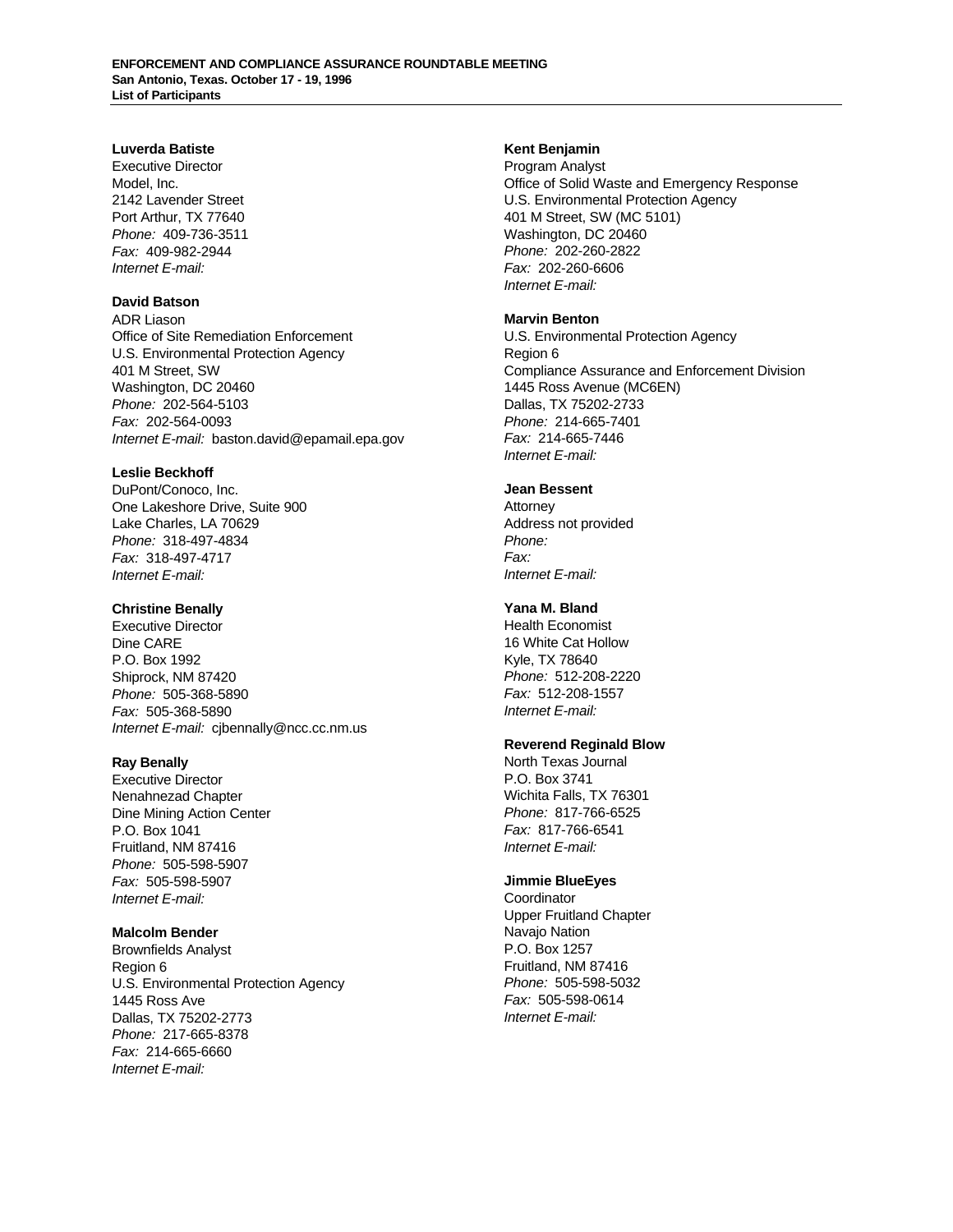#### **Darlene H. Boerlage**

Environmental Justice Coordinator Office of Enforcement U.S. Environmental Protection Agency 401 M Street, SW (MC 2261 A) Washington, DC 20460 *Phone:* 202-564-2593 *Fax:* 202-564-0069 *Internet E-mail:* boerlage.darlene@epamail.epa.gov

## **David Bolduc**

Counselor to the Executive Director Texas Natural Resource Conservation Commission P.O. Box 13087 Austin, TX 78711-3087 *Phone:* 512-239-3900 *Fax:* 512-239-3939 *Internet E-mail:* 

# **Richard Boren**

Coordinator International Environmental Alliance of the Bravo P.O. Box 3367 El Paso, TX 79923 *Phone:* 915-757-8005 *Fax:* 915-757-8005 *Internet E-mail:* 

# **Arthur F. Brock**

President Oak Grove Estates Neighborhood Association 10607 Rimcrest Drive San Antonio, TX 78217 *Phone:* 210-653-1313 *Fax: Internet E-mail:* 

# **Charles Bryant**

Principal Bruce Elementary School 713 Bringhurst Houston, TX 77020 *Phone:* 713-226-4560 *Fax:* 713-226-4562 *Internet E-mail:* 

# **Robert Bullard**

**Director** Clark Atlanta University Environmental Justice Resource Center 223 Brawley Drive, SW Atlanta, GA 30314 *Phone:* 404-880-6920 *Fax:* 404-880-6909 *Internet E-mail:* rbullard@cau.edu

# **Frank Bunkers**

MARFORRES Operations Officer U.S. Marine Corps 4400 Dauphine Street New Orleans, LA 70146 *Phone:* 504-678-6836 *Fax:* 504-678-6042 *Internet E-mail:* 

## **William Burkhart**

**Manager** Environmental Government Relations Procter and Gamble 6110 Center Hill Avenue Cincinnati, OH 45224 *Phone:* 513-634-6366 *Fax:* 513-634-5481 *Internet E-mail:* 

## **Tommy T.C. Calvert**

Executive Director Southwest Community Empowerment Center 4334 Sunnyvale Lane San Antonio, TX 78219 *Phone:* 210-599-4247 *Fax: Internet E-mail:* 

# **Rosezella Canty-Letsome**

**Attorney** U.S. Environmental Protection Agency 401 M Street SW Washington, DC 20460 *Phone:* 202-260-4567 *Fax:* 202-260-6606 *Internet E-mail:* 

# **Neil Carman**

Sierra Club P.O. Box 1931 Austin, TX 78767 *Phone:* 512-472-8767 *Fax:* 512-477-8526 *Internet E-mail:* neil\_carman@txinfinet.com

# **Chuck Cazalas**

Manager Public Affairs and Community Relations **CITGO** P.O. Box 9176 Corpus Christi, TX 78469 *Phone:* 512-844-4110 *Fax:* 512-844-5133 *Internet E-mail:*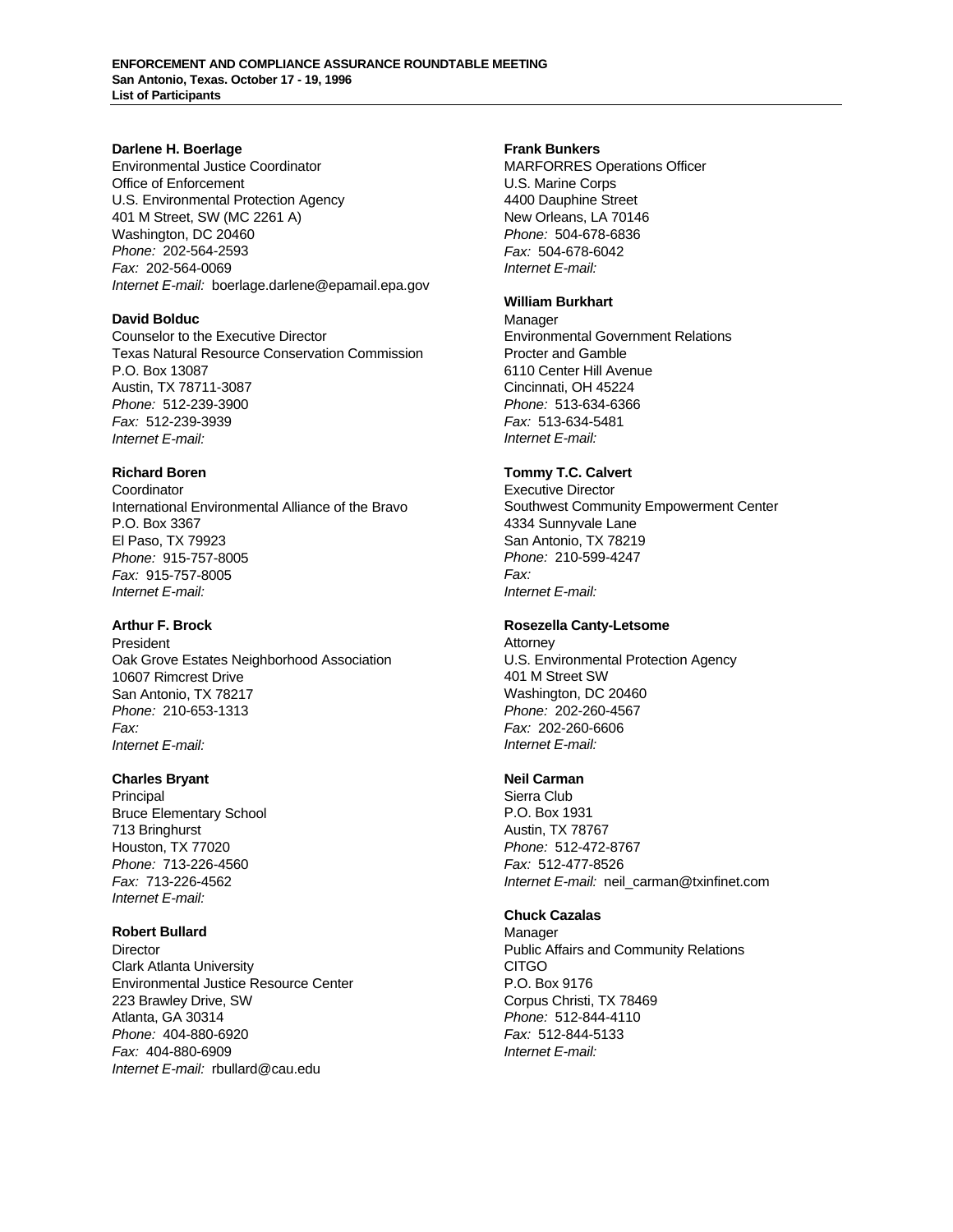#### **Velma Charles-Shannon**

Environmental Justice Manager U.S. Department of Agriculture 14th and Independence Street, SW Washington, DC 20250 *Phone:* 202-690-3509 *Fax:* 202-690-2345 *Internet E-mail:* 

## **Lemuel Chee**

Avefa Gravis Committee P.O. Box 100204 Avefa, UT 84510 *Phone:* 810-651-3494 *Fax:* 810-651-3413 *Internet E-mail:* 

#### **Jerry Clifford**

Deputy Regional Administrator Region 6 U.S. Environmental Protection Agency 1445 Ross Avenue Dallas, TX 75202-2733 *Phone:* 214-665-2100 *Fax:* 214-665-6648 *Internet E-mail:* 

# **Luke Cole**

General Counsel Center on Race, Poverty, and the Environment 631 Howard Street, Suite 330 San Francisco, CA 94105 *Phone:* 415-495-8990 *Fax:* 415-495-8849 *Internet E-mail:* 

## **Tom Cole**

Assistant Special Agent in Charge Region 6 Criminal Investigation Division U.S. Environmental Protection Agency 1445 Ross Avenue (6EN) Dallas, TX 75202-2733 *Phone:* 214-665-2118 *Fax:* 214-665-3177 *Internet E-mail:* 

### **Samuel Coleman**

**Director** Compliance Assurance and Enforcement Division Region 6 U.S. Environmental Protection Agency 1445 Ross Avenue (6EN) Dallas, TX 75202-2733 *Phone:* 214-665-2210 *Fax:* 214-665-7446 *Internet E-mail:* 

## **Mildred Colen**

Member Regional Environmental Justice Committee 308 North Clingman Street Warren, AR 71671 *Phone:* 501-226-5527 *Fax:* 501-226-5527 *Internet E-mail:* 

## **Robert Collin**

Professor Urban Environment Institute University of Orgegon 120 Elkay Drive Eugene, OR 97404 *Phone:* 541-607-1072 *Fax:* 541-607-1073 *Internet E-mail:* 

#### **Robin Collin**

Professor University of Oregon 120 Elkay Drive Eugene, OR 97404 *Phone:* 541-607-1072 *Fax:* 541-607-1073 *Internet E-mail:* 

## **Teresa Cooks**

Compliance Assurance and Enforcement Division Region 6 U.S. Environmental Protection Agency 1445 Ross Avenue (6EN) Dallas, TX 75202-2733 *Phone:* 214-665-8145 *Fax:* 214-665-7446 *Internet E-mail:* 

#### **Lynn Crane**

Laidlaw Environmental Address not provided *Phone: Fax: Internet E-mail:* 

#### **David Cruz**

Representative/Organizer Southwest Public Workers' Union P.O. Box 830706 San Antonio, TX 78283 *Phone:* 210-299-2666 *Fax:* 210-299-4009 *Internet E-mail:* 

#### **Tom Culbertson**

Hydrologist 511 Westwood Avenue San Antonio, TX 78212 *Phone:* 210-733-7474 *Fax: Internet E-mail:*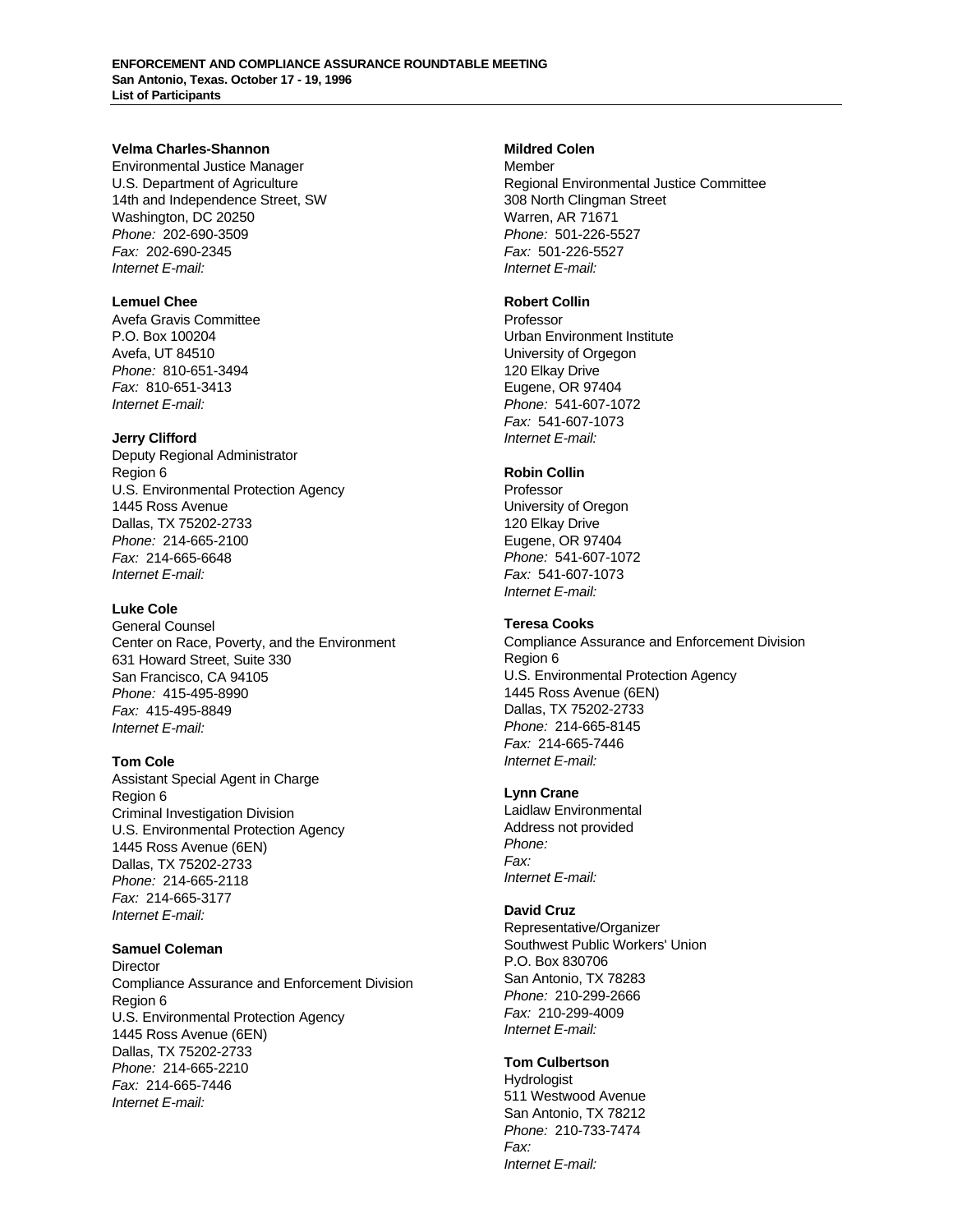#### **Diane Daniels**

**Director** Osage Tribal Council Region 6 U.S. Environmental Protection Agency P.O. Box 1495 Pawhuska, OK 74056 *Phone:* 918-287-4041 *Fax:* 918-287-2322 *Internet E-mail:* 

# **Robert C. Dawson**

President San Antonio Coalition for Environmental and Economic Justice 4927 Waycross Lane San Antonio, TX 78220-1848 *Phone:* 210-661-6479 *Fax: Internet E-mail:* 

#### **Eileen Deamer**

Community Involvement Coordinator Region 5 U.S. Environmental Protection Agency 77 West Jackson Street (P-19J) Chicago, IL 60604 *Phone:* 312-886-1728 *Fax:* 312-353-1155 *Internet E-mail:* 

#### **Janice Dickerson**

Community/Industry Relations Coordinator Office of the Secretary Louisiana Department of Environmental Quality P.O. Box 8223 Baton Rouge, LA 70884 *Phone:* 504-765-2726 *Fax:* 504-765-0746 *Internet E-mail:* 

#### **Betty Dzierzanowski**

Route 9, P.O. Box 107B Converse, TX 78109 *Phone:* XXX-661-3485 *Fax:* XXX-667-1152 *Internet E-mail:* 

#### **Rick Ehrhart**

Project Manager Region 6 U.S. Environmental Protection Agency 1445 Ross Avenue Dallas, TX 75202-2733 *Phone:* 214-665-6765 *Fax:* 214-665-7263 *Internet E-mail:* 

#### **Charles Faultry**

Chief Region 6 U.S. Environmental Protection Agency 1445 Ross Avenue Dallas, TX 75202-2733 *Phone:* 214-665-6705 *Fax:* 214-665-6762 *Internet E-mail:* 

## **Deeohn Ferris**

**Director** Washington Office for Environmental Justice 1511 K Street, NW, Suite 1197 Washniton, DC 20005 *Phone:* 202-637-2467 *Fax:* 202-637-9435 *Internet E-mail:* 

#### **Angela Fitzgerald**

**Coordinator** Office of Enforcement and Compliance Assurance **OREEJ** U.S. Environmental Protection Agency 401 M Street, SW (MC2442A) Washington, DC 20460 *Phone:* 202-564-1018 *Fax:* 202-564-0069 *Internet E-mail:* fitzgerald.angela@epamail.epa.gov

## **Major Alain Flexer**

Staff Judge Advocate Marine Forces Reserve 4400 Dauphine Street New Orleans, LA 70146 *Phone:* 504-678-1351 *Fax:* 504-678-6823 *Internet E-mail:* 

#### **Phil Follis**

Modoc Tribe Of Oklahoma Land Management 515 6th Street, SE Miami, OK 74354 *Phone:* 918-542-1190 *Fax:* 918-542-5415 *Internet E-mail:* 

#### **Richard B. Franklin**

Committee Chairman Stop Poteet Medical Waste Incinerator Committee Route 2, Box 2 Pleasanton, TX 78064 *Phone:* 210-977-7212 *Fax: Internet E-mail:*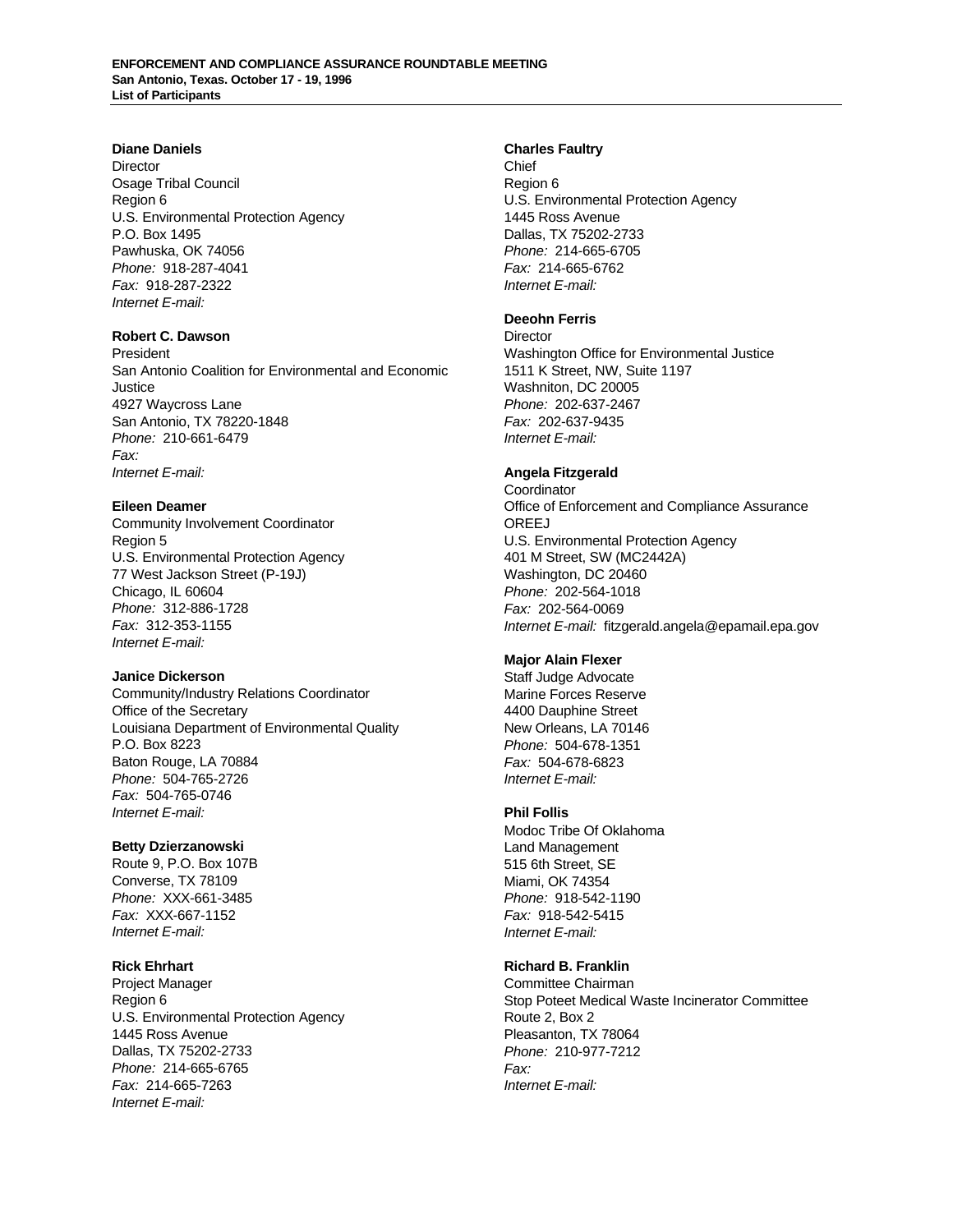#### **Mary Ann Freitag**

Route 9 P.O. Box 106 Converse, TX 78109 *Phone:* 210-661-4098 *Fax:* 210-661-1152 *Internet E-mail:* 

# **James Friloux**

Ombudsman Office of the Secretary Louisiana Department of Environmental Quality P.O. Box 8223 Baton Rouge, LA 70884 *Phone:* 504-763-3537 *Fax:* 504-765-0746 *Internet E-mail:* 

# **Clarice Gaylord**

**Director** Office of Environmental Justice U.S. Environmental Protection Agency 401 M Street, SW (MC2201A) Washington, DC 20460 *Phone:* 202-564-2603 *Fax:* 202-501-0740 *Internet E-mail:* gaylord.clarice@epamail.epa.gov

# **Phyllis Glazer**

President Mothers Organized to Stop Environmental Sins 15115 Farmers Market 16 East Winona, TX 75792 *Phone:* 903-877-4801 *Fax:* 903-877-2634 *Internet E-mail:* **Danny Gogal**  Office of Environmental Justice U.S. Environmental Protection Agency 401 M Street, SW (MC2201A) Washington, DC 20460 *Phone:* 202-564-2576 *Fax:* 202-501-0740 *Internet E-mail:* gogal.daniel@epamail.epa.gov

# **Sam Goodhope**

Special Assistant Attorney General 209 West 14th Street Austin, TX 78701 *Phone:* 214-475-4679 *Fax:* 214-463-2063 *Internet E-mail:* 

# **Bobbie J. Goodloe**

Save Our Martinez Environment 4619 Lavender Lane San Antonio, TX 78220 *Phone:* 210-666-4926 *Fax:* Not Porvided *Internet E-mail:* 

## **Barbara Greenfield**

Deputy Director Compliance Assurance and Enforcement Division Region 6 U.S. Environmental Protection Agency 1445 Ross Avenue (6EN) Dallas, TX 75202-2733 *Phone:* 214-665-2210 *Fax:* 214-665-7446 *Internet E-mail:* 

## **Mark Gross**

Acting Council to the Assistant Attorney General Civil Rights Division U.S. Department of Justice Washington, DC *Phone:* 202-514-2172 *Fax:* 202-514-8450 *Internet E-mail:* 

# **Kelley D. Gulley**

KIP Services 3305 Weller Drive Indianapolis, IN 46268 *Phone:* 317-328-2623 *Fax:* 317-328-1281 *Internet E-mail:* quinnise@aol.com

# **Allan Hagerthorn**

President ELO In'ter-ac'tions Kelly Air Force Base 114 Terrauita Parkway, #1027 San Antonio, TX 78232 *Phone:* 210-492-3520 *Fax:* 210-497-3405 *Internet E-mail:* 

# **Amy Hall**

Lawyer Texas Rural Legal Aid, Inc. 222 Sidney Baker South, Suite 539 Kerrville, TX 78028 *Phone:* 210-896-4316 *Fax:* 210-896-3907 *Internet E-mail:* 

# **Grover Hankins**

Thurgood Marshall School of Law Texas Southern University 3100 Cleburne Avenue, Room 212 Houston, TX 77004 *Phone:* 713-313-7287 *Fax:* 713-313-1087 *Internet E-mail:*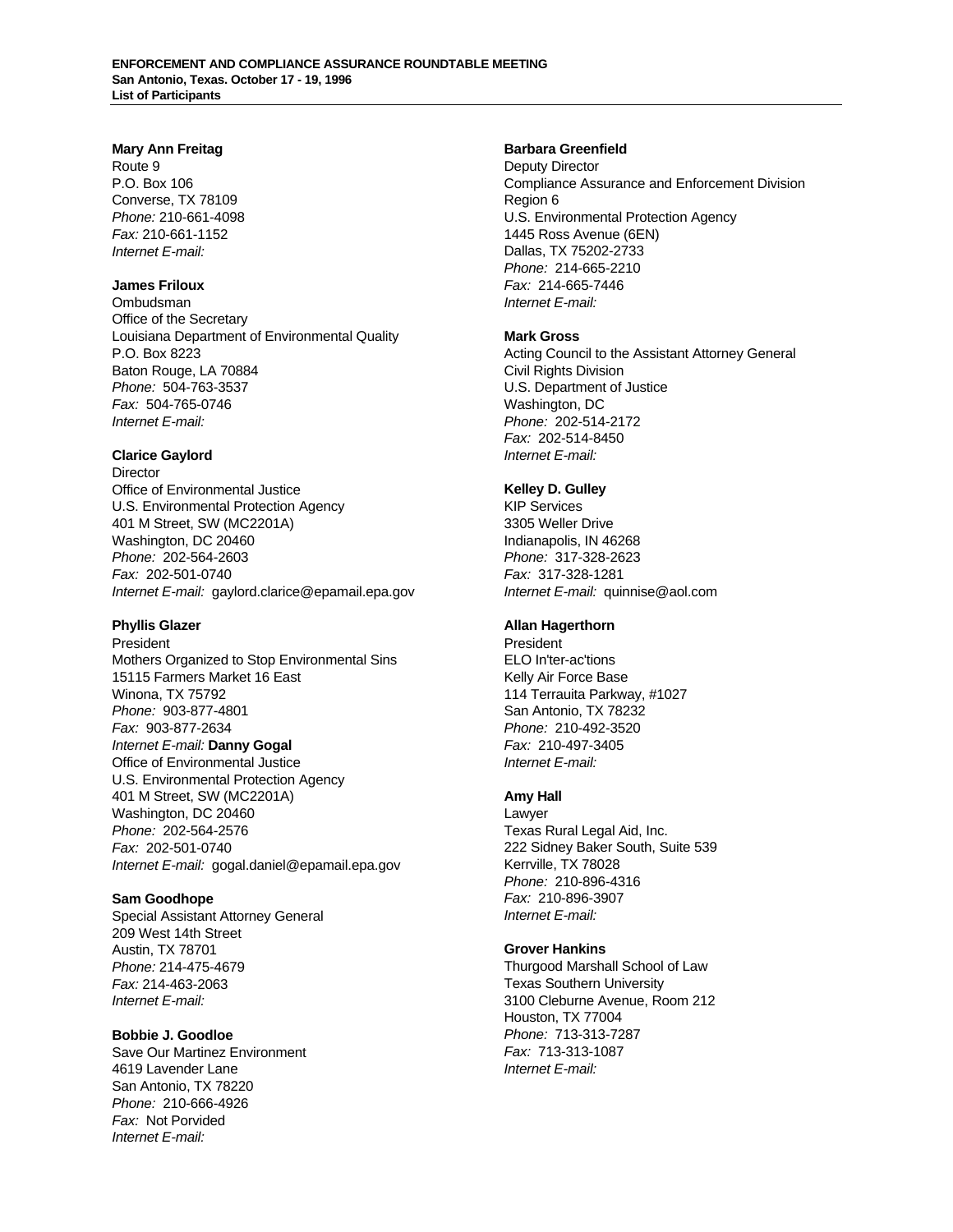#### **Albertha Hastens**

Community Representative Legal Services Client Council Concerned Citizens of Elberville Parish 32365 Doc Dean Street White Castle, LA 70788 *Phone:* 504-545-8917 *Fax:* 504-545-2905 *Internet E-mail:* 

#### **Patrick N. Hatten**

Environmental Safety Manager Austin Army Aviation Support Facility 2001 East 51st Street Austin, TX 78723 *Phone:* 512-465-5010 *Fax:* 512-406-6950 *Internet E-mail:* 

#### **Walter Helmick**

Hydrologist Region 6 U.S. Environmental Protection Agency 1445 Ross Avenue Dallas, TX 75202-2733 *Phone:* 214-665-8373 *Fax:* 214-665-7446 *Internet E-mail:* helmick.walt@epamail.epa.gov

#### **John Hepola**

Chief Air/Toxics and Inspection Coordination Branch Region 6 U.S. Environmental Protection Agency 1445 Ross Avenue Dallas, TX 75202 *Phone:* 214-665-7220 *Fax:* 214-665-7446 *Internet E-mail:* 

#### **Steve Herman**

Assistant Administrator Office of Enforcement and Compliance Assurance U.S. Environmental Protection Agency 401 M Street SW (MC2201A) Washington, DC 24060 *Phone:* 202-564-2419 *Fax: Internet E-mail: herman.steve@epamail.epa.gov* 

#### **Dolores Herrera**

Executive Director Albuquerque - San Jose Community Awareness Council P.O. Box 12297 Albuquerque, NM 87195-2297 *Phone:* 505-243-4837 *Fax:* 505-243-3085 *Internet E-mail:* 

#### **Sylvia Herrera**

Health Coordinator People Organized in Defense of Earth and Its **Resources** 55 North IH35, Suite 205 B Austin, TX 78702 *Phone:* 512-472-9921 *Fax:* 512-472-9922 *Internet E-mail:* 

#### **Brian Holtzclaw**

Environmental Engineer Region 4 U.S. Environmental Protection Agency Atlanta Federal Center 100 Alabama Street, SW Atlanta, GA 30303 *Phone:* 404-562-8868 *Fax:* 404-562-8693 *Internet E-mail:* 

#### **Lawrence Hurst**

**Director** Arizona Issues Management Strategic Issues and Communications Motorola, Inc. 8220 East Roosevelt Street (MDR3125) Scottsdale, AZ 85257 *Phone:* 602-441-3210 *Fax:* 602-441-3965 *Internet E-mail:* 

#### **Tinka Hyde**

Regional Enforcement Coordinator Region 5 U.S. Environmental Protection Agency 77 West Jackson Boulevard Chicago, IL 60604 *Phone:* 312-886-9296 *Fax:* 312-353-1120 *Internet E-mail:* 

#### **Edward Jackson**

President Ascension Parish Citizens Against Toxics 121102 Highway 73 Geismar, LA 70734 *Phone:* 504-673-8696 *Fax: Internet E-mail:* 

#### **Sedonia Jackson**

Citizen Lions Community 215 West 23rd Street Reserve, LA 70084 *Phone:* 504-536-2639 *Fax:* 504-765-0746 *Internet E-mail:*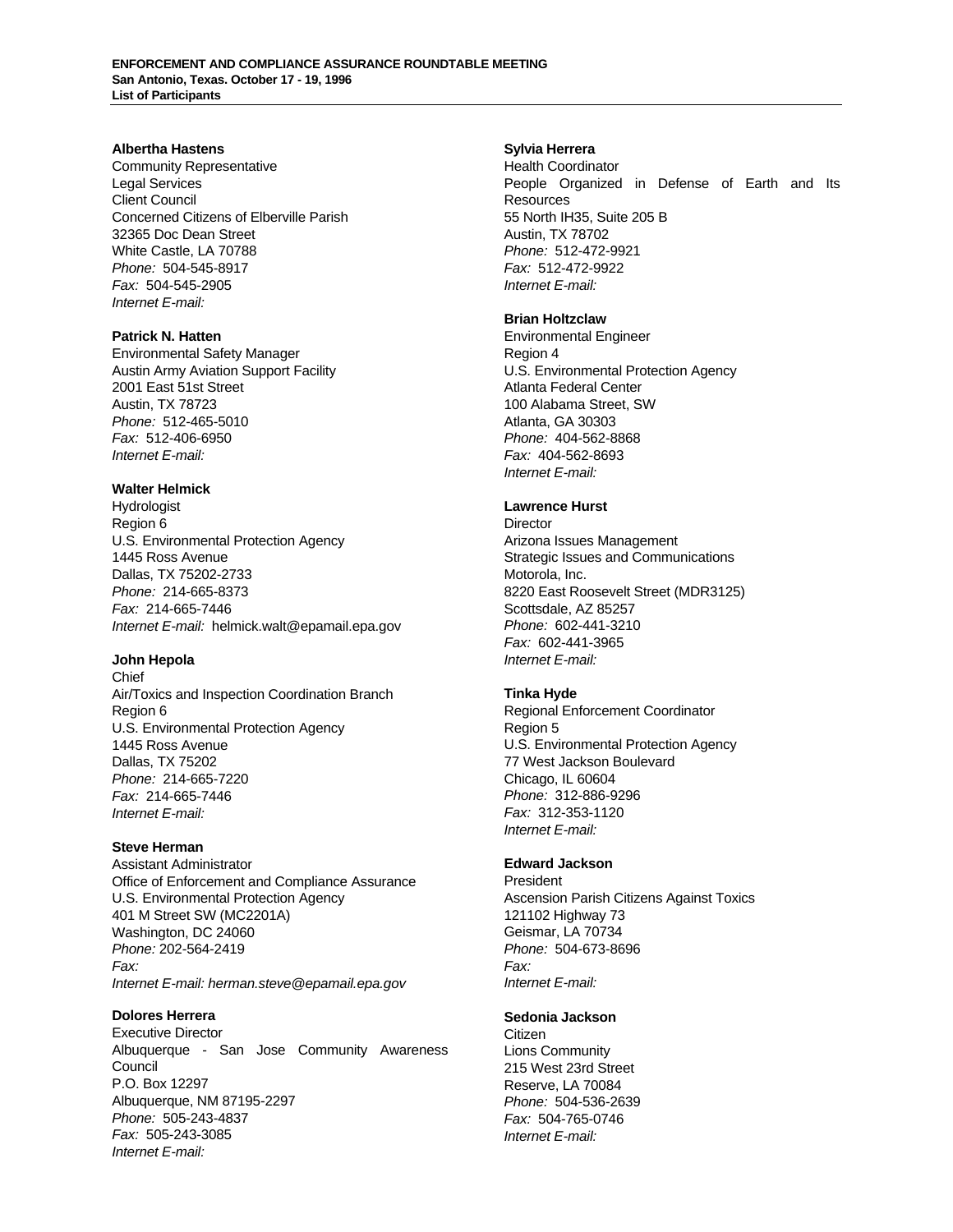#### **Boyd Johnson**

Railroad Commission of Texas Address not provided *Phone: Fax: Internet E-mail:* 

# **David M. Johnson**

Environmental Justice Action 5418 Knoll Crest Street San Antonio, TX 78242 *Phone:* 210-670-0007 *Fax:* 210-533-3888 *Internet E-mail:* 

#### **Dorothy Johnson**

Citizen Lukeville Community 5958 Lukeville Extension Brusly, LA 70719 *Phone:* 504-749-8466 *Fax:* 504-765-0746 *Internet E-mail:* 

#### **Leroy Johnson**

Community for Environmental Justice 3859 Bay Street San Antonio, TX 787237 *Phone:* 210-433-2967 *Fax: Internet E-mail:* 

#### **Lersey Johnson**

Community for Environmental Justice 3859 Bay Street San Antonio, TX 78237 *Phone:* 210-433-2867 *Fax: Internet E-mail:*  **Yolanda Johnson**  President Committee for Environmental Justice Action P.O. Box 830706 San Antonio, TX 78283 *Phone:* 210-299-2666 *Fax:* 210-299-4009 *Internet E-mail:* 

#### **Walter Jones**

Industrial Hygienist ITB 25 Lousiana Avenue Washington, DC 20001 *Phone:* 202-624-6960 *Fax:* 202-624-8740 *Internet E-mail:* 

# **James Kachtick**

Manager Environmental Southern Region Occidental Chemical Corp P.O. Box 30 Five Greenway Plaza, Siute 2100 Houston, TX 77046-0500 *Phone:* 713-215-7886 *Fax:* 713-215-7686 *Internet E-mail:* jim\_kachtick@oxy.com

#### **Maxine Kescoli**

Black Mesa Community P.O. Box 1165 Pinon, AZ 86510 *Phone:* 520-677-3257 *Fax: Internet E-mail:* 

#### **Robert Knox**

Deputy Director Office of Environmental Justice U.S. Environmental Protection Agency 401 M Street, SW (MC2201A) Washington, DC 20460 *Phone:* 202-564-2604 *Fax:* 202-501-0740 *Internet E-mail:* knox.robert@epamail.epa.gov

#### **August Kruse**

Save Our Martinez Environment Route 9 P.O. Box 107D Converse, TX 78109 *Phone:* 210-662-8597 *Fax: Internet E-mail:* 

### **Chuck Lesniak**

Environmental Quality Specialist City of Austin P.O. Box 1088 Austin, TX 78787 *Phone:* 512-499-2699 *Fax:* 512-499-2846 *Internet E-mail:* 

# **Georgia Mae Lieck**

Save Our Martinez Environment Route 9 P.O. Box 108 Martinez, TX 78108 *Phone:* 210-661-3118 *Fax: Internet E-mail:*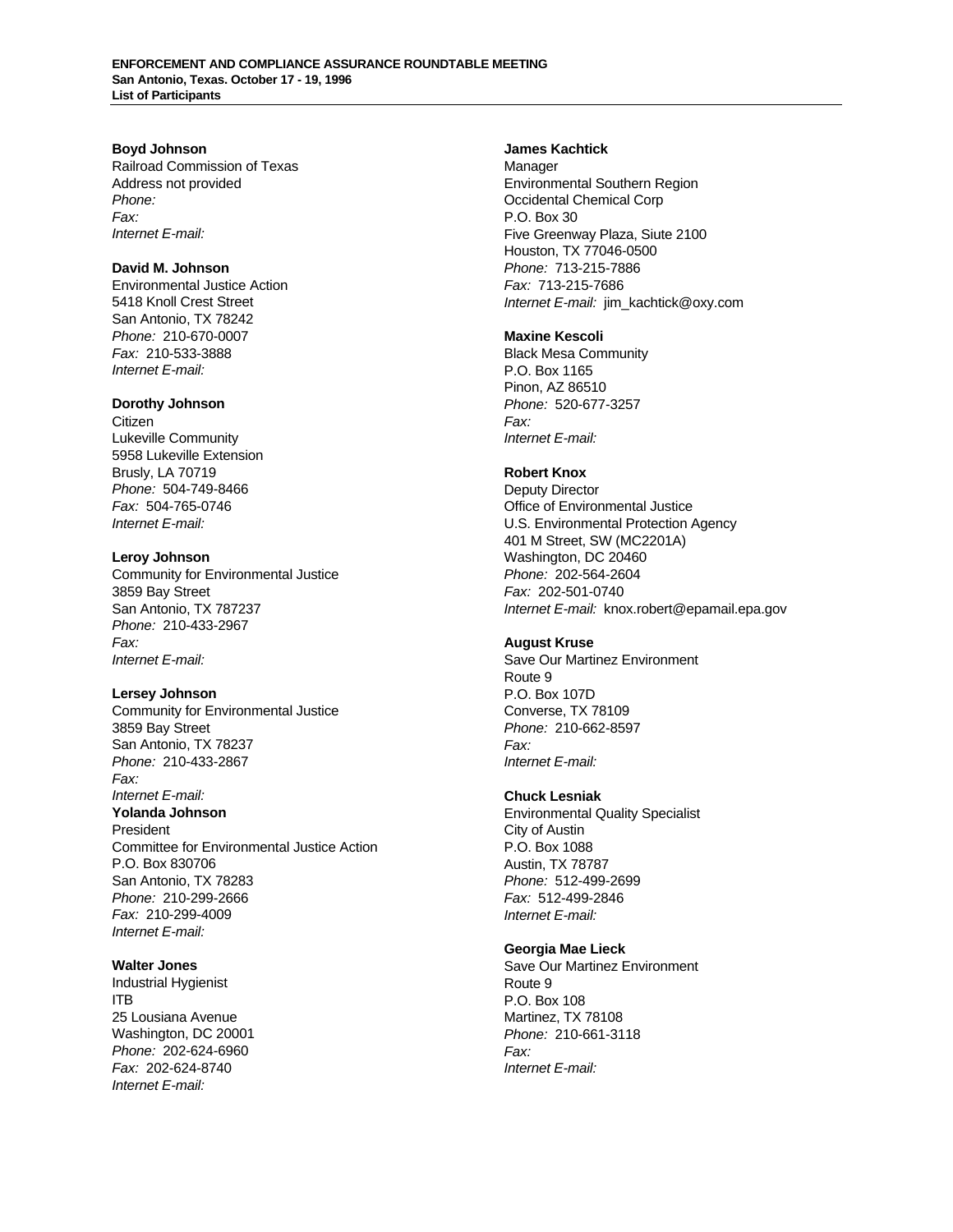#### **Sylvia Liu**

Attorney Environment and Natural Resources Division U.S. Department of Justice 950 Pennsylvania Avenue, NW Washington, DC 20002 *Phone:* 202-305-0639 *Fax:* 202-514-4231 *Internet E-mail:* 

#### **Chavel Lopez**

**Director** Southwest Public Workers' Union P.O. Box 830706 San Antonio, TX 78283 *Phone:* 210-299-2666 *Fax:* 210-299-4009 *Internet E-mail:* 

#### **Seth Lubega**

Oakwood College Huntsville, AL 35896 *Phone:* 205-726-7059 *Fax:* 205-726-7056 *Internet E-mail:* 

#### **Charles Lujan**

**Director** Office of Environmental Affairs P.O. Box 1099 San Juan Pueblo, NM *Phone:* 505-852-4212 *Fax:* 505-852-4820 *Internet E-mail:* 

## **Chris Macomb**

7301 Carlwood Austin, TX 78759 *Phone:* 512-331-9204 *Fax: Internet E-mail:* 

#### **Amadee Madril**

Outreach Coordinator Region 6 El Paso Border Office U.S. Environmental Protection Agency 4050 Rio Bravo, Suite 100 El Paso, TX 79902 *Phone:* 915-533-7273 *Fax:* 915-533-2327 *Internet E-mail:* 

#### **Roy Mardis**

Police Juryman for Clayborne Parish CANT Homer, LA 71040 *Phone:* 318-927-4932 *Fax: Internet E-mail:* 

# **Carol Marshall**

Manager **TNRCC** State of Texas P.O. Box 13087 Austin, TX 78711 *Phone:* 512-239-4000 *Fax:* 512-239-4007 *Internet E-mail:* 

#### **Steve Mason**

**Coordinator** Region 6 Chemical Emergency Preparedness Coordinator U.S. Environmental Protection Agency 1445 Ross Avenue Dallas, TX 75202-2722 *Phone:* 214-665-2292 *Fax:* 214-665-7447 *Internet E-mail:* 

## **James McDonald**

Environmental Protection Specialist Office of Enforcement and Compliance Assurance U.S. Environmental Protection Agency 401 M Street, SW Washington, DC 20460 *Phone:* 202-564-4043 *Fax:* 202-501-0701 *Internet E-mail:* mcdonald.james@epamail.epa.gov

#### **Tracy McLoughlin**

Sanitation I Metropolitan Health District 332 West Commerce Street San Antonio, TX 78205 *Phone:* 210-207-8853 *Fax:* 210-207-8039 *Internet E-mail:* 

#### **Albertine Miller**

DEC Environmental Justice System New Orleans Street San Antonio, TX 78232 *Phone:* 504-265-4119 *Fax: Internet E-mail:* 

#### **Bert Molina**

**Attorney** Star Enterprise 12700 Northborough Houston, TX 77067 *Phone:* 713-874-7059 *Fax:* 713-874-7041 *Internet E-mail:*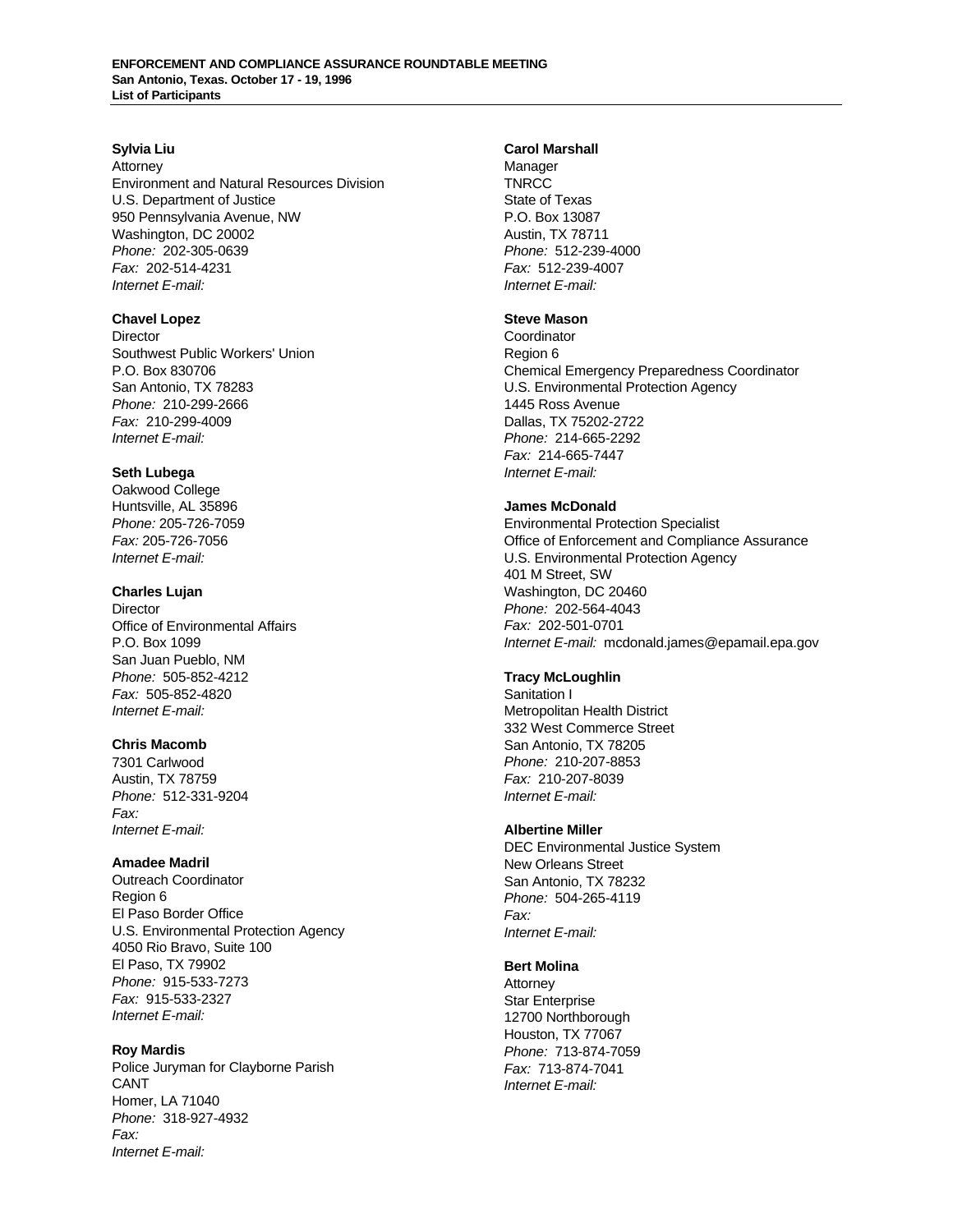#### **Brenda J. Moore**

**Director** Environmental Negligence Under Fire 3431 Morris Dallas, TX 75212 *Phone:* 214-638-8794 *Fax:* 214-631-2523 *Internet E-mail:* 

## **Richard Moore**

Coordinator Southwest Network for Environmental and Economic Justice P.O. Box 7399 Albuquerque, NM 87194 *Phone:* 505-242-0416 *Fax:* 505-242-5609 *Internet E-mail:* 

#### **Gil Murillo**

Westfort Alliance 306 Brahan Boulevard San Antonio, TX 78205 *Phone:* 210-224-0504 *Fax: Internet E-mail:* 

## **Bridgette Murray**

President Pleasantville Civic League, Inc. 1403 Laurentides Houston, TX 77029 *Phone:* 713-881-9721 *Fax:* 713-880-0318 *Internet E-mail:* 

#### **Lily Ning Lee**

Special Assistant to the Administrator U.S. Environmental Protection Agency 401 M Street, SW (MC 1101) Washington, DC 20460 *Phone:* 202-260-4724 *Fax:* 202-260-4852 *Internet E-mail:* lle.lily@epamail.epa.gov

#### **Mary O'Lone**

Office of General Counsel U.S. Environmental Protection Agency 401 M Street, SW (MC 2322) Washington, DC 20460 *Phone:* 202-260-1487 *Fax:* 202-260-8393 *Internet E-mail:* 

#### **Rolinda Oatis**

River Area Planning Group P.O. Box 663 Vacherie, LA 70090 *Phone:* 504-265-7524 *Fax: Internet E-mail:* 

# **Efren Ordone**

Enforcement Attorney Region 6 U.S. Environmental Protection Agency 1445 Ross Avenue Dallas, TX 75202-2733 *Phone:* 214-665-2118 *Fax:* 214-665-3177 *Internet E-mail:* 

#### **Annalisa Peace**

Aquifer Guardians in Urban Areas 247 Army Boulevard San Antonio, TX 78215 *Phone:* 210-299-2696 *Fax:* 210-299-2696 *Internet E-mail:* 

#### **Armando C. Quintanilla**

710 Price Avenue San Antonio, TX 78211-3420 *Phone:* 210-923-3875 *Fax: Internet E-mail:* 

#### **Connie Raines**

Acting Director Office of Environmental Justice U.S. Environmental Protection Agency 100 Alabama Street, SW Atlanta, GA 30303 *Phone:* 404-562-8290 *Fax:* 404-562-9486 *Internet E-mail:* 

## **Arthur Ray**

Deputy Director Maryland Department of the Environment 2500 Broening Highway Baltimore, MD 21224 *Phone:* 410-631-3086 *Fax:* 410-631-3888 *Internet E-mail:* 

#### **Danny Reinke**

Army Environmental Center 4501 Ford Avenue, Suite 1100 Alexandria, VA 22302 *Phone:* 703-379-5600 *Fax:* 703-379-5609 *Internet E-mail:* 

#### **Margie Richard**

Concerned Citizens of Norco 28 Washington Street Norco, LA 70079 *Phone:* 504-764-8135 *Fax:* 504-488-7977 *Internet E-mail:*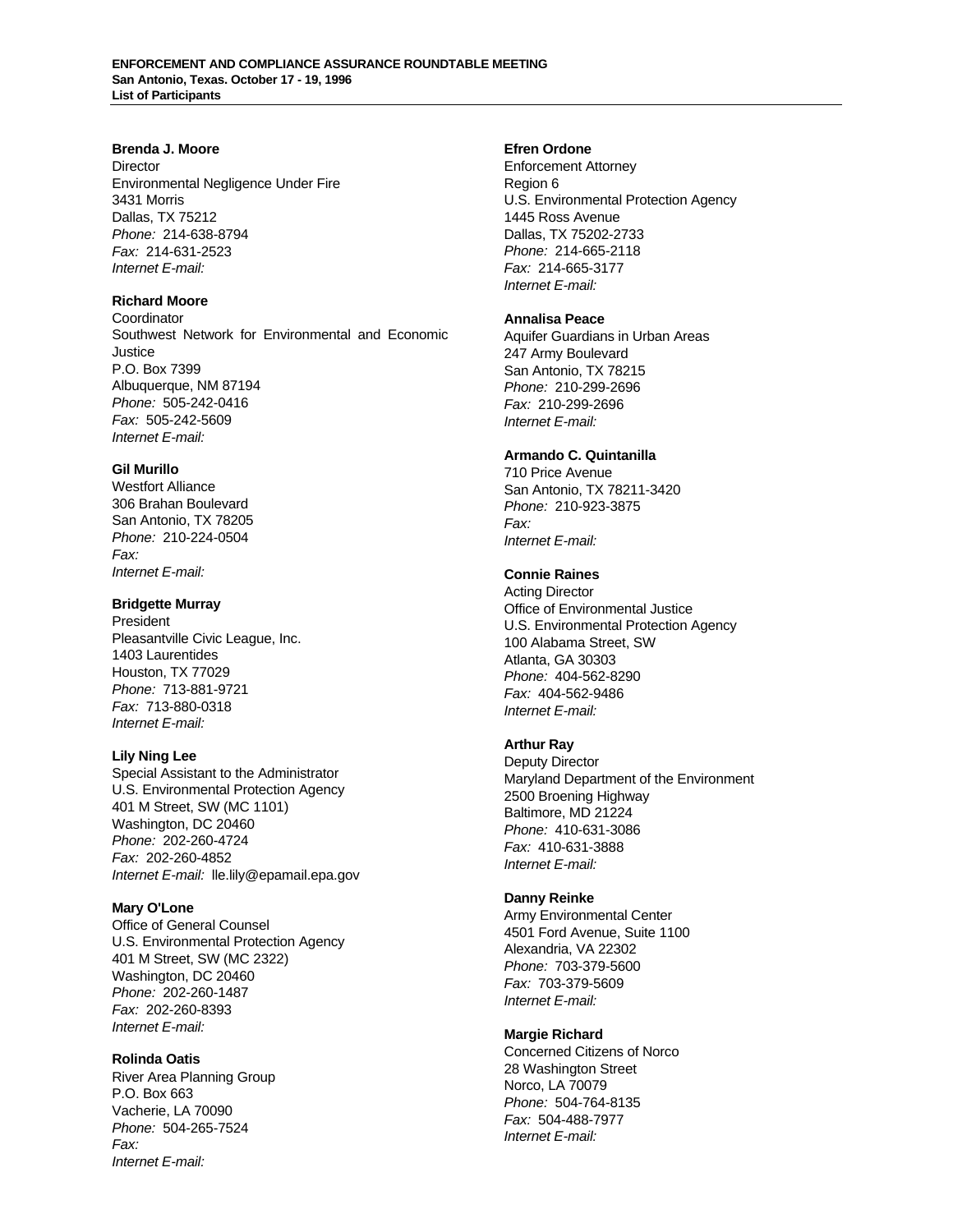#### **Lynda Rife**

Area Manager Community Affairs Browning-Ferris Industries 916 Congress Avenue, Suite 200 Austin, TX 78701 *Phone:* 512-478-7494 *Fax:* 512-469-0673 *Internet E-mail:* 

# **Florence Robinson**

Environmental Advisor North Baton Rouge Environmental Association 421 Springfield Road Baton Rouge, LA *Phone:* 504-775-3041 *Fax:* 504-774-2928 *Internet E-mail:* 

## **Jeff Robinson**

**Student** 315 Downshire Road San Antonio, TX 78216 *Phone:* 210-341-4143 *Fax: Internet E-mail:* 

## **Marshall Rogers**

**Facilitator** Indian Dispute Resolution Services, Inc. 1029 K Street, Suite 38 Sacramento, CA 95814 *Phone:* 916-447-4800 *Fax:* 916-447-4808 *Internet E-mail:* 

#### **Hussein Sadruddin**

St. Mary's Clinic 2507 NW 36th Street San Antonio, TX 78228 *Phone:* 210-431-5728 *Fax:* 210-431-5700 *Internet E-mail:* hsadrud@txdirect.net

# **Gracie Saenz**

St. Mary's Clinic 2507 NW 36th Street San Antonio, TX 78228 *Phone:* 210-431-5728 *Fax:* 210-431-5700 *Internet E-mail:* aggie95@juno.com

# **Jane Saginaw**

Regional Administrator Region 6 U.S. Environmental Protection Agency 1445 Ross Avenue (6A) Dallas, TX 75202-2733 *Phone: Fax:* 214-665-7446 *Internet E-mail:* 

# **Mary K. Sahs**

Attorney at Law 1700 Collier Street Austin, TX 78704 *Phone:* 512-444-2185 *Fax:* 512-444-2187 *Internet E-mail:* 

# **Mary K. Sahs**

Attorney at Law 1700 Collier Street Austin, TX 78704 *Phone:* 512-444-2185 *Fax:* 512-444-2187 *Internet E-mail:* marysahs@bga.com

## **Raul M. Sanchez**

Associate Professor of Law School of Law St. Mary's University 1 Camino Santa Maria San Antonio, TX 78228 *Phone:* 210-431-2274 *Fax:* 210-436-3717 *Internet E-mail:* sanchez@law.stmary.edu

## **Monica Schurtman**

**Director** Human Rights Clinic St. Mary's University Law School 2507 NW 36th Street San Antonio, TX 78228 *Phone:* 210-431-5711 *Fax:* 210-431-5700 *Internet E-mail:* 

## **Yolanda Slavin**

Lead Compliance Specialist Alamo Workforce Development Council, Inc. 115 East Travis, Suite 220 San Antonio, TX 78205 *Phone:* 210-272-3260 *Fax:* 210-272-3290 *Internet E-mail:* 

# **Phyllis Smith**

Community Liason Concerned Citizens of Agriculture Street Landfill, Inc. 3001 Press Street New Orleans, LA 70126 *Phone:* 504-945-7517 *Fax:* 504-949-6837 *Internet E-mail:*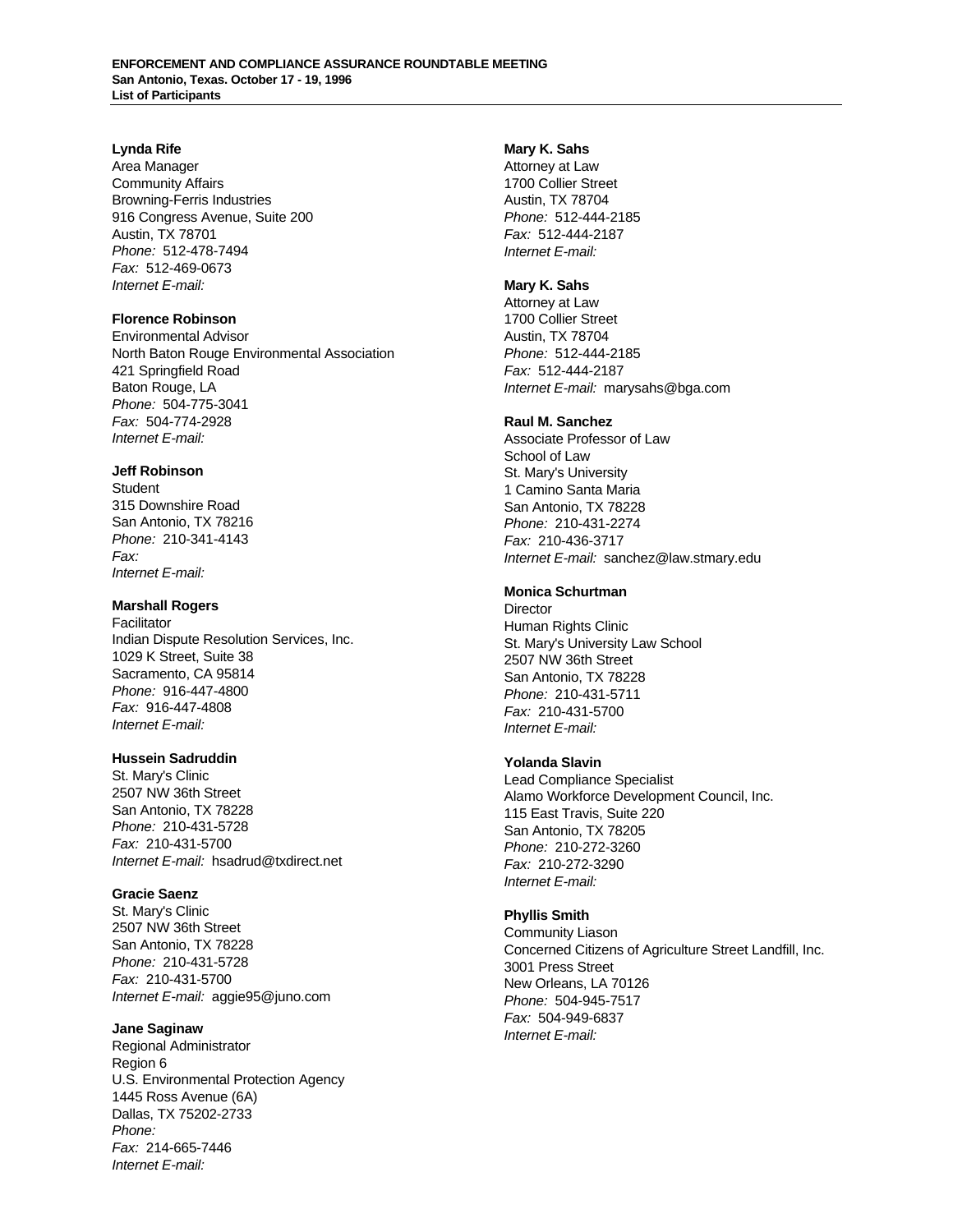#### **Ruben Solis**

Lead Organizer Southwest Public Workers' Union 226 Wickes San Antonio, TX 78210 *Phone:* 210-299-2666 *Fax:* 210-299-4009 *Internet E-mail:* swu@icg.apc.org

## **Dan Soto**

Environmental Engineer Headquarters Air Education and Training Command U.S. Air Force 266 West F Street Randolph Air Force Base, TX 78150-4321 *Phone:* 210-652-3656 *Fax:* 210-652-3597 *Internet E-mail:* sotod@hqce.aetc.af.mil

# **Carla Sparks**

Community Activist 1117 North Mellon Little Rock, AR 72207 *Phone:* 501-324-9880 *Fax:* 501-324-9184 *Internet E-mail:* 

# **Carol Stall**

Journalist University of Texas at Austin 2102 Ford Street Austin, TX 78704 *Phone:* 512-326-3179 *Fax:* 512-326-3179 *Internet E-mail:* cstall4@mail.utexas.edu

## **Juanita R. Stewart**

President North Baton Rouge Environmental Association 490 Old Rafe Mayer Road Baton Rouge, LA 70807 *Phone:* 504-774-7143 *Fax: Internet E-mail:* 

# **Patricia Straw**

Office of Enforcement and Compliance Assurance U.S. Environmental Protection Agency 401 M Street, SW (MC 2222A) Washington, DC 20460 *Phone:* 202-564-2513 *Fax: Internet E-mail:* 

## **Reverend Nathaniel Taylor**

Pastor San Antonio Coalition for Economic Environmental Justice 2906 East Commerce Street San Antonio, TX 78203 *Phone:* 210-472-1232 *Fax:* 210-662-0209 *Internet E-mail:* 

## **Shhonn Taylor**

Office of Enforcement and Compliance Assurance U.S. Environmental Protection Agency 401 M Street, SW (MC 2222A) Washington, DC 20460 *Phone:* 202-564-2502 *Fax: Internet E-mail:* 

# **Albessie Thompson**

1815 East 38th Street Little Rock, AR 72206 *Phone:* 501-682-3105 *Fax: Internet E-mail:* 

# **James L. Thompson**

Assistant Special Agent Region 3 Criminal Enforcement Division U.S. Environmental Protection Agency 841 Chestnut Building (3CE00) Philadelphia, PA 19107 *Phone:* 215-566-2374 *Fax:* 215-566-2383 *Internet E-mail:* 

# **Yolanda Ting**

Environmental Scientist Office of Emergency and Remedial Response U.S. Environmental Protection Agency 410 M Street, SW Washington, DC 52046 *Phone:* 703-603-8835 *Fax:* 703-603-9100 *Internet E-mail:* ting.yolanda@epamail.epa.gov

# **John Tintiua**

Railroad Commission of Texas Address not provided *Phone: Fax: Internet E-mail:*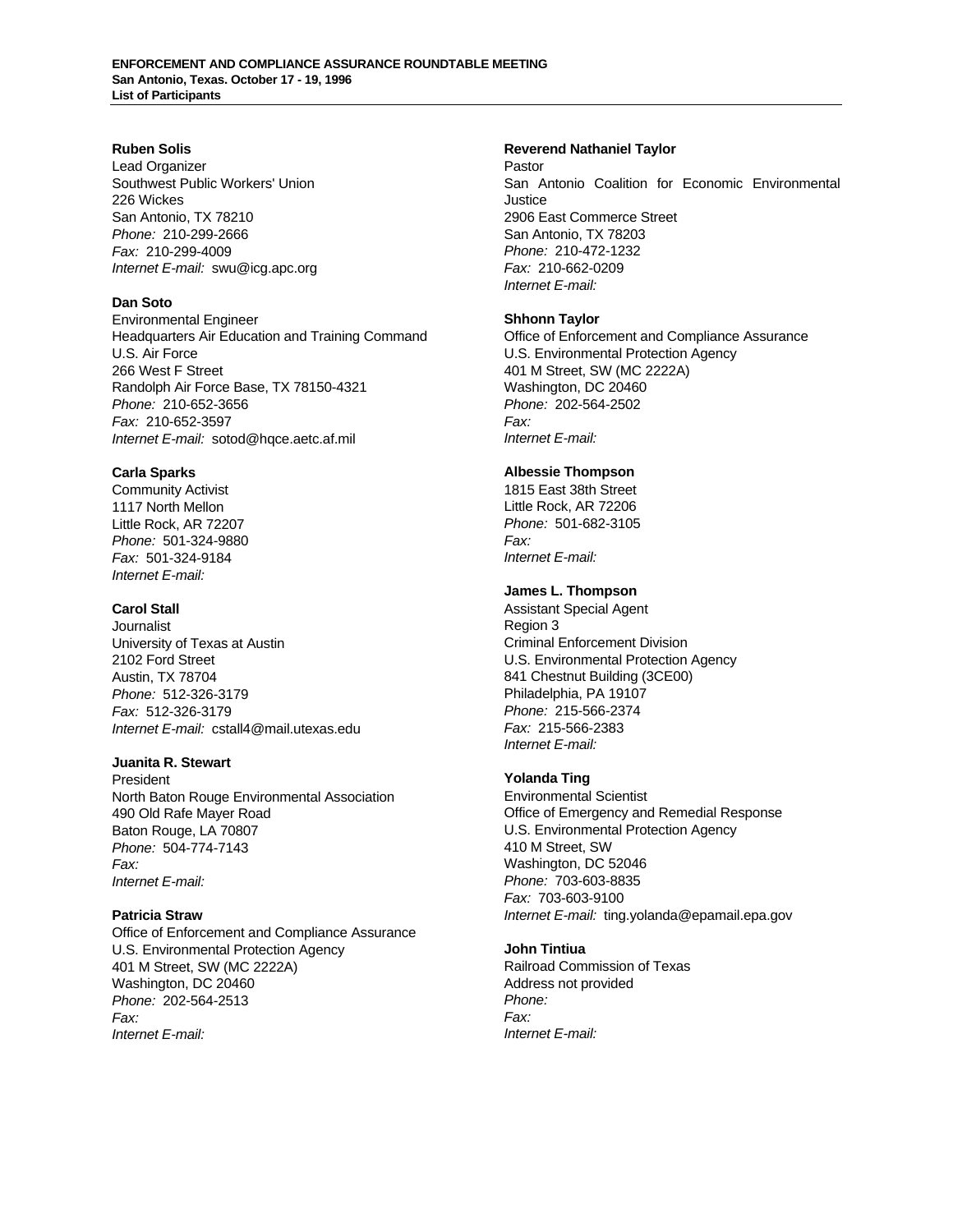#### **Alan Titus**

Marforres Environmental Manager U.S. Marine Corps 4400 Dauphine Street New Orleans, LA 70146 *Phone:* 504-678-4210 *Fax:* 504-678-6823 *Internet E-mail:* 

## **Daniel T. Torrez**

Special Assistant Attorney General Office of the Attorney General 209 West 14th Austin, TX 78701 *Phone:* 210-475-4416 *Fax:* 210-463-2063 *Internet E-mail:* 

#### **Arthur Totten**

Office of Enforcement and Compliance Assurance U.S. Environmental Protection Agency 401 M Street, SW (MC 2252A) Washington, DC 20460 *Phone:* 202-564-7164 *Fax: Internet E-mail:* 

#### **Authur Troell**

Professor Geology Department San Antonio College 922 North Bryant Street Pleasanton, TX 78064 *Phone:* 210-208-8106 *Fax: Internet E-mail:* 

#### **Clark Vega**

Associate Harris, DeVille, and Associates 307 France Street Baton Rouge, LA 70802 *Phone:* 504-344-0381 *Fax:* 504-336-0211 *Internet E-mail:* 

#### **Orlando Villa-Jamandre**

Environmental Quality Specialist Environmental Affairs Division Texas Department of Transportation 125 East 11th Street Austin, TX 78701-2483 *Phone:* 512-416-3005 *Fax:* 512-416-2643 *Internet E-mail:* 

# **Earl J. Walker**

Assistant Secretary Harvard Place/ East Lawn 2415 East Houston San Antonio, TX 78202 *Phone:* 210-227-9844 *Fax: Internet E-mail:* 

#### **Mike Walker**

Office of Enforcement and Compliance Assurance U.S. Environmental Protection Agency 401 M Street, SW (2201A) Washington, DC 20460 *Phone:* 202-564-2626 *Fax:* 202-501-1079 *Internet E-mail:* 

#### **Oliver Warnsley**

Environmental Justice Coordinator Superfund Program Region 5 U.S. Environmental Protection Agency 77 West Jackson Boulevard Chicago, IL 60604 *Phone:* 312-886-0442 *Fax:* 312-886-4071 *Internet E-mail:* 

## **Arlene Washington**

**Secretary** Southwest Community Empowerment Center 1706 Nolan San Antonio, TX 78202 *Phone:* 210-224-1147 *Fax:* 210-224-9443 *Internet E-mail:* 

#### **Robert Washington**

Professor University of New Orleans 7315 Benson Court New Orleans, LA 70127 *Phone:* 504-280-7102 *Fax:* 504-246-0259 *Internet E-mail:* 

#### **Cheryl Wasserman**

Office of Enforcement and Compliance Assurance U.S. Environmental Protection Agency 401 M Street, SW (MC 2251A) Washington, DC 20460 *Phone:* 202-564-7129 *Fax: Internet E-mail:*